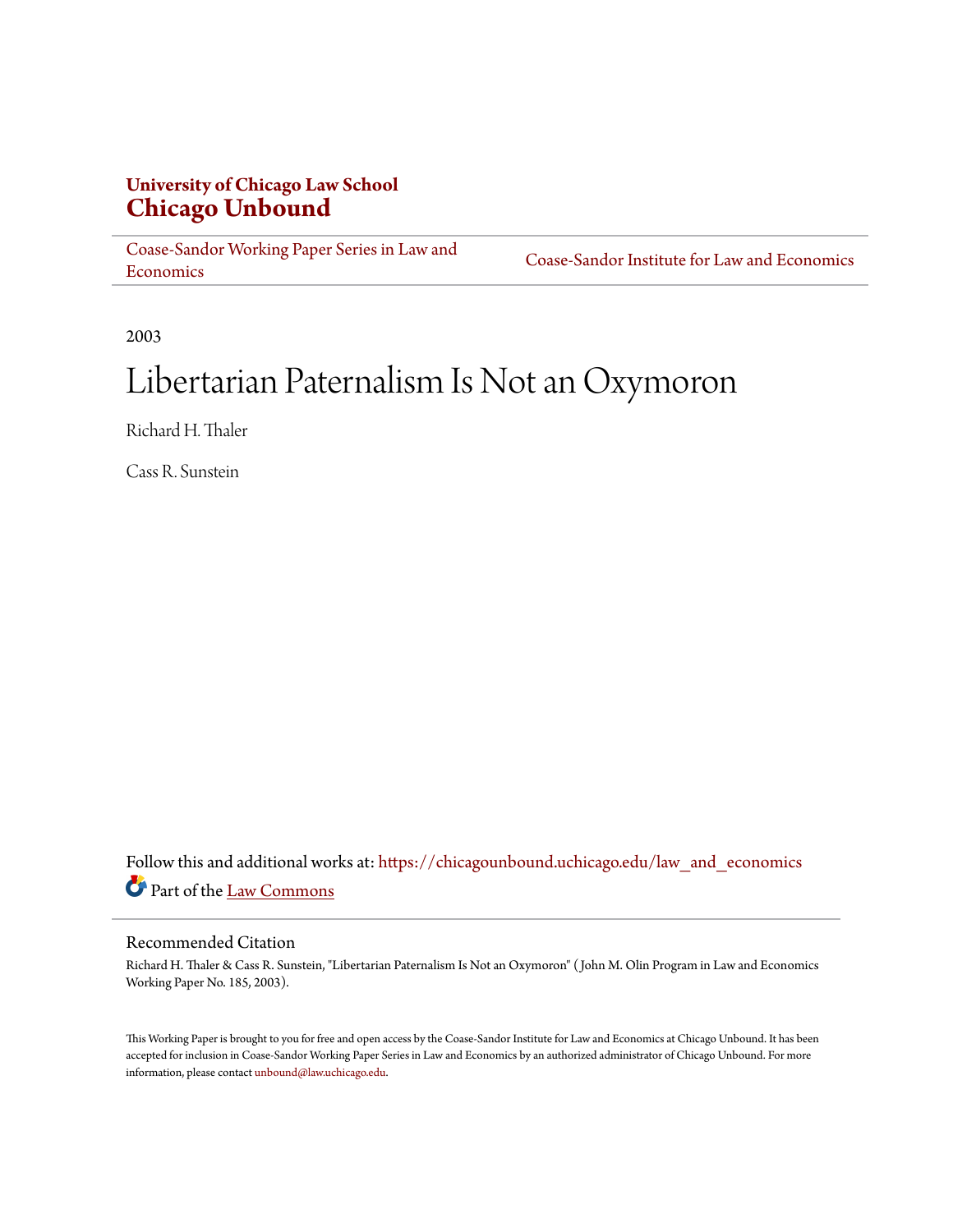# CHICAGO

### **JOHN M. OLIN LAW & ECONOMICS WORKING PAPER NO. 185 (2D SERIES)**



# Libertarian Paternalism is Not an Oxymoron

*Cass R. Sunstein and Richard H. Thaler* 

# **THE LAW SCHOOL THE UNIVERSITY OF CHICAGO**

May 2003

This paper can be downloaded without charge at the John M. Olin Program in Law and Economics Working Paper Series: [http://www.law.uchicago.edu/Lawecon/index.html](http://www.law.uchicago.edu/Publications/Working/index.html) and The Social Science Research Network Electronic Paper Collection:

[http://ssrn.com/abstract\\_id=405940](http://papers.ssrn.com/sol3/search.taf)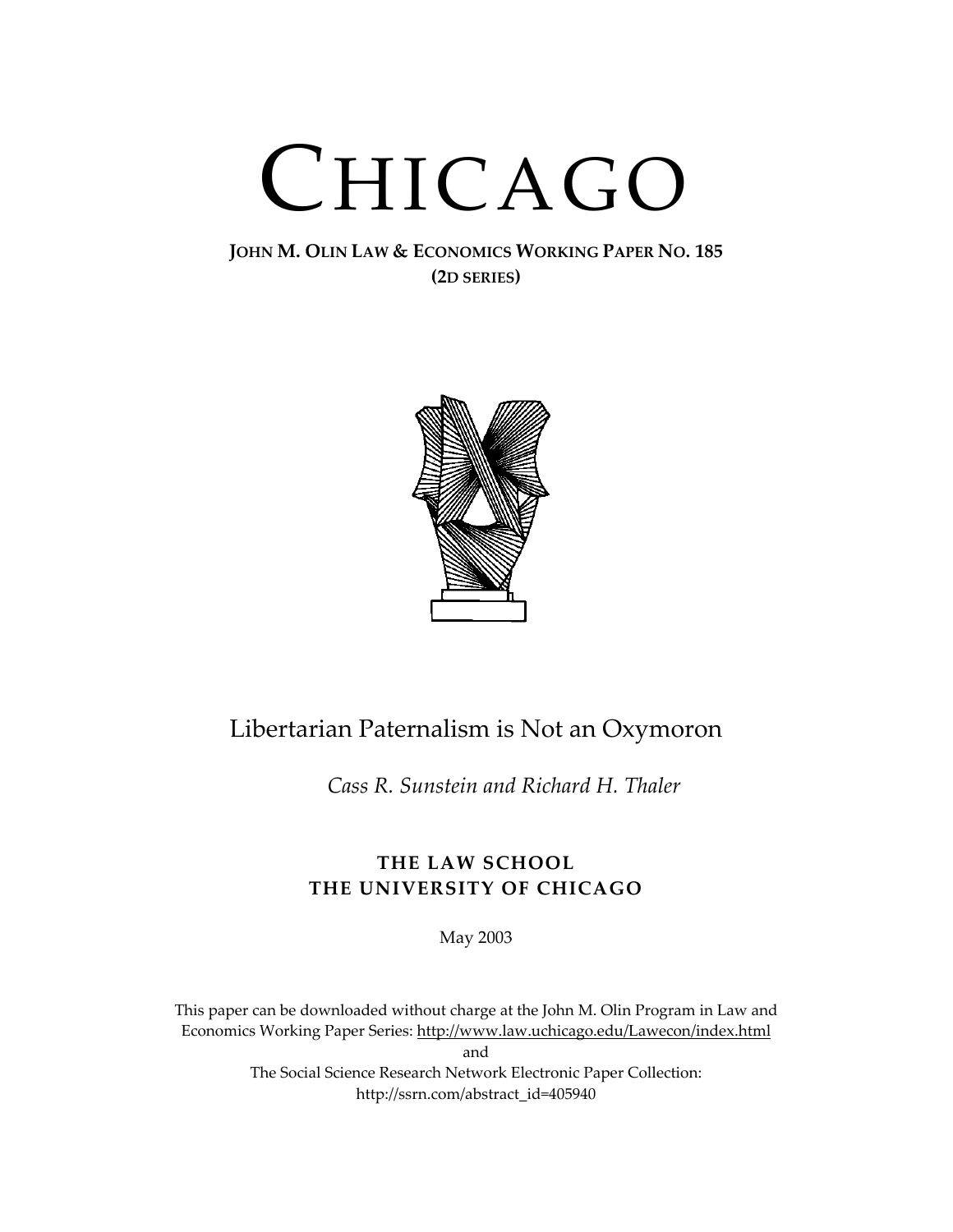<span id="page-2-2"></span>Preliminary draft 4/3/03 Forthcoming University of Chicago Law Review All rights reserved

#### **Libertarian Paternalism Is Not an Oxymoron**

Cass R. Sunstein<sup>\*</sup> and Richard H. Thaler<sup>[\\*\\*](#page-2-1)</sup>

#### **Abstract**

*The idea of libertarian paternalism might seem to be an oxymoron, but it is both possible and legitimate for private and public institutions to affect behavior while also respecting freedom of choice. Often people's preferences are ill-formed, and their choices will inevitably be influenced by default rules, framing effects, and starting points.*  In these circumstances, a form of paternalism cannot be avoided. Equipped with an *understanding of behavioral findings of bounded rationality and bounded self-control, libertarian paternalists should attempt to steer people's choices in welfare-promoting directions without eliminating freedom of choice. It is also possible to show how a libertarian paternalist might select among the possible options and to assess how much choice to offer. Examples are given from many areas, including savings behavior, labor law, and consumer protection.* 

#### **I. Introduction**

Consider two studies of savings behavior:

 $\overline{a}$ 

*1. Hoping to increase savings by workers, several employers have adopted a simple strategy. Instead of asking workers to elect to participate in a 401(k) plan, workers will be assumed to want to participate in such a plan, and hence they will be automatically enrolled unless they specifically choose otherwise. This simple change in the default rule – from nonenrollment to enrollment - has produced dramatic increases in enrollment.[1](#page-2-2)*

<span id="page-2-0"></span><sup>\*</sup> Karl N. Llewellyn Distinguished Service Professor, Law School and Department of Political Science, University of Chicago.

<span id="page-2-1"></span>Robert P. Gwinn Professor of Economics and Behavioral Science, University of Chicago Graduate School of Business. We are grateful to Richard Epstein, Carolyn Frantz, Robert Hahn, Howard Kunreuther, Owen Lamont, Bridget Madrian, Jane Mansbridge, Eric Posner, Richard Posner, Matthew Rabin, and David Strauss for valuable comments on a previous draft. We are also grateful to Caryn Campbell for excellent research assistance and to participants in seminars at the John F. Kennedy School of Government at Harvard University and at a work-in-progress lunch at the University of Chicago Law School; thanks too to discussants on a panel in which an early version of this paper was presented at the 2003 meetings of the American Economic Association.

<sup>&</sup>lt;sup>1</sup> Brigette Madrian and Dennis Shea, The Power of Suggestion: Inertia in  $401(k)$  Participation and Savings Behavior, 116 Quarterly Journal of Economics 1149 (2001); James Choi et al., Defined Contribution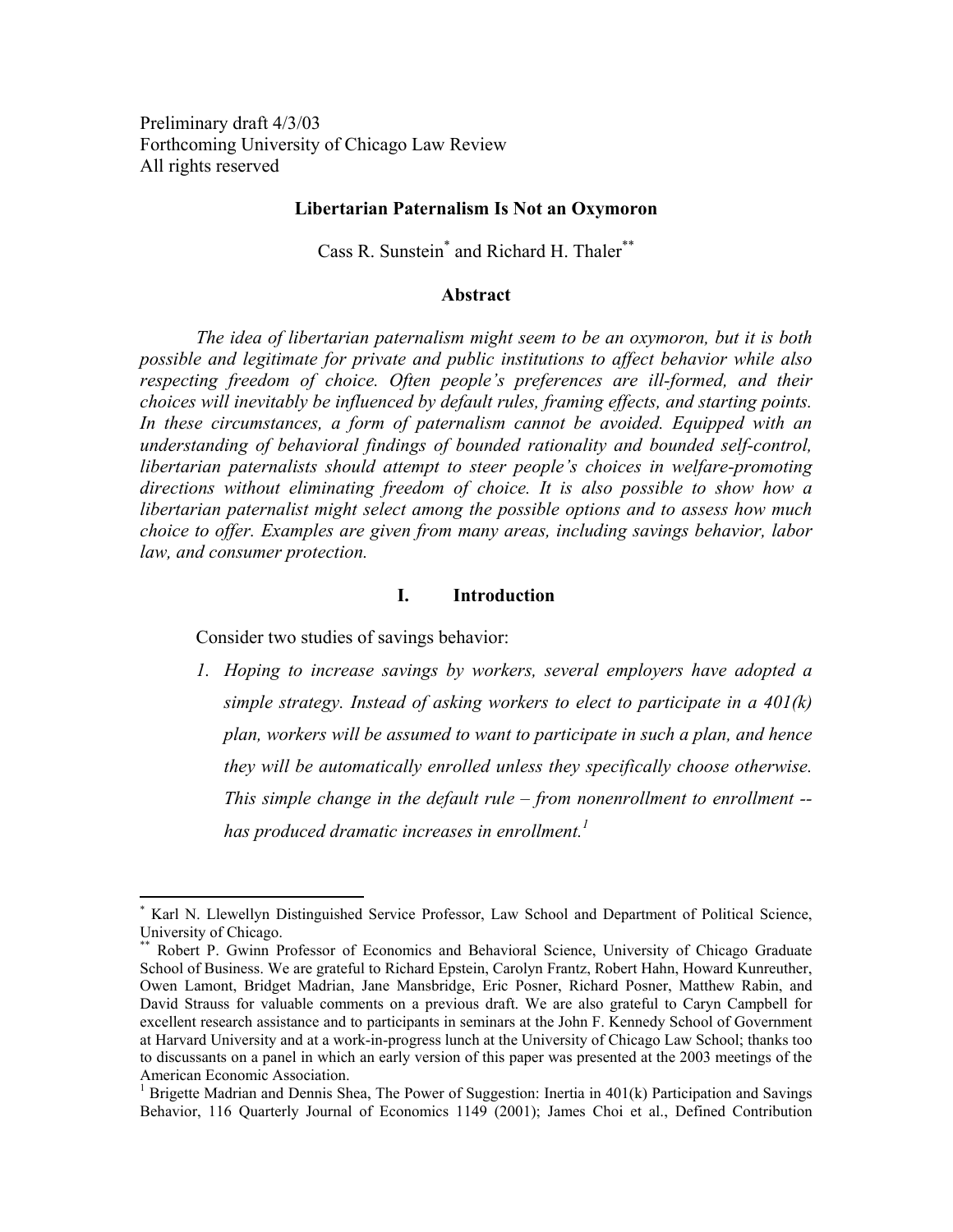<span id="page-3-5"></span>*2. Rather than changing the default rule, some employers have provided their employees with a novel option: Allocate a portion of their future wage increases to savings. Employees who choose this plan are free to opt out at any time. A large number of employees have agreed to try the plan, and only a few have opted out. The result has been to produce significant increases in savings rates.[2](#page-3-0)*

Libertarians embrace freedom of choice, and so they deplore paternalism.<sup>[3](#page-3-1)</sup> Paternalists are thought to be deeply skeptical of freedom of choice and to deplore libertarianism.<sup>[4](#page-3-2)</sup> According to the conventional wisdom, libertarians cannot possibly embrace paternalism. The idea of libertarian paternalism seems to be a contradiction in terms.

Generalizing from the two studies just described, we intend to unsettle the conventional wisdom here. We elaborate a form of paternalism, libertarian in spirit, that should be acceptable to those who are firmly committed to freedom of choice on grounds of either autonomy or welfare.<sup>[5](#page-3-3)</sup> Indeed, we urge that libertarian paternalism provides a basis for both understanding and rethinking a number of areas of contemporary law, including those aspects that deal with worker welfare, consumer protection, and the family.<sup>[6](#page-3-4)</sup> In the process of defending these claims, we intend to make some objections to widely held beliefs about both freedom of choice and paternalism.<sup>[7](#page-3-5)</sup> Our emphasis is on

Pensions: Plan Rules, Participant Decisions, and the Path of Least Resistance, in James M. Poterba, ed., 16 Tax Policy and the Economy 67 (2002).

<span id="page-3-0"></span><sup>&</sup>lt;sup>2</sup> Richard H. Thaler and Shlomo Benartzi, Save More Tomorrow: Using Behavioral Economics to Increase Employee Saving, Journal of Political Economy (forthcoming 2003).

<span id="page-3-1"></span> $3$  See, e.g., David Boaz, Libertarianism: A Primer (1998).

<span id="page-3-2"></span><sup>&</sup>lt;sup>4</sup> See, e.g., Robert Goodin, Permissible Paternalism: In Defense of the Nanny State, 1 The Responsive Community 42 (1991).

<span id="page-3-3"></span><sup>&</sup>lt;sup>5</sup> A very brief companion essay, intended for an economic audience and not dealing with law, investigates some of the issues explored here. See Richard H. Thaler and Cass R. Sunstein, Libertarian Paternalism, Am Econ Rev (forthcoming).<br><sup>6</sup> Our defense of libertarian paternalism is closely related to the arguments for "asymmetrical paternalism,"

<span id="page-3-4"></span>illuminatingly discussed in Colin Camerer, Samuel Issacharoff, George Loewenstein, Ted O'Donoghue, and Matthew Rabin, Regulation for Conservatives: Behavioral Economics and the Case for Asymmetric Paternalism (unpublished draft, 2002). Camerer et al. urge that governments should consider a weak form of paternalism, a form that attempts to help those who make mistakes, while imposing minimal costs on those who are fully rational. Our paper, written in parallel, has similar motivations, though libertarian paternalism may or may not be asymmetric in the sense identified by Camerer and his coauthors. 7

See, e.g., Dennis Thompson, Political Ethics and Public Office 154-5 (1990), which lists three criteria for justified paternalism: impaired judgment, temporary and reversible intervention, and preventing a serious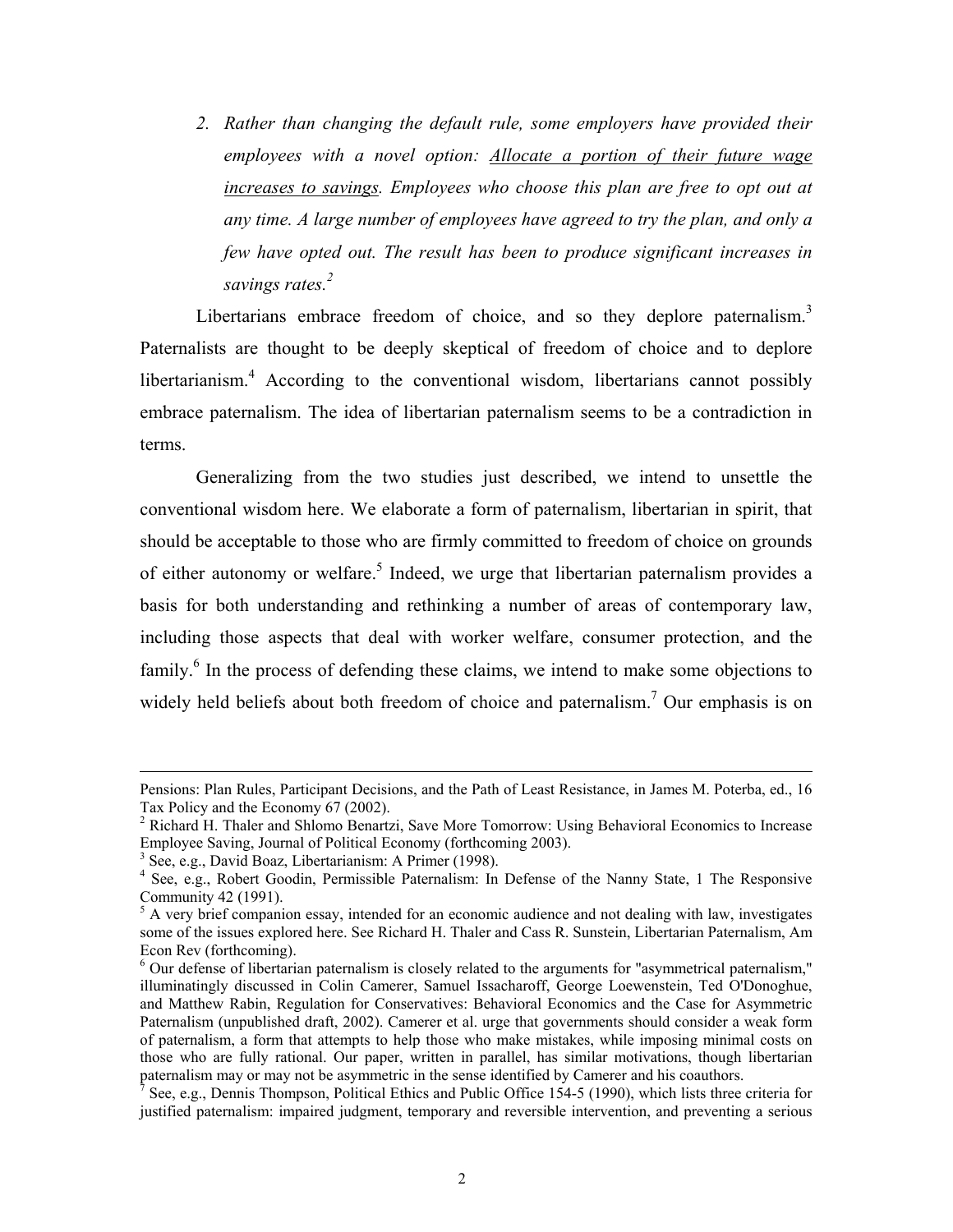the fact that in many domains, people lack clear, stable, or well-ordered preferences. What they choose is a product of framing effects, starting points, and default rules, leaving the very meaning of the term "preferences" unclear.

Consider the question whether to undergo a risky medical procedure. When people are told, "Of those who have this procedure, 90 percent are alive after five years," they are far more likely to agree to the procedure than when they are told, "Of those who have this procedure, 10 percent are dead after five years."<sup>8</sup> What, then, are the patient's "preferences" with respect to this procedure? Experience might be expected to solve this problem, but doctors too are vulnerable to this framing effect.<sup>9</sup> Or return to the question of savings for retirement. It is now clear that if an employer requires employees to make an affirmative election in favor of savings, with the default rule devoting 100 percent of wages to current income, the level of savings will be far lower than if the employer adopts an automatic enrollment program, from which employees are freely permitted to opt out.<sup>10</sup> Can workers then be said to have well-defined preferences about how much to save? This simple example can be extended to many situations involving the behavior of workers and consumers.

As the savings problem illustrates, the design features of both legal and organizational rules have surprisingly powerful influences on the choices made by those affected. We urge that such rules should be chosen with the explicit goal of improving the welfare of the people affected by them. The libertarian aspect of our strategies lies in the straightforward insistence that in general, people should be free to opt out of specified arrangements if they choose to do so. Hence we do not aim to defend any approach that blocks individual choices. The paternalistic aspect consists in the claim that it is legitimate for private and public institutions to attempt to influence people's behavior even when third party effects are absent. In other words, we argue for self-conscious efforts, by private and public institutions, to steer people's choices in directions that will improve their own welfare. In our understanding, a policy therefore counts as

and irreversible harm. We think that this account points in many sensible directions, but it neglects the inevitable effects of default rules, starting points, and framing effects on choices.

<span id="page-4-0"></span><sup>&</sup>lt;sup>8</sup> See Donald Redelmeier, Paul Rozin, and Daniel Kahneman, Understanding Patients' Decisions, 270 JAMA 72, 73 (1993).

<span id="page-4-1"></span> $\overline{9}$  Id.

<span id="page-4-2"></span><sup>&</sup>lt;sup>10</sup> See below for details.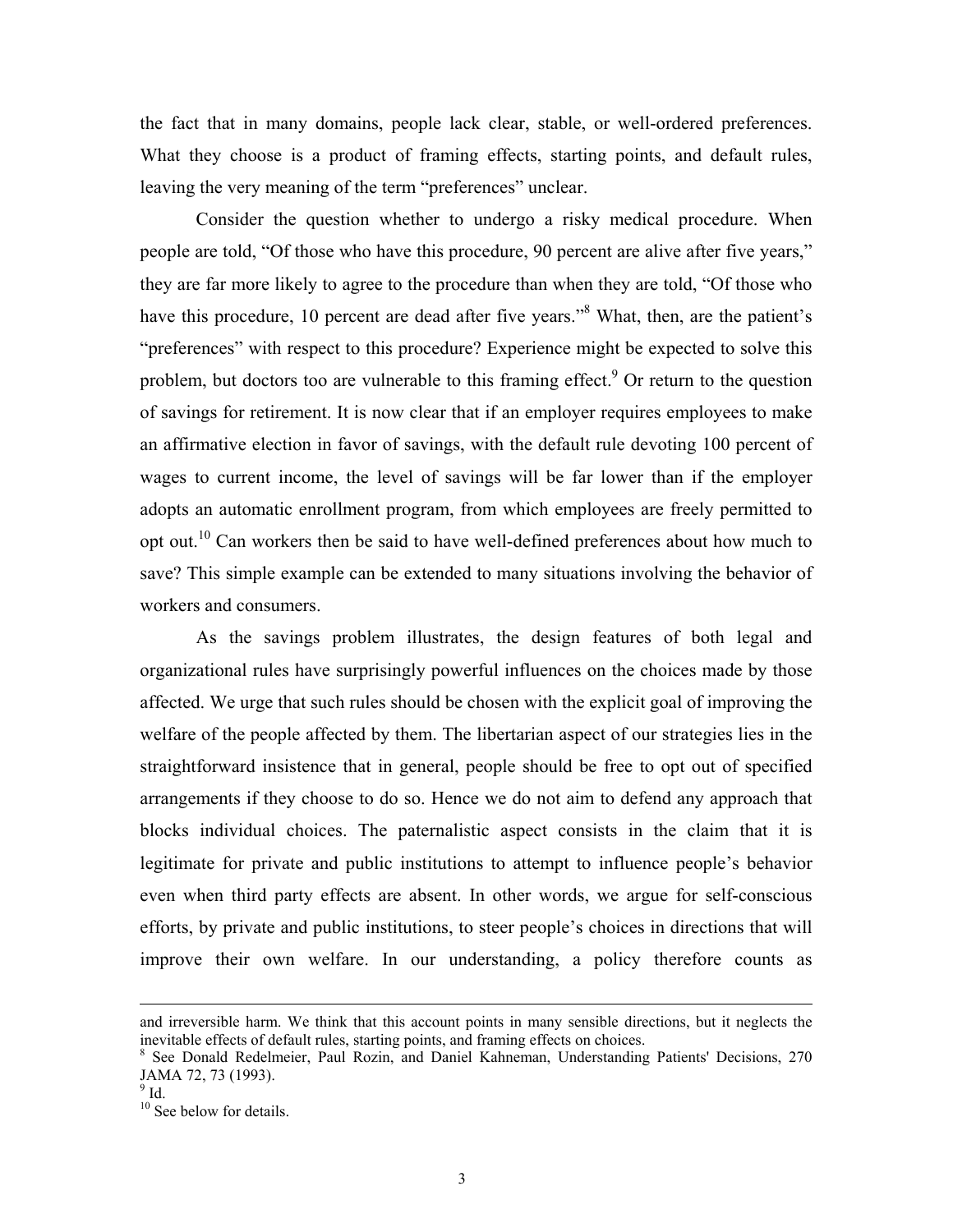<span id="page-5-2"></span>"paternalistic" if it attempts to influence the choices of affected parties in a way that will make choosers better off.<sup>11</sup> Drawing on some well-established findings in behavioral economics and cognitive psychology, we emphasize the possibility that in some cases individuals make inferior decisions in terms of their own welfare -- decisions that they would change if they had complete information, unlimited cognitive abilities, and no lack of willpower.<sup>12</sup> In fact the notion of libertarian paternalism might be complemented by that of libertarian benevolence, by which starting points, framing effects, and default rules are enlisted in the interest of vulnerable third parties, and we shall devote some discussion to this possibility.

Libertarian paternalism is a relatively weak and nonintrusive type of paternalism, because choices are not blocked or fenced off. In its most cautious forms, libertarian paternalism imposes trivial costs on those who seek to depart from the planner's preferred option. But the approach we recommend nonetheless counts as paternalistic, because private and public planners are not trying to track people's anticipated choices, but are self-consciously attempting to move people in directions that will promote their welfare. Some libertarians are likely to have little or no trouble with our endorsement of paternalism for private institutions; their chief objection is to paternalistic law and government. But as we shall show, the same points that support welfare-promoting private paternalism apply to government as well. It follows that one of our principal targets is the dogmatic anti-paternalism of numerous analysts of law, including many economists and economically oriented lawyers. We believe that this dogmatism is based on a combination of a false assumption and two misconceptions.<sup>13</sup>

The false assumption is that almost all people, almost all of the time, make choices that are in their best interest or at the very least are better, by their own lights,

<span id="page-5-0"></span> $11$  For a similar definition, see Donald VanDeVeer, Paternalistic Intervention 22 (1986).

<span id="page-5-1"></span><sup>&</sup>lt;sup>12</sup> Bounded rationality and bounded will-power are described in Christine Jolls et al., A Behavioral Approach to Law and Economics, 50 Stan L Rev. 1471, 1477-79 (1998).

<sup>&</sup>lt;sup>13</sup> See, e.g., Richard Epstein, In Defense of the Contract At Will, 51 U Chi L Rev 947 (1984). For a similar complaint, see Ted O'Donoghue and Matthew Rabin, Studying Optimal Paternalism, As Illustrated by a Model of Sin Taxes, Am. Econ. Rev. (forthcoming 2003): [E]conomists deserve to be taken seriously in some policy debates only if we get more serious about notions of when and how people do and don't pursue their own best interests. To best contribute to debates over regulating private financial decisions, we should study when financial decisions are based on fallacious statistical reasoning and study when selfcontrol problems lead people to borrow too heavily; to best contribute to debates over teenage smoking, we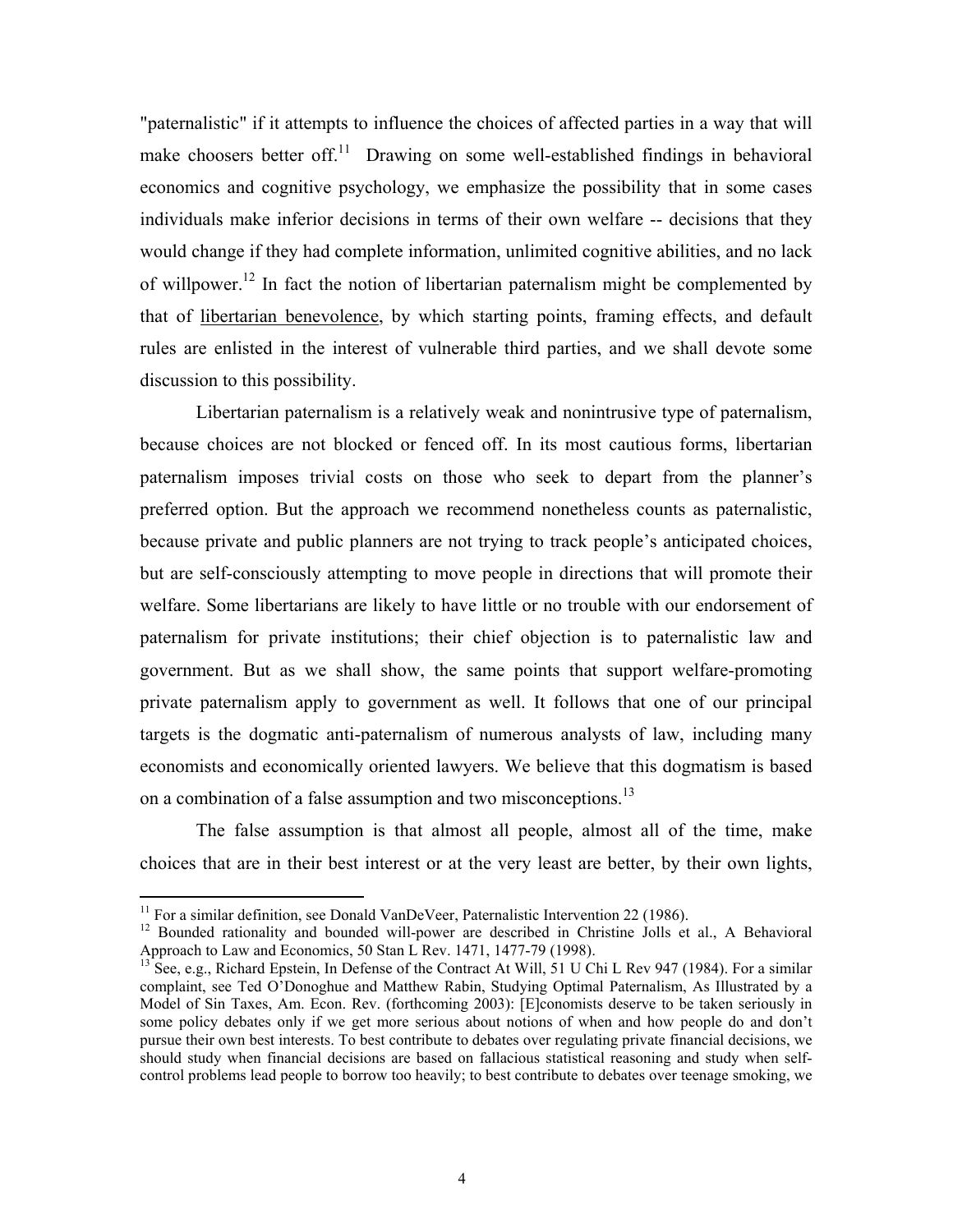<span id="page-6-1"></span>than the choices that would be made by third parties. This claim is either tautological, and therefore uninteresting, or testable. We claim that it is testable and false, indeed obviously false. Indeed we do not believe that anyone believes it on reflection. Suppose that a chess novice were to play a game of chess against an experienced player. Predictably the novice would lose precisely because he made inferior choices, choices that could easily be improved by some helpful hints. More generally, how well people choose is an empirical question, one whose answer is likely to vary across domains.<sup>14</sup> As a first approximation, it seems reasonable to say that people make better choices in contexts in which they have experience and good information (say, choosing ice-cream flavors) than in contexts in which they are inexperienced and ignorant (say, choosing among medical treatments or investment options). So long as people are not choosing perfectly, it is at least possible that some policy could make them better off by improving their decisions.

The first misconception is that there are viable alternatives to paternalism. In many situations, some organization or agent *must* make a choice that will affect the behavior of some other people. There is, in those situations, no alternative to a kind of paternalism -- at least in the form of an intervention that affects what people choose. We are emphasizing, then, the possibility that people's preferences, in certain domains and across a certain range, do not predate the choices made by planners.<sup>15</sup> The point applies to both private and public actors, and hence to those who design legal rules as well as to those who serve consumers. As a simple example, consider the cafeteria at some organization. The cafeteria must make a multitude of decisions, including which foods to

ought to consider reasons to believe that teenagers might become smokers against their own long-run best interest." 14 In some areas, of course, it will be difficult to reach uncontroversial conclusions on the basis of empirical

<span id="page-6-0"></span>study alone, because contested judgments of value are in the background. Do people choose well if they choose to marry young, or do they choose better if they cohabit for a long time before marrying? Do young, unmarried women choose well if they choose abortion? Empirical issues are highly relevant here, but they will hardly resolve all social disputes on these questions. We are not attempting to say anything controversial about welfare here, or to take sides in reasonable disputes about how to understand that term. For discussion, see Amartya Sen, Development As Freedom (1999); Well-Being: The Foundations of Hedonic Psychology (Daniel Kahneman et al. eds. 1998).<br><sup>15</sup> For claims to this effect, see Russell Korobkin, The Status Quo Bias and Contract Default Rules, 83

Cornell L. Rev. 608 (1998); Cass R. Sunstein, Endogenous Preferences, Environmental Law, 22 J. Legal Stud. 217 (1993). Important qualifications come from Robert Ellickson, Order Without Law (1992), discussing settings in which people organize their affairs without reference to law. But even with those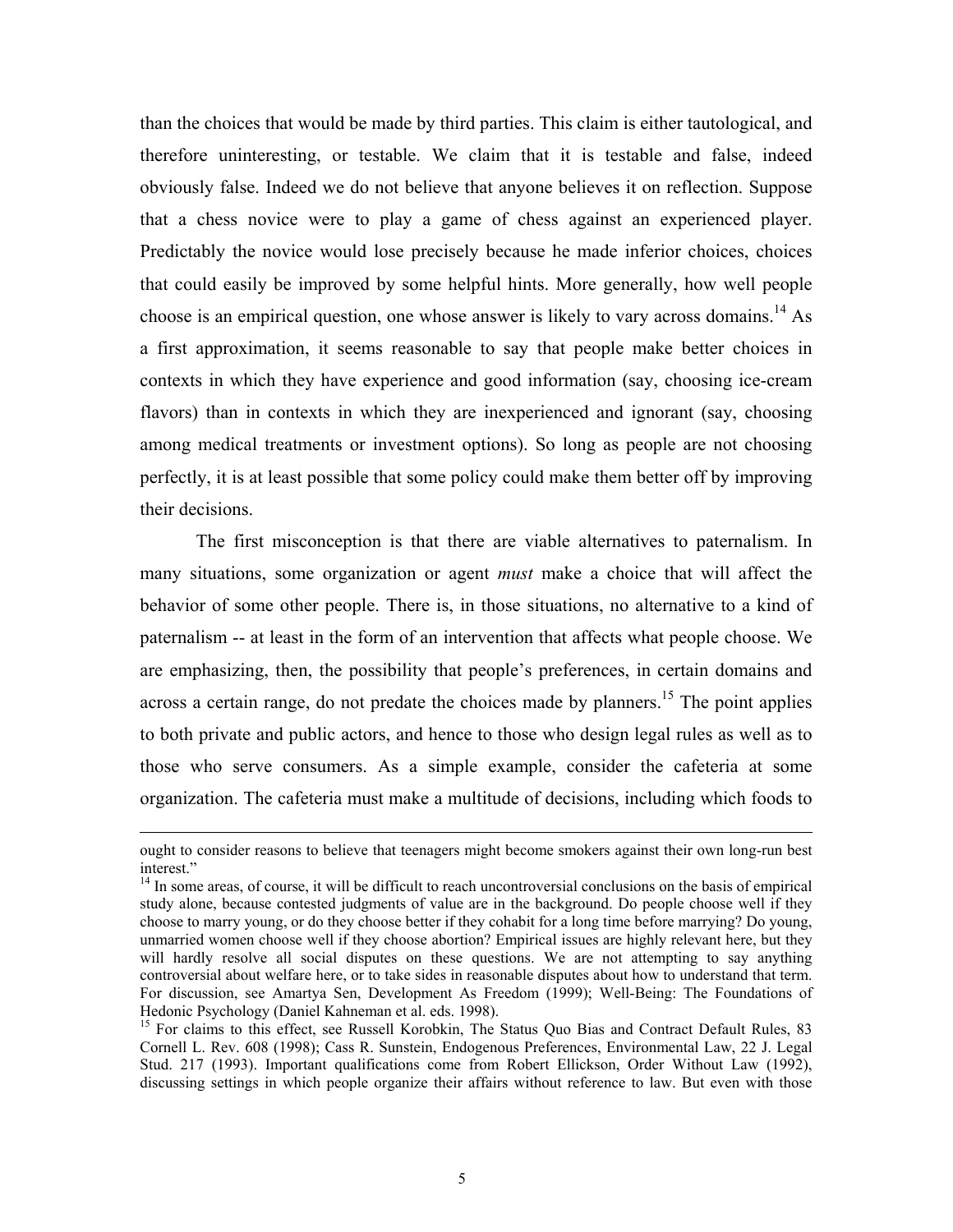serve, which ingredients to use, and in what order to arrange the choices. Suppose that the director of the cafeteria notices that its customers have a tendency to choose more of the items that are presented earlier in the line. How should the director decide in what order to present the items? To simplify, consider some alternative strategies that the director might adopt in deciding which items to "feature" early in the line:

- 1. She could make choices that she thinks would make the customers best off, all things considered.
- 2. She could make choices at random.
- 3. She could choose those items that she thinks would make the customers as obese as possible.
- 4. She could give consumers what she thinks they would choose on their own.

Option 1 appears to be paternalistic, but would anyone advocate options 2 or 3? Option 4 is what anti-paternalists would favor, but it is much harder to implement than it might seem. Across a certain domain of possibilities, consumers will often lack wellformed preferences, in the sense of preferences that are firmly held and preexist the directors' own choices about how to order the relevant items. If the arrangement of the alternatives has a significant effect on the selections the customers make, then their true "preferences" do not formally exist.

Of course market pressures will impose a discipline on the choices of cafeteria directors, and to that extent, those directors must indeed provide people with what they want. A cafeteria who faces competition and offers healthy but terrible-tasting food is unlikely to do well. But some of the time, market success will come not from tracking people's ex ante preferences, but from providing goods and services that turn out, in practice, to promote their welfare, all things considered. Consumers might be surprised by what they end up liking; indeed, their preferences might change as a result of consumption.[16](#page-7-0) And in some cases, the discipline imposed by market pressures will nonetheless allow the director a great deal of room to maneuver, because people's preferences are not well-formed across the relevant domains.

qualifications, there is no objection to libertarian paternalism; in the contexts explored by Ellickson, the default rule is irrelevant, not harmful.<br><sup>16</sup> See Gary Becker, Accounting for Tastes (1997).

<span id="page-7-0"></span>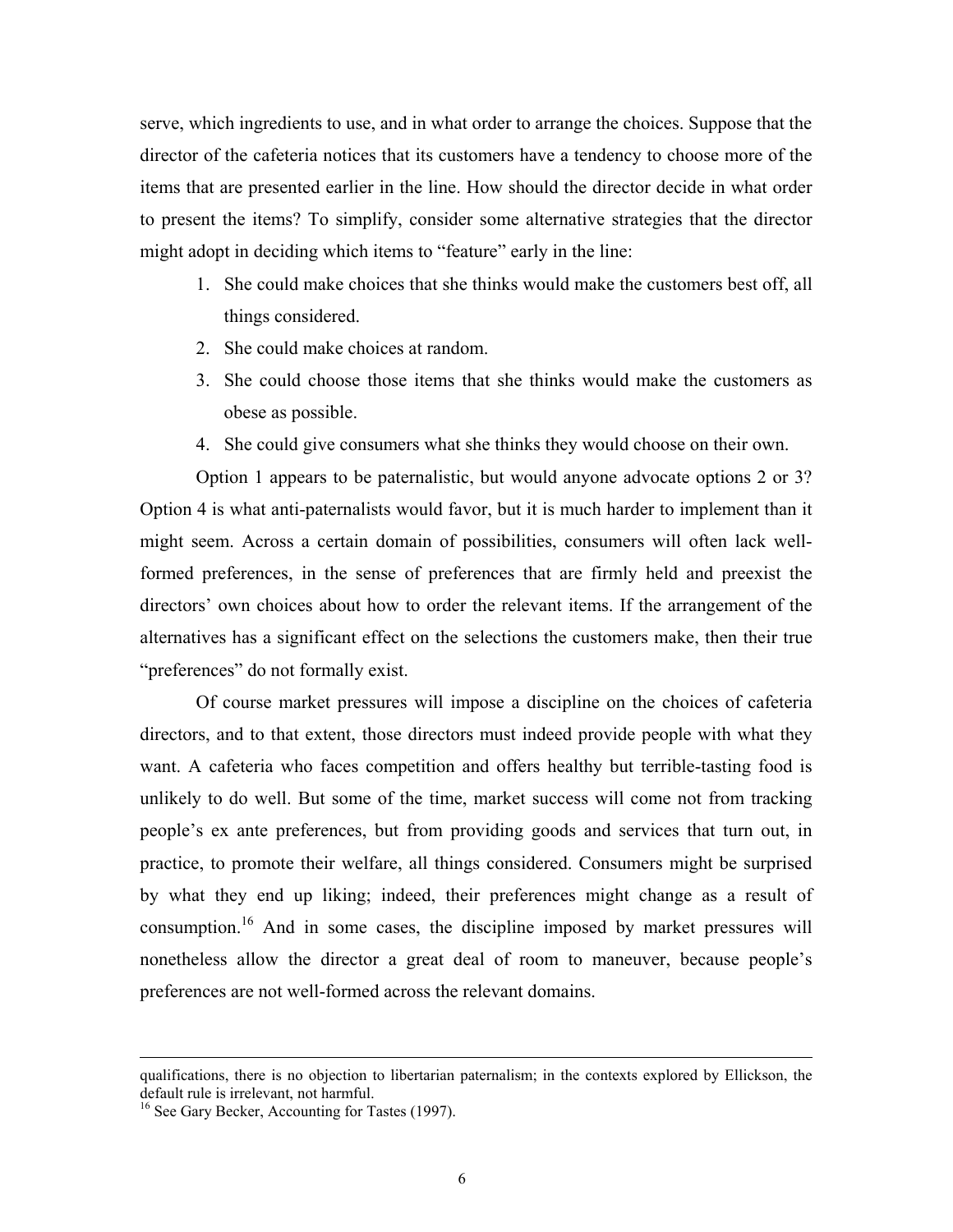Some libertarians will happily accept this point for private institutions. Their objection will be to government efforts to reject choice in the name of welfare. Skepticism about government might be based on the fact that governments are disciplined less or perhaps not at all by market pressures. Or such skepticism might be based on the fear that parochial interests will drive government in their preferred directions (the public choice problem<sup>17</sup>). We agree that for government, the risks of mistake and overreaching are real and sometimes serious. But governments, no less than cafeterias (which governments frequently run), have to provide starting points of one or another kind; this is not avoidable. As we shall emphasize, they do so every day through the rules of contract and tort, in a way that inevitably affects some preferences and choices.<sup>18</sup> In this respect, the antipaternalist position is unhelpful, a literal nonstarter.

The second misconception is that paternalism always involves coercion. As the cafeteria example illustrates, the choice of the order in which to present food items does not coerce anyone to do anything, yet one might prefer some orders to others on grounds that are paternalistic in the sense that we understand the term. Would anyone object to putting the fruit and salad before the desserts at an elementary school cafeteria if the result was to increase the consumption ratio of apples to Twinkies? Is this question fundamentally different if the customers are adults? Since no coercion is involved, we think that some types of paternalism should be acceptable to even the most ardent libertarian. In the important domain of savings behavior, we shall offer a number of illustrations. To those antilibertarians who are suspicious of freedom of choice and would prefer to embrace welfare instead, we urge that it is often possible for paternalistic planners to make common cause with their libertarian adversaries, by adopting policies that promise to promote welfare but that also make room for freedom of choice. To confident planners, we suggest that the risks of confused or ill-motivated plans are reduced if people are given the opportunity to reject the planner's preferred solutions.

The thrust of our argument is that the term paternalistic should not be considered pejorative, just descriptive. Once it is understood that some organizational decisions are inevitable, that a form of paternalism cannot be avoided, and that the alternatives to

<u>.</u>

<span id="page-8-1"></span><span id="page-8-0"></span> $17$  For a classic illustration, see Bruce A. Ackerman and William T. Hassler, Clean Coal/Dirty Air (1983).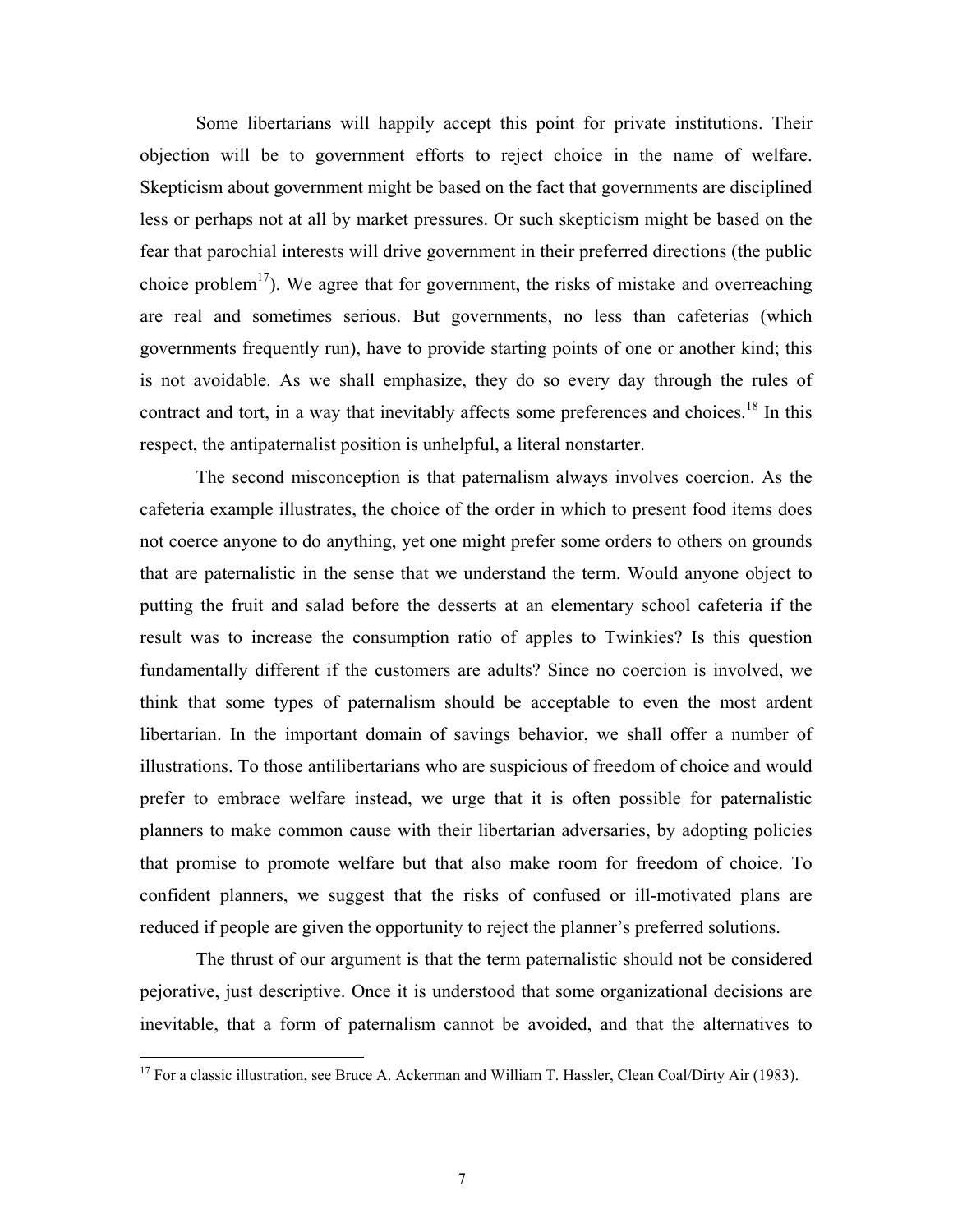paternalism (such as choosing options to make people worse off) are unattractive, we can abandon the less interesting question of whether to be paternalistic or not, and turn to the more constructive question of how to choose among the possible choice-influencing options. To this end we make two general suggestions about how to think about these problems. First, programs should be designed using a type of cost-benefit analysis, one in which a serious attempt is made to measure the costs and benefits of outcomes (rather than estimates of willingness to pay). Choosers should be given more choices if the benefits exceed the costs. Second, some results from the psychology of decision making should be used to provide some ex ante guidelines to support reasonable judgments about when consumers will gain most by choosing for themselves. We argue that those who are generally inclined to oppose paternalism should consider these suggestions uncontroversial.

The remainder of this Article is organized as follows. In Part II, we briefly support the claim that people's choices might not promote their own welfare. Part III, in some ways the conceptual heart of the Article, asks whether a form of paternalism is inevitable. We suggest that because of the likely effects of default rules, framing effects, and starting points on choices and preferences, paternalism, at least in a weak sense, is impossible to avoid. To be sure, planners can try to avoid paternalism by coercing people to make choices, but sometimes people will resist that coercion (which is along one dimension paternalistic too, simply because people sometimes do not want to choose). Part IV investigates how a libertarian paternalist might select among the major options, including minimal paternalism, coerced choices, procedural constraints, and substantive constraints. Part V explores a large question: How much choice should be offered? We identify a set of questions that must be answered in order to know people's welfare is likely to be promoted or instead undermined by a large option set. Part VI explores objections.

<sup>&</sup>lt;sup>18</sup> See Russell Korobkin, The Status Quo Bias and Contract Default Rules, 83 Cornell L. Rev. 608 (1998).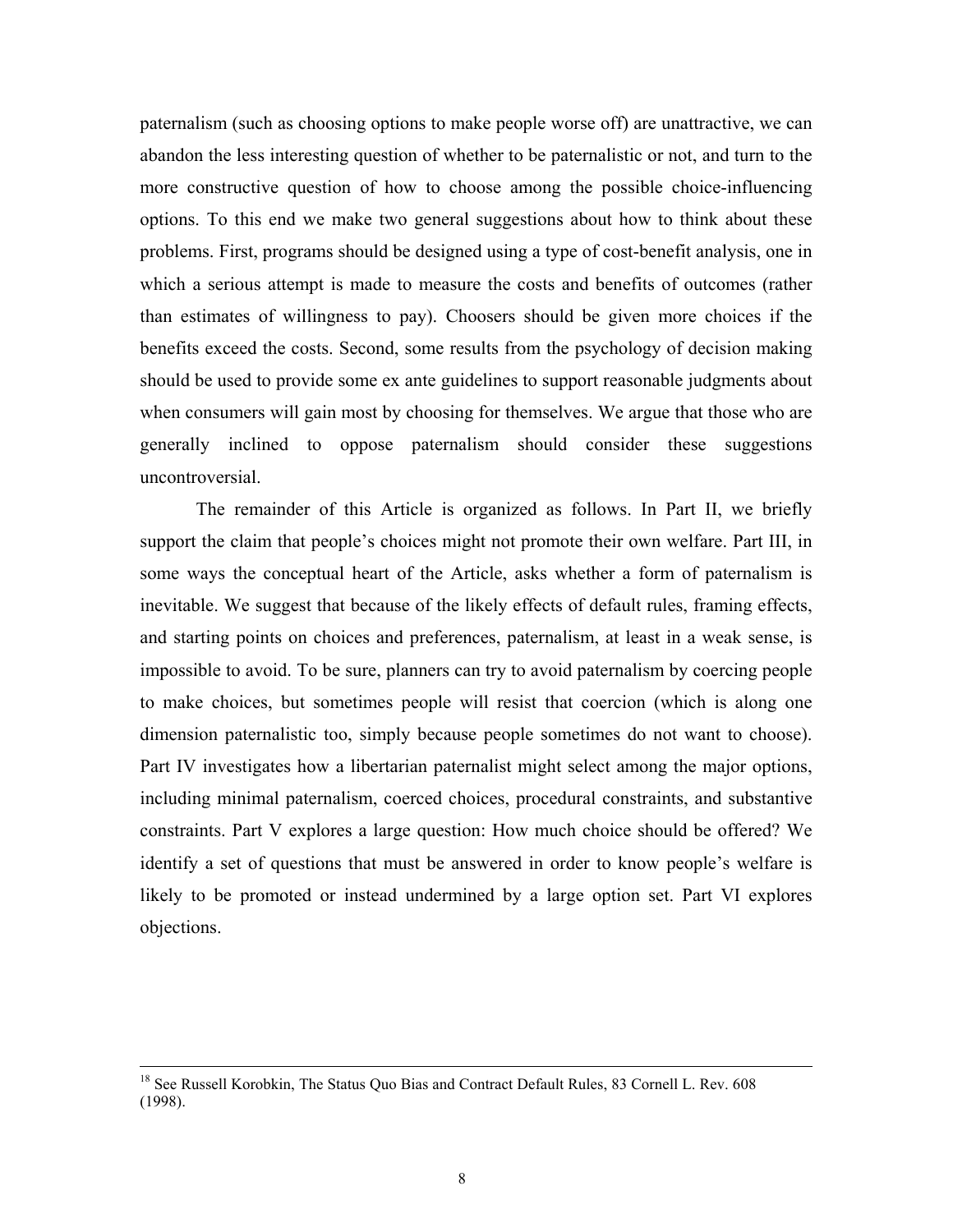#### **II. The Rationality of Choices**

<span id="page-10-2"></span>The presumption that individual choices should be respected is usually based on the claim that people do an excellent job of making choices, or at least that they do a far better job than third parties could possibly do.<sup>19</sup> As far as we can tell, there is little empirical support for this claim, at least if it is offered in this general form. Return to the issue of obesity. Rates of obesity in the United States are now approaching 20 percent and over 60 percent of Americans are considered either obese or overweight.<sup>20</sup> There is overwhelming evidence that obesity causes serious health risks, frequently leading to premature death.<sup>21</sup> It is quite fantastic to suggest that everyone is choosing the optimal diet, or a diet that is preferable to what might be produced with third party interference. Of course rational people care about the taste of food, not simply about health, but the claim that Americans are choosing diets *optimally* would be hard to support. What is true

1

<span id="page-10-0"></span><sup>&</sup>lt;sup>19</sup> It is usually, but not always, based on this assumption. Some of the standard arguments against paternalism rest not on consequences but on autonomy – on a belief that people are entitled to make their own choices even if they err. Thus John Stuart Mill, On Liberty, in John Stuart Mill, Utilitarianism, On Liberty, Considerations on Representative Government 73 (H.B. Acton ed. 1972), is a mix of autonomybased and consequentialist claims. Our principal concern here is with welfare and consequences, though as we suggest below, freedom of choice is sometimes an ingredient in welfare. We do not disagree with the view that autonomy has claims of its own, but we believe that it would be fanatical, in the settings that we discuss, to treat autonomy, in the form of freedom of choice, as a kind of trump, not to be overridden on consequentialist grounds. In any case the autonomy argument is undermined by the fact, discussed in section II, that sometimes preferences and choices are a function of given arrangements. Most important, we think that respect for autonomy is adequately accommodated by the libertarian aspect of libertarian paternalism, as discussed below.

We note as well that the complex relationship between preferences, choices, and autonomy is a large theme in the liberal tradition. See Jon Elster, Sour Grapes (1983); Don Herzog, Happy Slaves (1989). Sometimes it is emphasized that preferences and choices are a product of unjust background conditions, jeopardizing autonomy, and that when choices are a product of background injustice, respect for those choices need not promote autonomy. See Amartya Sen, Commodities and Capabilities (1986). Our discussion does not engage these issues, but there is a clear connection between such arguments, and claims about "adaptive preferences," see Elster, supra, and our emphasis on status quo bias and the endowment effect. See below.

<span id="page-10-1"></span><sup>&</sup>lt;sup>20</sup> http://www.cdc.gov/nccdphp/dnpa/obesity/trend/maps/. This represents a 61 percent increase in obesity between 1991 and 2000; 38.8 million Americans qualify as obese. See also AH Mokdad et al., The continuing epidemics of obesity and diabetes in the United States, 286 JAMA 1195 (2001) (discussing increase in obesity).

<sup>&</sup>lt;sup>21</sup> See, e.g., E.E. Calle et al. Body-mass Index and Mortality in a Prospective Cohort of U.S. adults, 341 New England Journal of Medicine 1095 (1999). According to the federal government, "Approximately 280,000 adult deaths in the United States each year are related to obesity. Several serious medical conditions have been linked to obesity, including type 2 diabetes, heart disease, high blood pressure, and stroke. Obesity is also linked to higher rates of certain types of cancer. Obese men are more likely than non-obese men to die from cancer of the colon, rectum, or prostate. Obese women are more likely than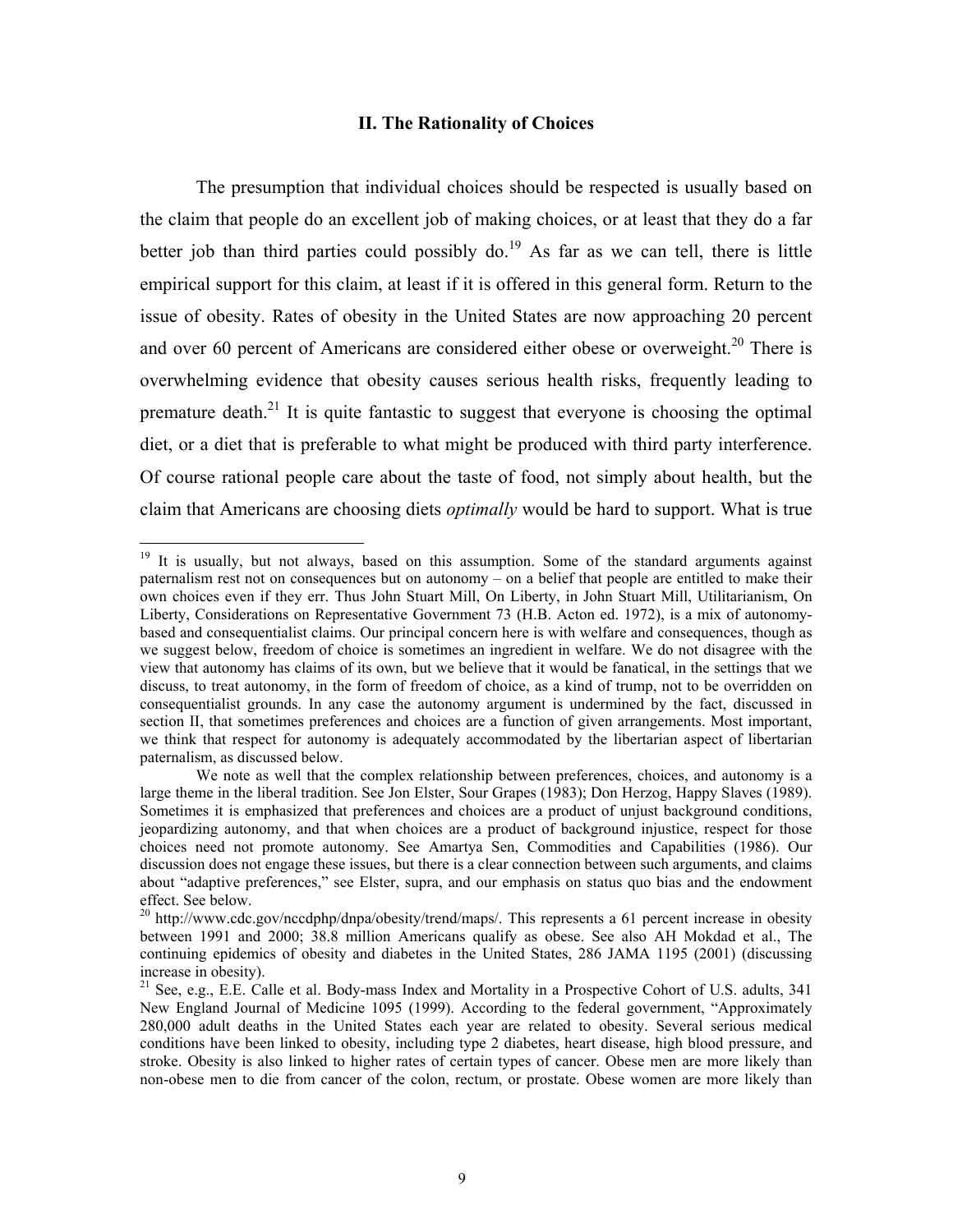for diets is true as well for much other risk-related behavior, including smoking and drinking, which produce over  $500,000$  premature deaths each year.<sup>22</sup> In these circumstances, people's choices cannot reasonably be thought, in all domains, to maximally promote their well-being.

On a more scientific level, research by psychologists and economists over the past three decades has raised questions about the rationality of many judgments and decisions that individuals make. People fail to make forecasts that are consistent with Bayes' rule,  $^{23}$ use heuristics that lead them to make systematic blunders,  $24$  exhibit preference reversals (that is, they prefer A to B *and* B to A),<sup>25</sup> suffer from problems of self-control,<sup>26</sup> and make different choices depending on the wording of the problem.<sup>27</sup> It is possible to raise questions about some of these findings and to think that people may do a better job of choosing in the real world than they do in the laboratory. But studies of actual choices reveal many of the same problems, even when the stakes are high.<sup>[28](#page-11-6)</sup>

non-obese women to die from cancer of the gallbladder, breast, uterus, cervix, or ovaries." See http://www.niddk.nih.gov/health/nutrit/pubs/unders.htm#Healthrisks.<br><sup>22</sup> See Cass R. Sunstein, Risk and Reason 8-9 (2002). For an interesting discussion, see Jonathan Gruber,

<span id="page-11-0"></span>Smoking's "Internalities," Regulation 52 (Winter 2002-2003).<br><sup>23</sup> See David Grether, Bayes' Rule as a Descriptive Model: The Representativeness Heuristic, 95 Quarterly

<span id="page-11-1"></span>Journal of Economics 537 (1980).<br><sup>24</sup> See, e.g., Amos Tversky and Daniel Kahneman, Availability: A Heuristic for Judging Frequency and

<span id="page-11-2"></span>Probability, 5 Cog Psych 207 (1973); Amos Tversky and Daniel Kahneman, Judgment under Uncertainty: Heuristics and Biases, 185 Science 1124 (1974); Daniel Kahneman and Shane Frederick, Representativeness Revisited: Attribute Substitution in Intuitive Judgment in Heuristics and Biases; The Psychology of Intuitive Judgment 49 (Thomas Gilovich et al. eds. 2002).

<span id="page-11-3"></span><sup>&</sup>lt;sup>25</sup> See Richard Thaler, The Winner's Curse 79-91 (1992); in the legal context, see Cass R. Sunstein, Daniel Kahneman, David Schkade, and Ilana Ritov, Predictably Incoherent Judgments, 54 Stan L Rev. 1153 (2002).

<span id="page-11-4"></span> $^{26}$  Shane Frederick, Ted O'Donoghue and George Loewenstein, Time Discounting and Time Preference: A Critical Review , 40 Journal of Economic Literature 351 (2002). 27 See Colin Camerer, Prospect Theory in the Wild, in Choices, Values, and Frames 294-95 (Daniel

<span id="page-11-5"></span>Kahneman and Amos Tversky eds. 2000); Eric Johnson et al., Framing, Probability Distortions, and Insurance Decisions, in id. at 224, 238.<br><sup>28</sup> For evidence that heuristics and biases operate in the real world, even when dollars are involved, see

<span id="page-11-6"></span>Werner F. M. De Bondt and Richard H. Thaler, Do Security Analysts Overreact? 80 American Economic Review 52 (1990) ; Robert Shiller, Irrational Exuberance 136-147 (2000) (discussing anchoring and overconfidence in market behavior); Colin Camerer and Robin Hogarth, The Effects of Financial Incentives in Experiments, 19 J. Risk and Uncertainty 7 (1999), which finds that financial incentives have never eliminated anomalies or persistent irrationalities. See also Colin Camerer , Behavioral Game Theory 60-62 (2003), finding little effects from increased stakes in ultimatum games (designed to test the hypothesis that people are self-interested), and adding: "If I had a dollar for every time an economist claimed that raising the stakes would drive ultimatum behavior toward self-interest, I'd have a private jet on standby all day." Id. at 60.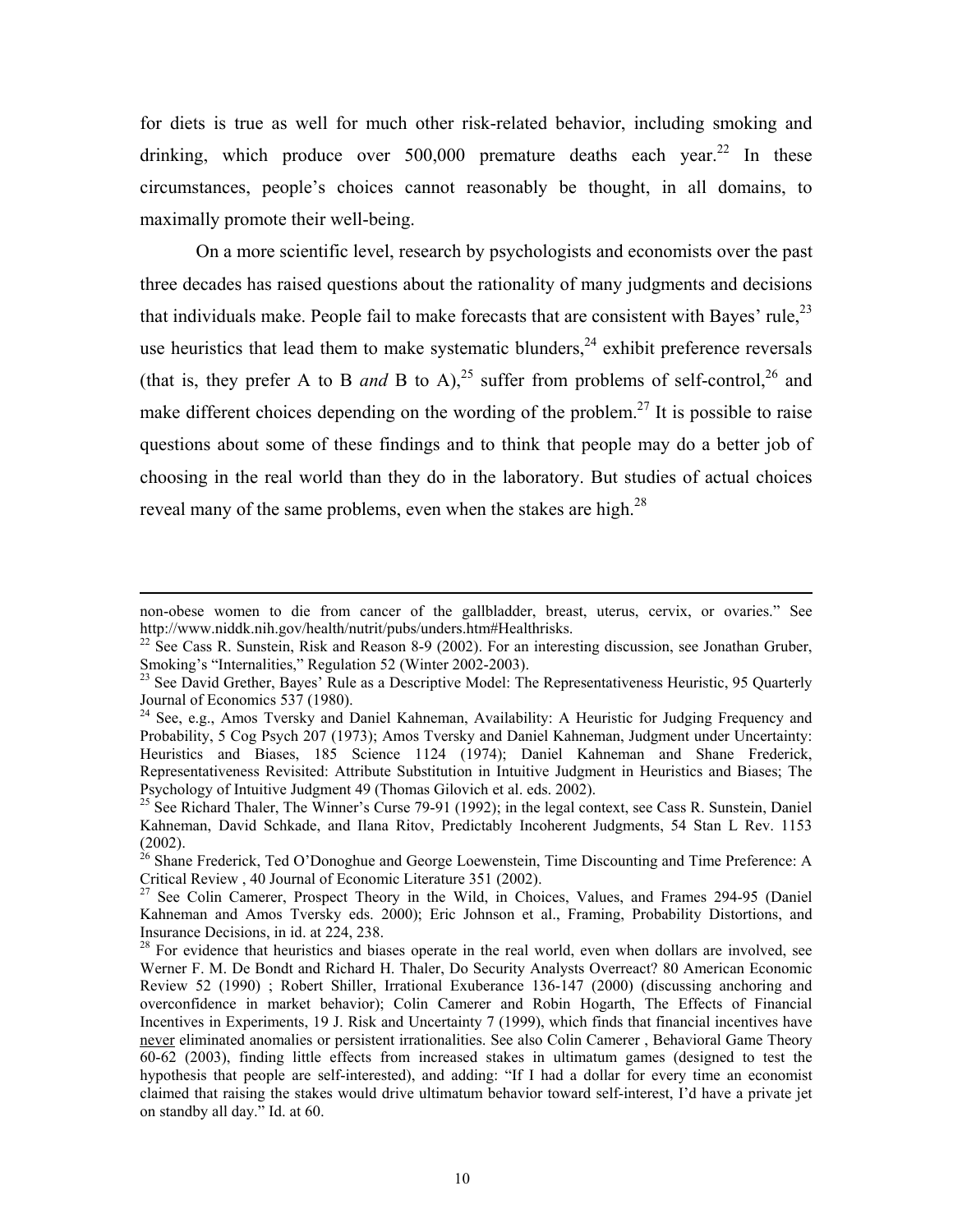We do not intend to outline all of the relevant evidence here, but consider an illustration from the domain of savings behavior. Benartzi and Thaler investigate how much investors like the portfolios they have selected in their defined contribution savings plans.<sup>29</sup> Employees volunteered to share their portfolio choices with the investigators (by bringing a copy of their most recent statement to the lab). They were then shown the probability distributions of expected retirement income for three investment portfolios simply labeled A, B and C. Unbeknownst to the subjects, the three portfolios were their own and portfolios mimicking the average and median choices of their fellow employees. The distributions of expected returns were computed using the software of Financial Engines, the financial information company founded by William Sharpe. On average, the subjects rated the average portfolio equally with their own portfolio, and judged the median portfolio to be significantly more attractive than their own.<sup>30</sup> Indeed, only 20 percent of the subjects preferred their own portfolio to the median portfolio.<sup>31</sup> Apparently, people do not gain much, by their own lights, from choosing investment portfolios for themselves.

Or consider people's willingness to take precautions. In general, the decision to buy insurance for natural disasters is a product not of a systematic inquiry into either costs and benefits, but of recent events.<sup>32</sup> If floods have not occurred in the immediate past, people who live on flood plains are far less likely to purchase insurance.<sup>33</sup> In the aftermath of an earthquake, the level of insurance for earthquakes rises sharply – but it declines steadily from that point, as vivid memories recede.<sup>34</sup> Findings of this kind do not establish that people's choices are usually bad or that third parties can usually do better. But they do show that some of the time, people do not choose wisely even when the stakes are high.

It is true that people sometimes respond to their own bounded rationality, for example by hiring agents or by delegating decisions to others.<sup>35</sup> It is also true that

<span id="page-12-0"></span><sup>&</sup>lt;sup>29</sup> See Shlomo Benartzi and Richard Thaler, How Much is Investor Autonomy Worth?, 57 Journal of Finance 1593 (2002).<br><sup>30</sup> Id.

<span id="page-12-1"></span>

<span id="page-12-2"></span> $31$  Id.

<span id="page-12-3"></span> $\frac{32}{32}$  Paul Slovic, The Perception of Risk 40 (2000).<br> $\frac{33}{1d}$ 

<span id="page-12-4"></span>

<span id="page-12-5"></span> $34 \overline{1d}$ .

<span id="page-12-6"></span><sup>&</sup>lt;sup>35</sup> See Cass R. Sunstein and Edna Ullmann-Margalit, Second-Order Decisions, 110 Ethics 5 (1999).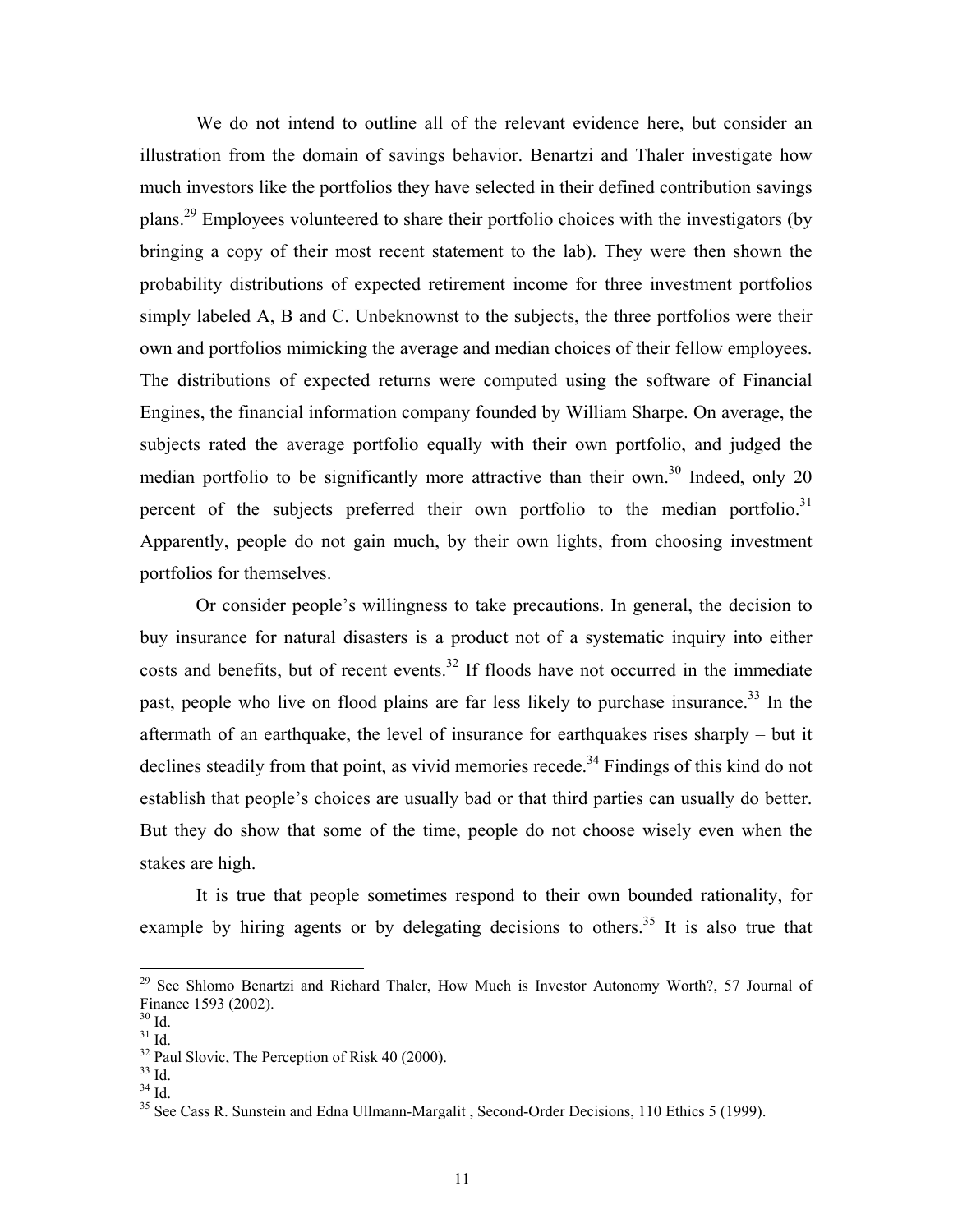learning frequently occurs and enables people to overcome their own limitations. But many of the most important decisions people make (e.g., buying a home, choosing a spouse) are made infrequently and typically without the aid of impartial experts. The possibilities of delegation and learning are insufficient to ensure that people's choices always promote their welfare or that they always do better than third parties would. In any event our emphasis here is not on blocking choices, but on strategies that move people in welfare-promoting directions while also allowing freedom of choice. Evidence of bounded rationality, and of problems of self-control, is sufficient to suggest that such strategies are worth exploring. Of course many people value freedom of choice as an end in itself, but they should not object to approaches that preserve that freedom while also promising to improve people's lives.<sup>[36](#page-13-0)</sup>

#### **III. Is Paternalism Inevitable?**

A few years ago, the tax law was changed so that employees could pay for employer-provided parking on a pre-tax basis.<sup>37</sup> Previously, such parking had to be paid for with after-tax dollars. Our employer, and the employer of some of our prominent antipaternalistic colleagues, sent around an announcement of this change in the law, and adopted the following policy: Unless the employee notified the payroll department, deductions for parking would be taken from pre-tax rather than post-tax income. In other words, the University of Chicago decided that the default option would be to pay for parking with pre-tax dollars, but employees could opt out of this arrangement and pay with after-tax dollars. Call this choice Plan A. An obvious alternative, Plan B, would be to announce the change in the law and tell employees that if they want to switch to the new pre-tax plan they should return some form electing this option. The only difference between the two plans is the default. Under Plan A the new option is the default whereas under Plan B the status quo is the default. We will refer to the former as "opt-out" strategies and the latter as "opt-in" strategies.

1

<span id="page-13-0"></span><sup>&</sup>lt;sup>36</sup> See note supra (discussing freedom of choice as part of autonomy).<br><sup>37</sup> IRS Code Section 132(f).

<span id="page-13-1"></span>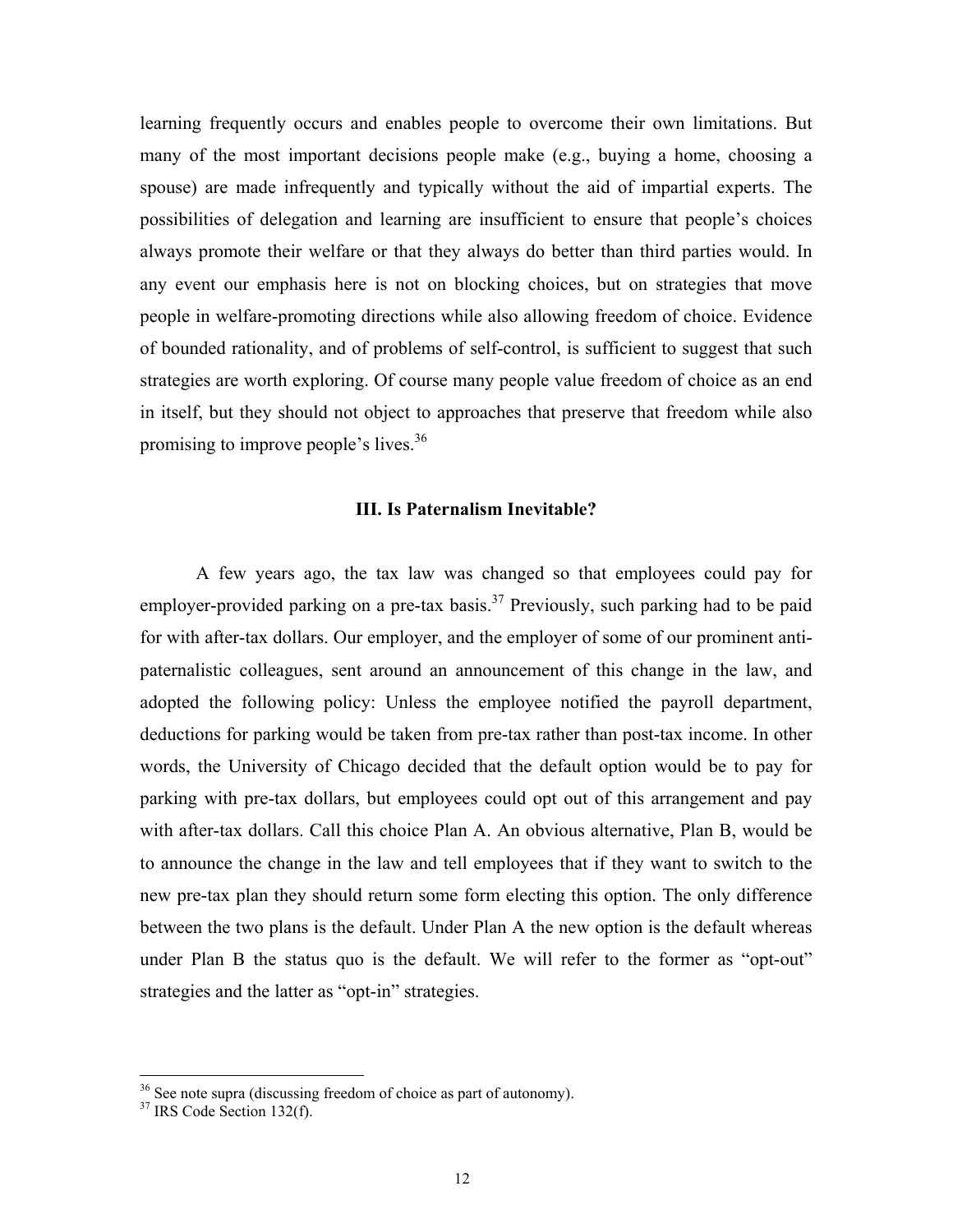<span id="page-14-1"></span>How should the university choose between opt-in and opt-out? In the specific parking example, it seems to be the case that every employee would prefer to pay for parking with pretax dollars rather than post-tax dollars. Since the cost savings are substantial (parking costs as much as \$1200 per year) and the cost of returning a form is trivial, standard economic theory predicts that the university's choice will not really matter. Under either plan, all employees would choose (either actively or by default under Plan A) the pretax option. In real life, however, had the university adopted Plan B, we suspect that many employees, especially faculty members (and probably including the present authors), would still have that form buried somewhere in their office and would be paying substantially more for parking on an after-tax basis. In short, the default plan would have had large effects on behavior. Throughout we shall be drawing attention to the effects of default plans on choices. Often those plans will be remarkably sticky.

#### **A. Savings and Employers**

1. Data. Our conjecture is supported by the outcome of numerous experiments documenting a "status quo" bias.<sup>38</sup> The existing arrangement, whether set out by private institutions or by government, is often robust. One illustration of this phenomenon comes from studies of automatic enrollment in  $401(k)$  employee savings plans,<sup>39</sup> and we now elaborate the brief account with which we began. Most 401(k) plans use an opt-in design. When employees first become eligible to participate in the 401(k) plan, they receive some plan information and an enrollment form that must be completed in order to join. Under the alternative of automatic enrollment, employees receive the same information but are told that unless they opt out, they will be enrolled in the plan (with some default options for savings rates and asset allocation). In companies that offer a "match" (the employer matches the employee's contributions according to some formula, often a 50% match up to some cap), most employees eventually do join the plan, but enrollments occur much

<span id="page-14-0"></span><sup>&</sup>lt;sup>38</sup> William Samuelson and Richard J. Zeckhauser, Status Quo Bias in Decision Making, 1 Journal of Risk and Uncertainty 7 (1988); Daniel Kahneman, Jack L. Knetsch, and Richard H. Thaler, The Endowment Effect, Loss Aversion, and Status Quo Bias, 5 Journal of Economic Perspectives 193 (1991).

<sup>&</sup>lt;sup>39</sup> See Brigette Madrian and Dennis Shea, The Power of Suggestion: Inertia in 401(k) Participation and Savings Behavior, 116 Quarterly Journal of Economics 1149 (2001); James Choi et al., Defined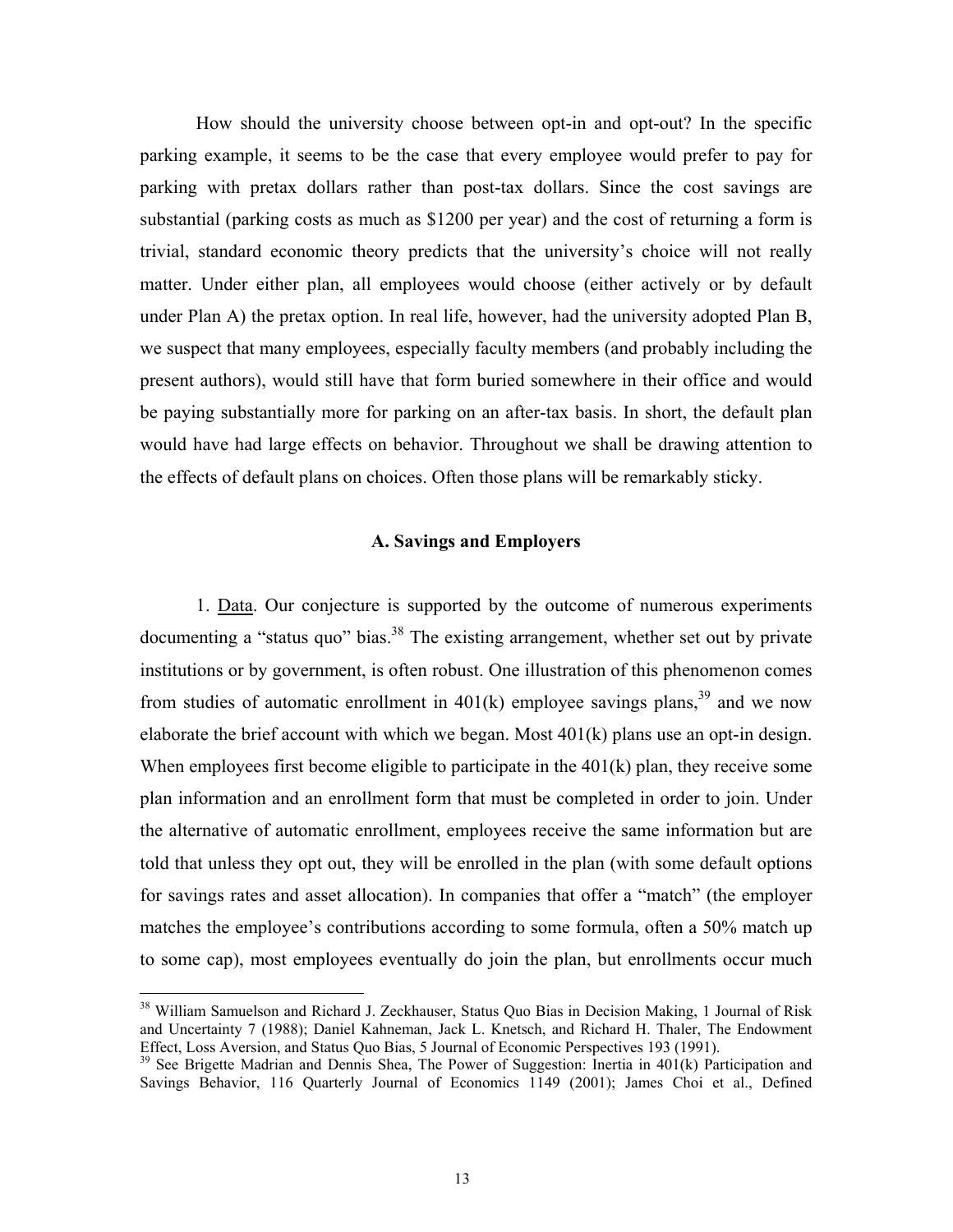sooner under automatic enrollment. For example, Madrian and Shea found that initial enrollments jumped from  $49\%$  to  $86\%$ ,  $40$  and Choi et al. find similar results for other companies.<sup>41</sup>

Should the adoption of automatic enrollment be considered paternalistic? And if so, should it be seen as a kind of officious meddling with employee preferences? We answer these questions yes and no respectively. If employers think (correctly we believe) that most employees would prefer to join the  $401(k)$  plan if they took the time to think about it and did not lose the enrollment form, then by choosing automatic enrollment they are acting paternalistically by our definition of the term. They are attempting not to track the employee's ex ante preferences or to protect against harms to third parties, but to steer employees' choices in directions that will, in their view, promote employees' welfare. Since no one is forced to do anything, we think that this steering should be considered unobjectionable even to committed libertarians. The employer must choose some set of rules, and either plan affects employees' choices. No law of nature says that in the absence of an affirmative election by employees, 0 percent of earnings will go into a retirement plan. Because both plans alter choices, neither one can be said, more than the other, to count as a form of objectionable meddling.

2. Skeptics. Skeptical readers, insistent on freedom of choice, might be tempted to think that there is a way out of this dilemma. Employers could avoid choosing a default if they *required* employees to make a choice, either in or out. Call this option coerced choosing. Undoubtedly coerced choosing is attractive in some settings, but a little thought reveals that this is not at all a way out of the dilemma. On the contrary, coerced choosing is simply another option among many that the employer can elect. In fact the very requirement that employees make a choice has a strong paternalistic element. Many employees do not want to have to make a choice (and might make a second-order choice

Contribution Pensions: Plan Rules, Participant Decisions, and the Path of Least Resistance, in James M. Poterba, ed., 16 Tax Policy and the Economy, 67 (2002).<br><sup>40</sup> See supra note.

<span id="page-15-0"></span>

<span id="page-15-1"></span><sup>&</sup>lt;sup>41</sup> See supra note. In a separate phenomenon, the default rule also had a significant effect on the chosen contribution rate. See Madrian and Shea, supra note. The default contribution rate (3%) tended to stick; a majority of employees maintained that rate even though this particular rate was chosen by less than 1% of employees hired before the automatic enrollment. Id. The same result was found for the default allocation of the investment: While less than 1% of employees chose a 100% investment allocation to the money market fund, a substantial majority of employees chose that allocation when it was the default rule. Id.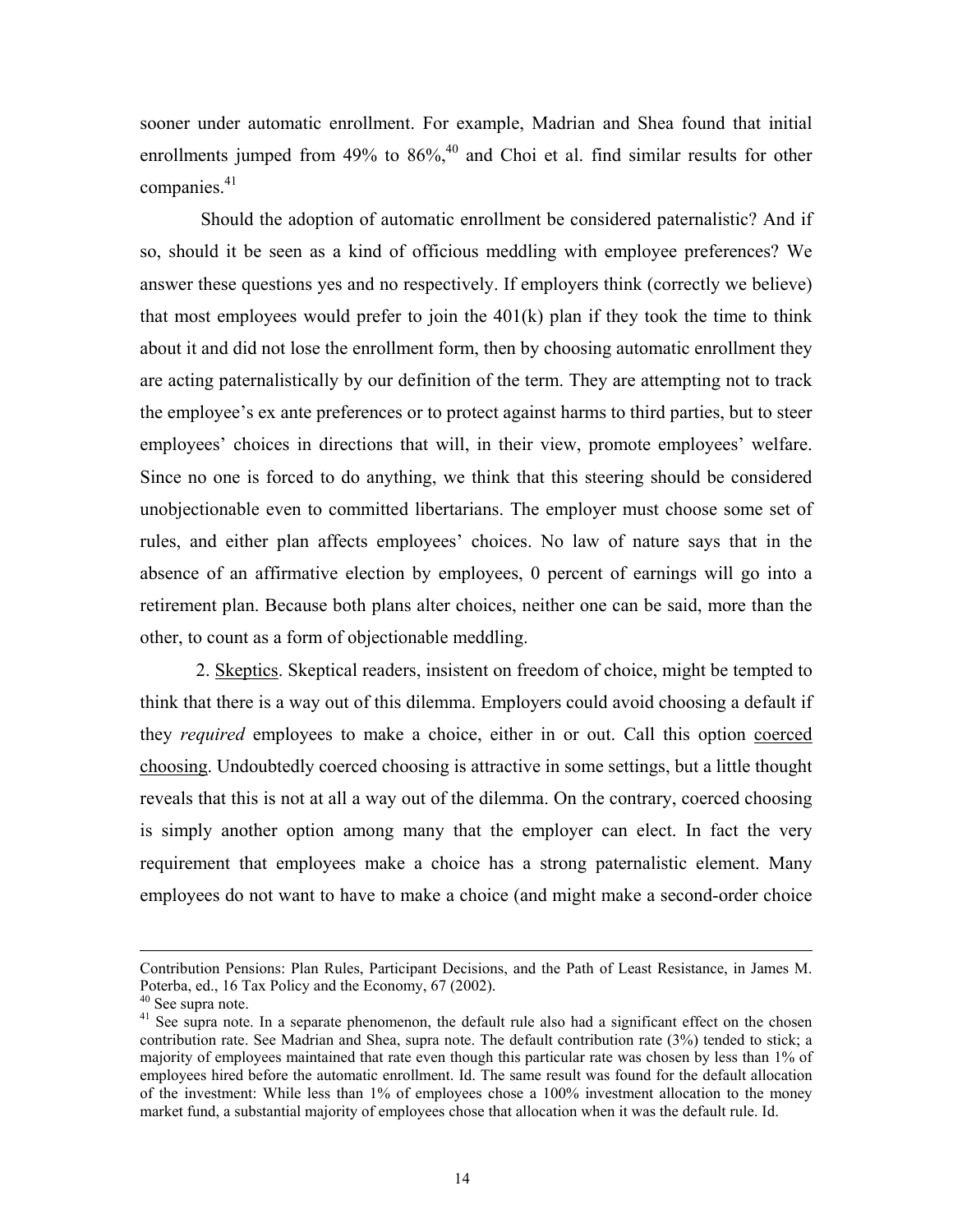not to have to do so). Why should employers force them to choose? Coerced choosing respects freedom of choice in a certain respect; but it does not appeal to those who would choose not to choose, and indeed it will seem irritating and perhaps unacceptably coercive by their lights. In any case an empirical question remains: What is the effect of forced choosing? Choi et al. find that coerced choosing increases enrollments relative to the opt-in rule, though by not as much as automatic enrollment.<sup>42</sup> Our discussion in section IV below offers some suggestions about the circumstances in which it makes most sense to force people to choose.

Other skeptics might think that employers should avoid paternalism by doing what most employees would want employers to do. On this approach, a default rule can successfully avoid paternalism if it tracks employees' choices. Sometimes this is a plausible solution. But what if many or most employees do not have stable or wellformed preferences, and what if employee choices are inevitably a product of the default rule? In such cases, it is meaningless to ask what most employees would do. The choices employees will make depend on the way the employer frames those choices. Employee "preferences," as such, do not exist in those circumstances. We think that across a certain domain of reasonable possibilities, this is the situation with respect to savings. Of course most people would not like 99 percent of their income to go to savings, and no effort to frame choices is likely to lead people to choose to save at that level. But across a range of allocations, many employees lack well-forced preferences that are robust to different starting points.

#### **B. Government**

Some enthusiasts for free choice might be willing to acknowledge these points and hence to accept private efforts to steer people's choices in what seem to be the right directions. Market pressures, and the frequently wide range of possible options, might be thought to impose sufficient protection against objectionable steering. But our emphasis has been on the inevitability of paternalism, and on this count, the same points apply to some choices made by governments in establishing legal rules.

<span id="page-16-0"></span><sup>&</sup>lt;sup>42</sup> See note supra.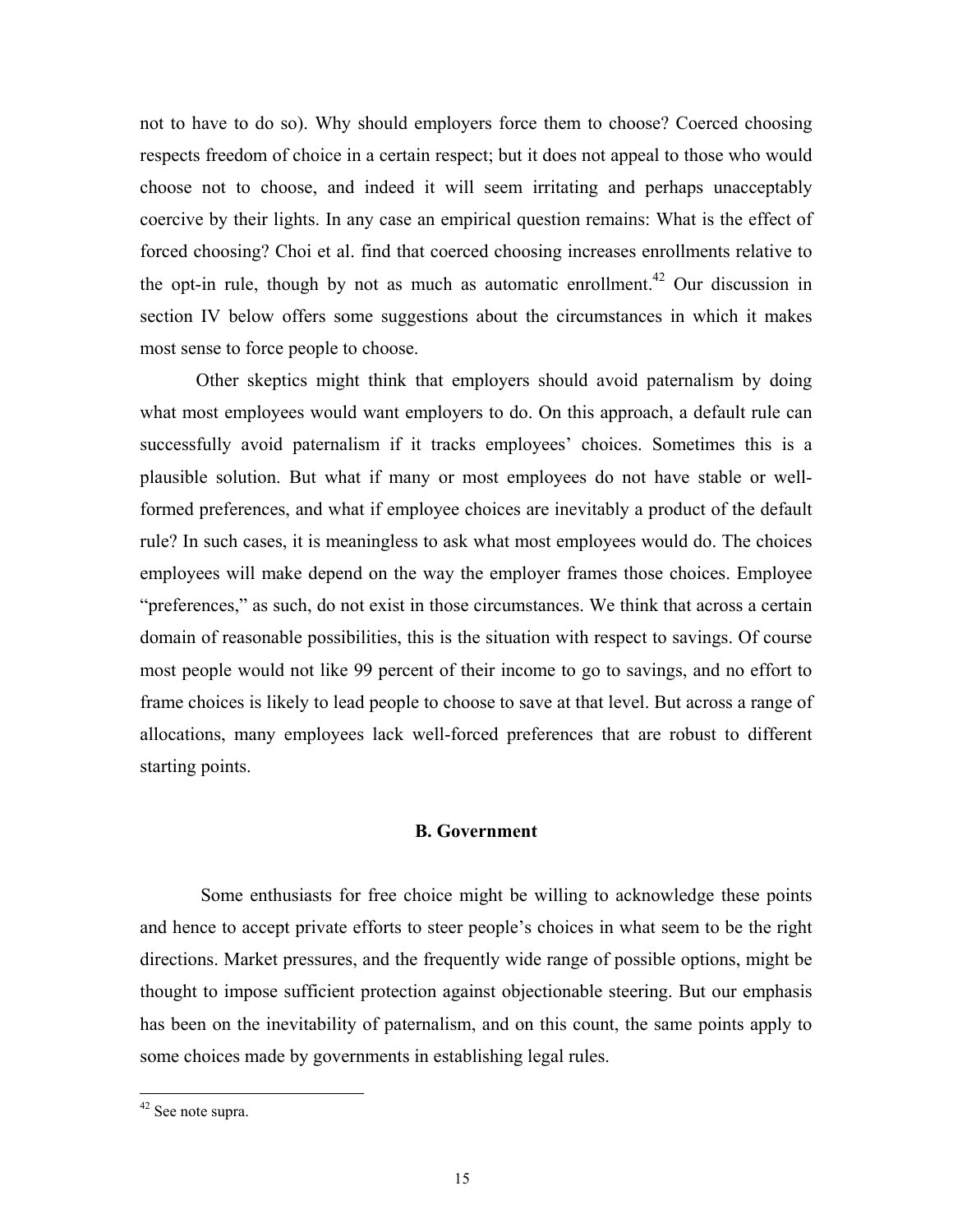1. Default rules. Default rules of some kind are inevitable, and much of the time, those rules will affect preferences and choices.<sup>43</sup> In the neglected words of a classic article, a "minimum of state intervention is always necessary. . . . When a loss is left where it falls in an auto accident, it is not because God so ordained it. Rather it is because the state has granted the injurer an entitlement to be free of liability and will intervene to prevent the victim's friends, if they are stronger, from taking compensation from the injurer."<sup>44</sup> If the entitlement-granting rules seem invisible, and to be a simple way of protecting freedom of choice, it is because they appear so sensible and natural that they are not taken to be a legal allocation at all. But this is a mistake. What we add here is that when a default rule affects preferences and behavior, it is having the same effect as employer presumptions about savings plans. This effect is often significant. So long as people can contract around the default rule, it is fair to say that the legal system is protecting freedom of choice, and in that sense complying with libertarian goals.

Consumers, workers, and married people,<sup>45</sup> for example, are surrounded by a network of legal allocations that provide the background against which agreements are made. As a matter of employment law, and consistently with freedom of contract, workers might be presumed subject to discharge "at will," or they might be presumed to be protected by an implied right to be discharged only "for cause." They might be presumed to have a right to vacation time, or not. They might be presumed to be protected by safety requirements, or the employer might be free to invest in safety as he wishes, subject to market pressures. In all cases, the law must establish whether workers have to "buy" certain rights from employers or vice versa.<sup>46</sup> Legal intervention, in this important sense, cannot be avoided. The same is true for consumers, spouses, and all others who are involved in legal relationships. Much of the time, the legal background matters, even if transactions costs are zero, because it affects choices and preferences.<sup>47</sup> Here, as in the private context, a form of paternalism is unavoidable.

1

<span id="page-17-0"></span><sup>&</sup>lt;sup>43</sup> See Korobkin, supra note; Cass R. Sunstein, Switching the Default Rule, 77 New York University Law

<span id="page-17-1"></span>Review 106 (2002).<br><sup>44</sup> Guido Calabresi and A. Douglas Melamed, Property Rules, Liability Rules, and Inalienability: One View<br>of the Cathedrawl, 85 Harv L Rev 1089, 1090-91 (1972).

<span id="page-17-3"></span><span id="page-17-2"></span>

<sup>&</sup>lt;sup>45</sup> On marriage and legal rules, see Susan Moller Okin, Justice, Gender, and the Family (1989).<br><sup>46</sup> See Cass R. Sunstein, Human Behavior and the Law of Work, 87 Va L Rev 205, 208-12 (2001).<br><sup>47</sup> See the demonstrations i

<span id="page-17-4"></span>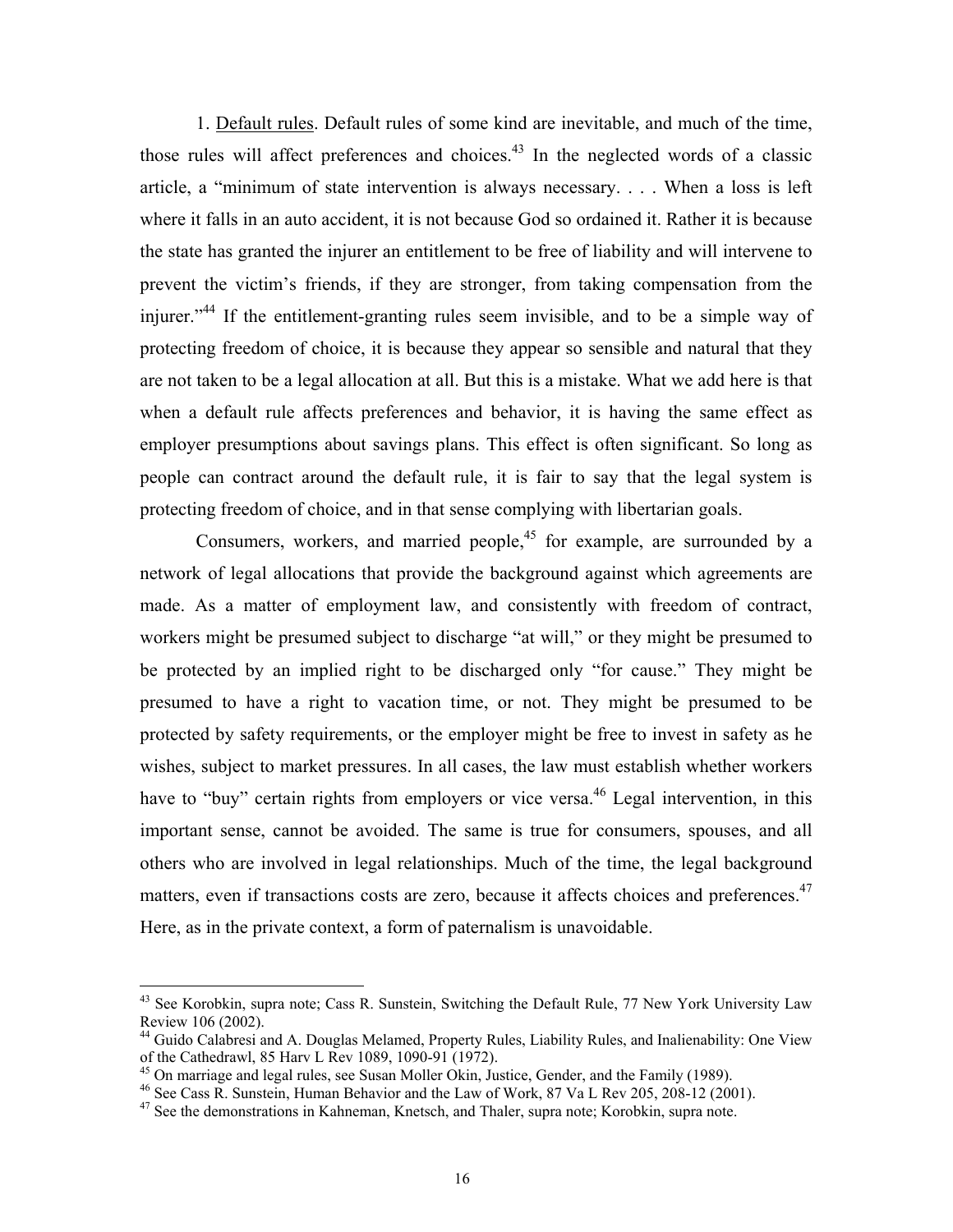In the context of insurance, an unplanned, natural experiment showed that the default rule can be very "sticky."<sup>48</sup> New Jersey created a system in which the default insurance program for motorists included a relatively low premium and no right to sue; purchasers were allowed to deviate from the default program and to purchase the right to sue by choosing a program with that right and also a higher premium. By contrast, Pennsylvania offered a default program containing a full right to sue and a relatively high premium; purchasers could elect to switch to a new plan by "selling" the more ample right to sue and paying a lower premium. In both cases, the default rule tended to stick. A strong majority accepted the default rule in both states, with only about 20% of New Jersey drivers acquiring the full right to sue, and 75% of Pennsylvanians retaining that right.[49](#page-18-1) There is no reason to think that the citizens of Pennsylvania have systematically different preferences from the citizens of New Jersey. The default plan is what produced the ultimate effects. And indeed controlled experiments find the same results, showing that the value of the right to sue is much higher when it is presented as part of the default package[.50](#page-18-2) 

In another example, a substantial effect from the legal default rule was found in a study of second-year and third-year law student reactions to different state law provisions governing vacation time from firms.<sup>51</sup> The study was intended to be reasonably realistic, involving as it did a pool of subjects to whom the underlying issues were hardly foreign. Advanced law students have devoted a good deal of time to thinking about salaries, vacation time, and the tradeoffs among them. The study involved two conditions. In the first, state law guaranteed two weeks of vacation time, and students were asked to state their median willingness to pay (in reduced salary) for two extra weeks of vacation.<sup>52</sup> In this condition, the median willingness to pay was \$6000. In the second condition, state law provided a mandatory, nonwaivable two-week vacation guarantee, but it also provided employees (including associates at law firms) with the right to two additional

1

<span id="page-18-0"></span><sup>48</sup> See Colin Camerer, Prospect Theory in the Wild, in Choices, Values, and Frames 294-95 (Daniel Kahneman and Amos Tversky eds. 2000); Eric Johnson et al., Framing, Probability Distortions, and Insurance Decisions, in id. at  $224$ , 238.<br><sup>49</sup> Id. at 235-38.

<span id="page-18-1"></span>

<span id="page-18-2"></span>

<span id="page-18-4"></span><span id="page-18-3"></span>

 $51$  See Sunstein, supra note.<br> $52$  The question asked students to assume that no adverse employment consequences could come from asking for, and receiving, those two extra weeks in vacation. See id.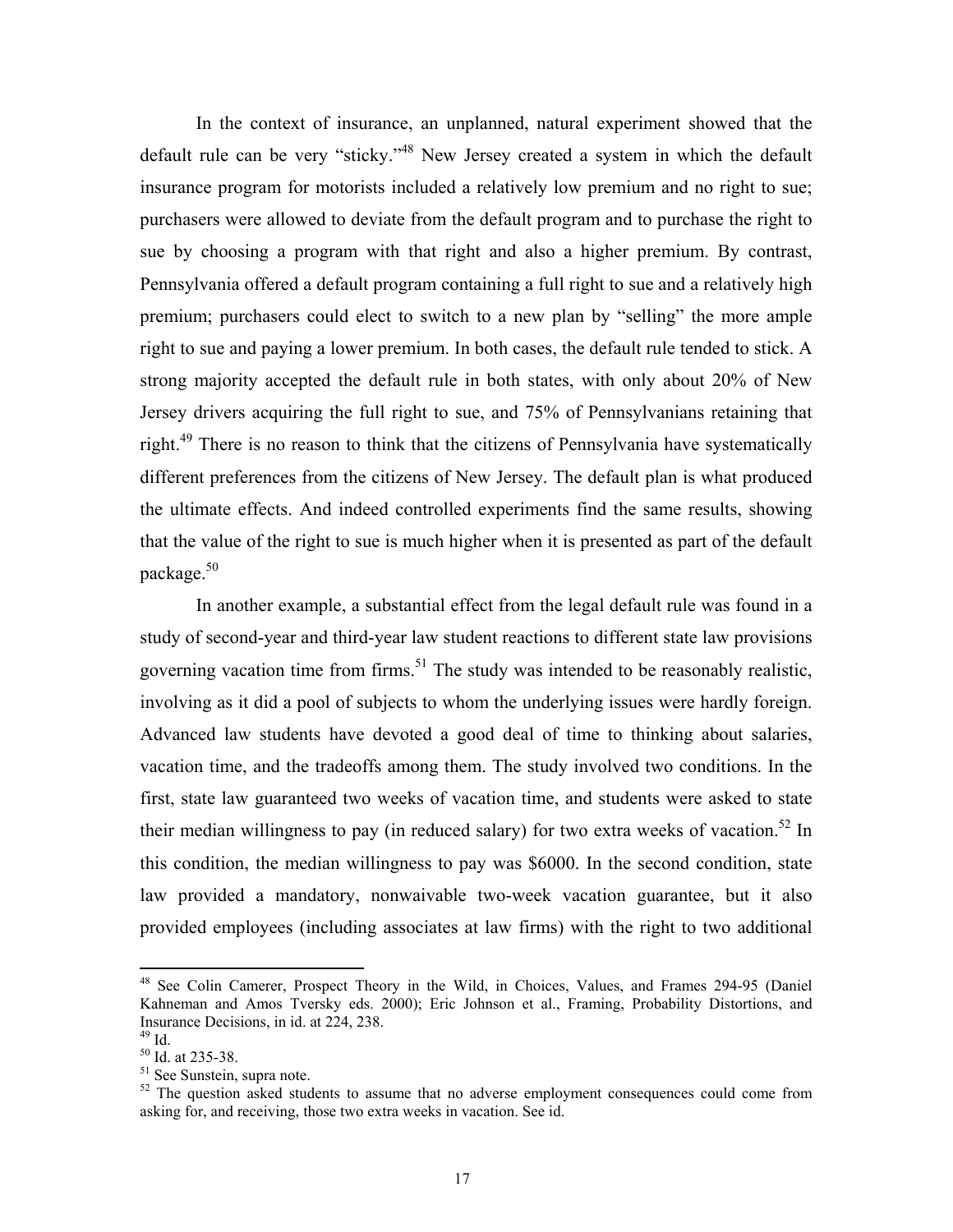weeks of vacation, a right that could be "knowingly and voluntarily waived." Hence the second condition was precisely the same as the first, except that the default rule favored the two extra weeks of vacation. In the second condition, students were asked how much employers would have to pay them to give up their right to the two extra weeks. All by itself, the switch in the default rule more than doubled the students' responses, producing a median willingness to accept of  $$13,000$ .<sup>53</sup>

We can imagine countless variations on these experiments. For example, the law might authorize a situation in which employees have to opt into retirement plans, or it might require employers to provide automatic enrollment and allow employees to opt in. Both systems would respect the freedom of employees to choose, and thus either system would be libertarian in that sense. In the same vein, the law might assume that there is no right to be free from age discrimination in employment, permitting employees (through individual negotiation or collective bargaining) to contract for that right -- or it might give employees a nondiscrimination guarantee, subject to waiver via contract. Our suggestion here is that one or another approach is likely to have effects on the choices of employees. This is the sense in which paternalism is inevitable, from government no less than from private institutions.

2. Anchors. In emphasizing the absence of well-formed preferences, we are not speaking only of default rules. Consider the crucial role of "anchors," or starting points, in contingent valuation studies, an influential method of valuing regulatory goods, such as increased safety and environmental protection.<sup>54</sup> Such studies, used when market valuations are unavailable, attempt to ask people their "willingness to pay" for various regulatory benefits.<sup>55</sup> Contingent valuation has become prominent in regulatory theory and practice.<sup>56</sup> Because the goal is to elicit what people actually want, contingent valuation studies are an effort to elicit, rather than to affect, people's values. Paternalism, in the sense of effects on preferences and choices, is not supposed to be part of the picture. But it is extremely difficult for contingent valuation studies to avoid constructing

<span id="page-19-2"></span>

<span id="page-19-0"></span><sup>&</sup>lt;u>.</u> 53 Id.

<span id="page-19-1"></span><sup>54</sup> See, e.g., See Peter Diamond & Jerry Hausman, Contingent Valuation: Is Some Number Better Than No Number, 8 J. Econ. Persp. 45, 49-52 (1994); Note, Ask A Silly Question, 105 Harv L Rev 1981 (1992); Valuing Environmental Preferences (Ian Bateman & K. G. Willis eds., 1999).<sup>55</sup> See id.

<span id="page-19-3"></span><sup>56</sup> See id.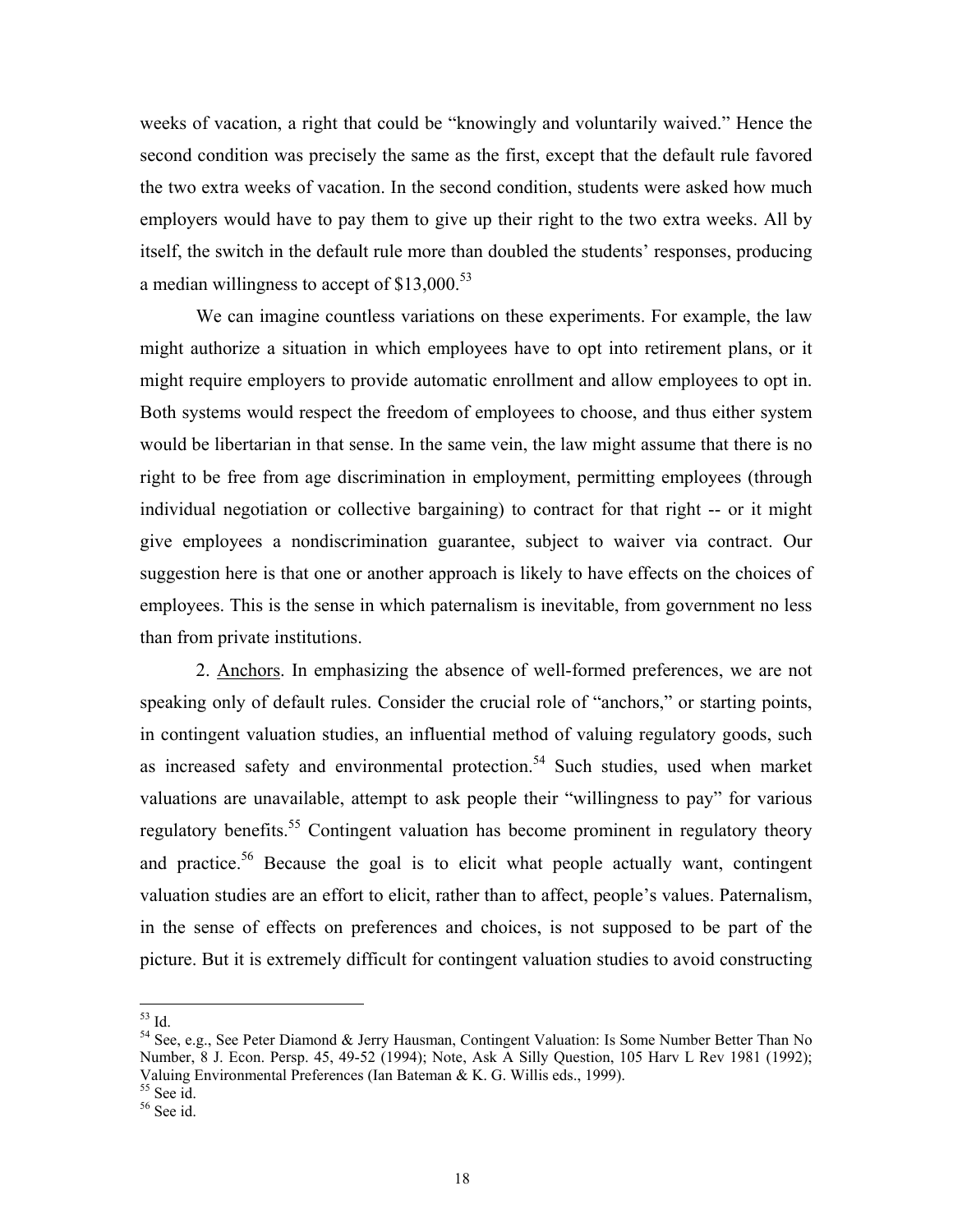the very values that they are supposed to discover.<sup>57</sup> The reason is that in the contexts in which such studies are used, people do not have clear or well-formed preferences, and hence it is unclear that people have straightforward "values" that can actually be found.<sup>58</sup> Hence a form of paternalism verges on the inevitable.

Perhaps the most striking evidence to this effect comes from a study of willingness to pay to reduce annual risks of death and injury in motor vehicles.<sup>59</sup> The authors attempted to elicit both maximum and minimum willingness to pay for safety improvements. People were presented with a statistical risk and an initial monetary amount, and asked whether they were definitely willing or definitely unwilling to pay that amount to eliminate the risk, or if they were "not sure." If they were definitely willing, the amount displayed was increased until they said that they were definitely unwilling. If they were unsure, the number was moved up and down until people could identify the minimum and maximum.

The authors were not attempting to test the effects of anchors; on the contrary, they were alert to anchoring only because they "had been warned" of a possible problem with their procedure, in which people "might be unduly influenced by the first amount of money that they saw displayed."<sup>60</sup> To solve that problem, the authors allocated people randomly to two subsamples, one with an initial display of 25 pounds, the other with an initial display of 75 pounds. The authors hoped that the anchoring effect would be small, with no significant consequences for minimum and maximum values. But their hope was dashed. For every level of risk, the minimum willingness to pay was higher, with the 75 pound starting point, than the maximum willingness to pay with the 25 pound starting point!<sup>61</sup> For example, a reduction in the annual risk of death by 4 in 100,000 produced a maximum willingness to pay of 149 pounds with the 25 pound starting value, but a minimum willingness to pay of 232 pounds with the 75 pound starting value (and a maximum, in that case, of 350 pounds).<sup>62</sup> The most sensible conclusions are that people

<span id="page-20-0"></span><sup>&</sup>lt;sup>57</sup> See John Payne et al., Measuring Constructed Preferences: Toward a Building Code, 19 J. Risk and Uncertainty 243 (1999).<br><sup>58</sup> See id. at 250-53.<br><sup>59</sup> See Michael Jones-Lee and Graham Loomes, Private Values and Public Policy, in Conflict and Tradeoffs

<span id="page-20-1"></span>

<span id="page-20-2"></span>in Decision Making 205, 210-212 (Elke Weber et al. eds. 2000).<br>
<sup>60</sup> Id. at 210.<br>
<sup>61</sup> Id. at 211.<br>
<sup>62</sup> Id.

<span id="page-20-3"></span>

<span id="page-20-4"></span>

<span id="page-20-5"></span>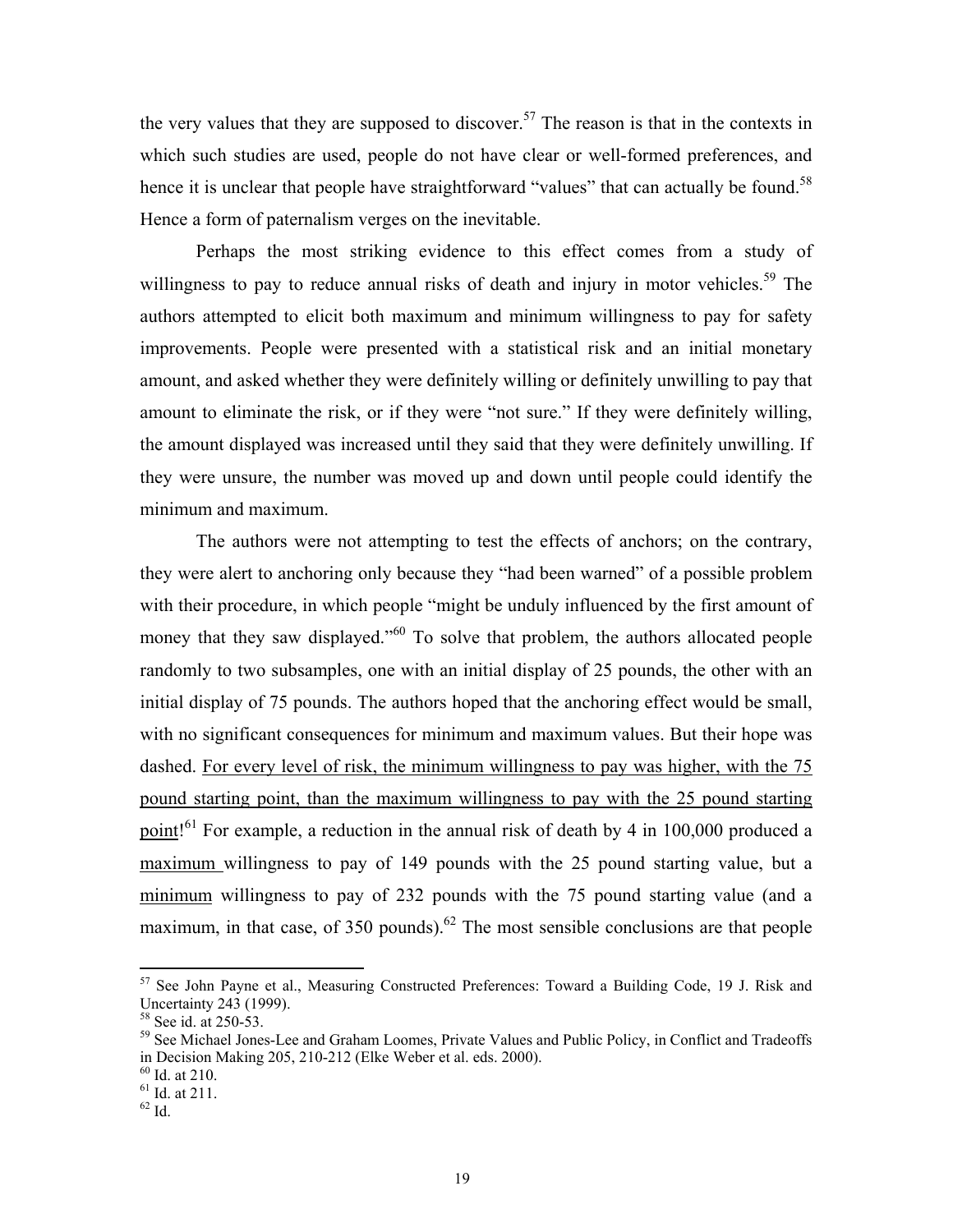are sometimes uncertain about appropriate values, and whenever they are, anchors have an effect, and sometimes a startlingly large one.

It is not clear how those interested in eliciting (rather than affecting) values might respond to this problem.<sup>63</sup> What is clear is that in the domains in which contingent valuation studies are used, people often lack well-formed preferences, and starting points have important consequences for behavior and choice.

3. Framing. We have suggested that in the important context of medical decisions, framing effects are substantial.<sup>64</sup> Apparently most people do not have clear preferences about how to evaluate a procedure that leaves 90 percent of people alive (and 10 percent of people dead) after a period of years. A similar effect has been demonstrated in the important context of obligations to future generations,  $65$  a much-disputed policy question.<sup>66</sup> This question does not directly involve paternalism, because those interested in the valuation of future generations are not attempting to protect people from their own errors. But a regulatory system that attempts to track people's preferences would try to measure intergenerational time preferences, that is, to elicit people's judgments about how to trade off the protection of current lives and future lives.<sup>67</sup> Hence an important question, asked in many debates about the issue, is whether people actually make such judgments and whether they can be elicited. And indeed, an influential set of studies finds that people value the lives of those in the current generation far more than the lives of those in future generations.<sup>68</sup> From a series of surveys, Maureen Cropper and her coauthors suggest that people are indifferent between savings one life today and saving 45 lives in 100 years.<sup>69</sup> They make this suggestion on the basis of questions asking people

1

<span id="page-21-0"></span><sup>&</sup>lt;sup>63</sup> See Payne et al., supra note, for discussion.

<span id="page-21-1"></span><sup>64</sup> See note supra.

<span id="page-21-2"></span> $65$  See Shane Frederick, Measuring Intergenerational Time Preference: Are Future Lives Valued Less?, 26 J. Risk and Uncertainty 1 (2003).

<span id="page-21-3"></span><sup>&</sup>lt;sup>66</sup> Richard Revesz, Environmental Regulation, Cost-Benefit Analysis, and the Discounting of Human Lives, 99 Col L Rev 941 (1999); Comment, Judicial Review of Discount Rates Used in Regulatory Cost-

<span id="page-21-4"></span> $67$  See Revesz, supra note. We are not suggesting that the preferences of current generations are decisive on the policy question.

<span id="page-21-5"></span> $68$  See Maureen Cropper et al., Rates of Time Preference for Saving Lives, 82 Am. Ewcon. Rev. 469 (1992); Maureen Cropper et al., Preferences for Life Saving Programs: How the Public Discounts Time and Age, 8 J. Risk and Uncertainty 243 (1994).<br><sup>69</sup> Id.

<span id="page-21-6"></span>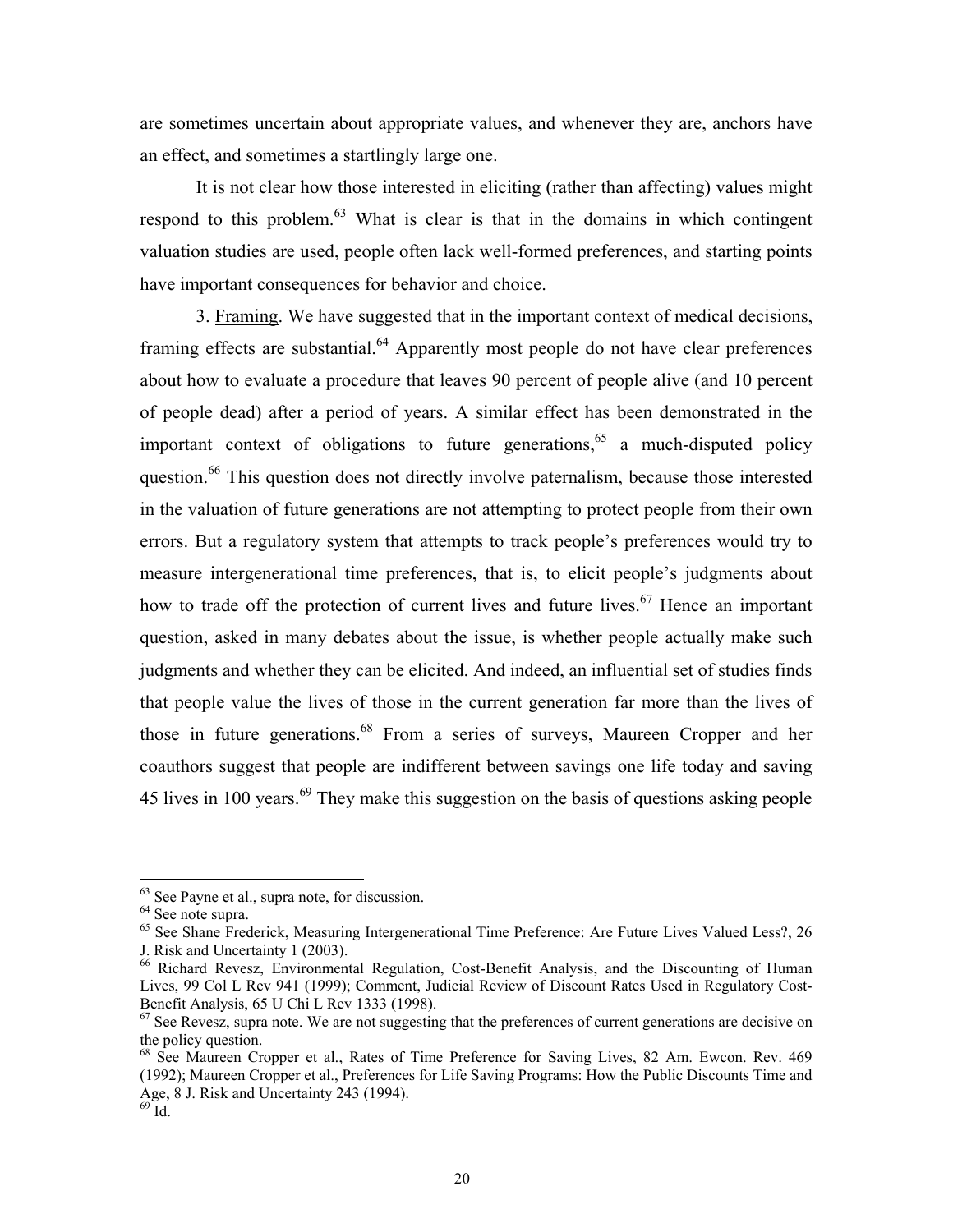<span id="page-22-5"></span>whether they would choose a program that saves "100 lives now" or a program that saves a substantially larger number "100 years from now."[70](#page-22-0) 

But it turns out that other descriptions of the same problem yield significantly different results.<sup>71</sup> Here, as in other contexts, it is unclear whether people actually have well-formed preferences with which the legal system can work. For example, most people consider "equally bad" a single death from pollution next year and a single death from pollution in 100 years<sup>72</sup> -- implying no preference for members of the current generation. In another finding of no strong preference for the current generation, people are equally divided between two programs: one that will save 55 lives now and 105 more lives in twenty years; and one that will save 100 lives now and 50 lives 25 years from now.<sup>73</sup> It is even possible to frame the question in such a way as to find that future lives are valued more, not less, highly than current lives.<sup>74</sup> The most sensible conclusion is that people do not have robust, well-ordered intergenerational time preferences. If so, it is not possible for government to track those preferences, because they are an artifact of how the question is put.

#### **C. Explanations**

Why, exactly, do default rules, starting points, and framing effects have such large effects? To answer this question, it is important to make some distinctions.

1. Suggestion. In the face of uncertainty about what should be done, people might rely on one of two related heuristics: do what most people do, or do what informed people do.<sup>75</sup> The default plan or value might be presumed to capture one or the other. In many settings, any starting point will carry some

<span id="page-22-0"></span> $70$  Id.

<span id="page-22-1"></span> $71$  Frederick, supra note.<br> $72$  Id. at 43.

<span id="page-22-2"></span>

<span id="page-22-3"></span><sup>73</sup> Id. at 44.

<span id="page-22-4"></span><sup>&</sup>lt;sup>74</sup> Id. at 45. Frederick asked subjects to choose between two programs. The first would become more effective over time, saving 100 lives this decade, 200 lives in the following decade, and 300 lives in the decade after that. The second would become less effective over time, saving 300 lives this decade, 200 lives in the following decade, and 100 lives in the decade after that. Most people preferred the first program, apparently suggesting that future lives are valued more highly. Id.

 $\frac{1}{25}$  See the discussion of imitation as a fast and frugal heuristic in Joseph Henrich et al., What Is the Role of Culture in Bounded Rationality, in Bounded Rationality: The Adaptive Toolbox 343, 344 (Gerd Gigerenzer and Richard Selten eds.) (2002) ("Cultural transmission capacities allow individuals to shortcut the costs of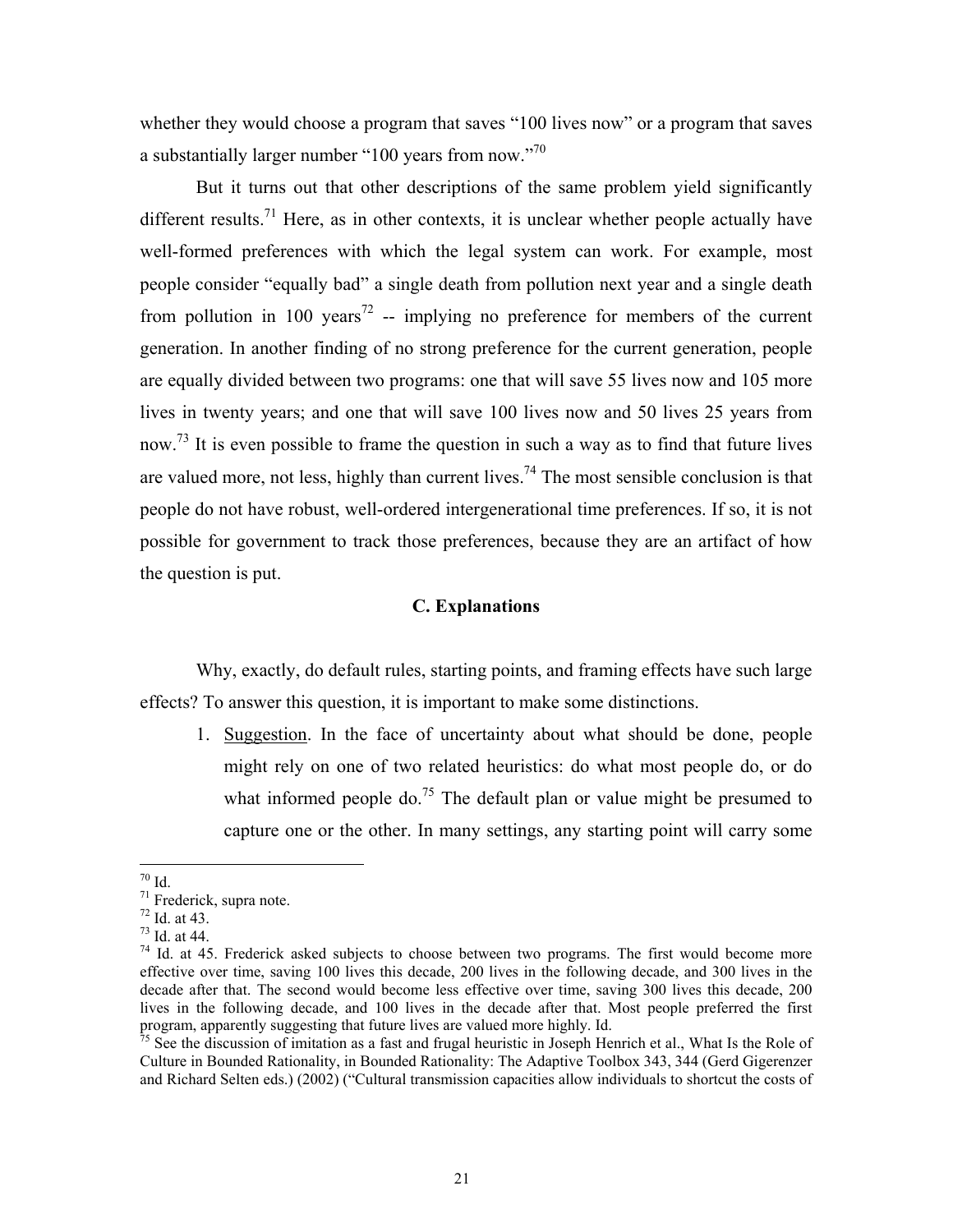informational content and hence will affect choices. Hence if a default rule affects behavior, it might well be because it is taken to carry information about how sensible people usually organize their affairs. Notice that in the context of savings, people might have a mild preference for one or another course, but the preference might be overcome by evidence that most people do not take that course. Some workers might think, for example, that they should not enroll in a 401(k) plan and have a preference not to do so; but the thought and the preference might shift with evidence that the employer has made enrollment automatic. With respect to savings, the designated default plan apparently carries a certain legitimacy for many employees, perhaps because it seems to have resulted from some conscious thought about what makes most sense for most people.<sup>76</sup> This interpretation is supported by the finding that the largest effects from the new default rule are shown by women and African-Americans.<sup>77</sup> We might speculate that members of such groups tend to be less confident in their judgments in this domain and perhaps to have less experience in assessing different savings plans.

- 2. Inertia. A separate explanation points to inertia.<sup>78</sup> Any change from the default rule or starting value is likely to require some action, and even a trivial action, such as filling in some form and returning it, can leave room for failures due to memory lapses, sloth, and procrastination. Many people wait until the last minute to file their tax return, even though they are getting a refund. The power of inertia should be seen as a form of bounded rationality. Although the costs of switching from the default rule or the starting point can be counted as transactions costs, the fact that large behavioral changes are observed even when such costs are tiny suggests that a purely rational explanation is difficult to accept.
- 3. Endowment effect. A default rule might create a "pure" endowment effect. It is well known that people tend to value goods more highly if those goods have

<span id="page-23-2"></span><span id="page-23-0"></span><sup>76</sup> See Madrian and Shea, The Power of Suggestion, supra note.  $^{77}$  Id.

<span id="page-23-1"></span>

search, experimentation, and data processing algorithms, and instead benefit from the cumulative experience stored in the minds (and observed in the behavior) of others.").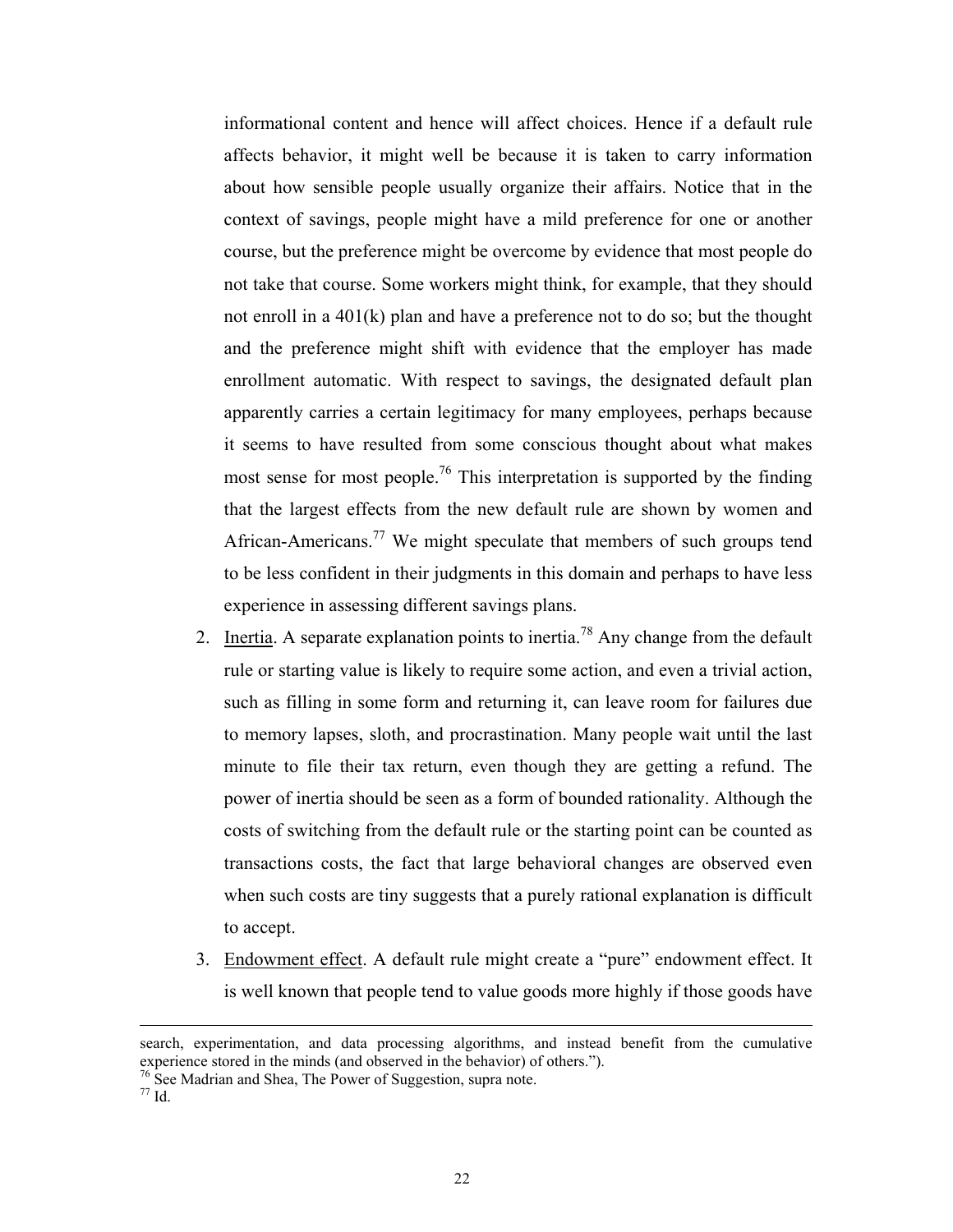been initially allocated to them than if those goods have been initially allocated elsewhere.<sup>79</sup> And it is well known that in many cases, the default rule will create an endowment effect.<sup>80</sup> When an endowment effect is involved, the initial allocation, by private or public institutions, affects people's choices simply because it affects their valuations.

4. Ill-formed preferences. In the cases we have discussed, people's preferences are ill-formed and murky. Suppose, for example, that people are presented with various payouts and risk levels for various pension plans. They might be able to understand the presentation; there might be no confusion here. But people might not have a well-defined preference for, or against, a slightly riskier plan with a slightly higher expected value. In these circumstances, their preferences might be endogenous to the default plan simply because they lack well-formed desires that would trump it (whatever it is). In unfamiliar areas, we believe that this situation is common. The range of values in the highway safety study is likely a consequence of the unfamiliarity of the context, which leaves people without clear preferences from which to generate numbers. The effects of framing on intergenerational time preferences attests to the fact that people do not have unambiguous judgments about how to trade off the interests of future generations with those of people now living.

For present purposes, the choice among these various explanations does not greatly matter. The central point is that effects on individual choices are often unavoidable. Of course it is usually good not to block choices, and we do not mean to defend non-libertarian paternalism here. But in an important respect, the anti-paternalistic position is incoherent, simply because there is no way to avoid effects on behavior and choices. The task for the committed libertarian is not to avoid such effects, but to preserve freedom of choice.

Because framing effects are inevitable, it is hopelessly inadequate to say that when people lack relevant information, the best response is to provide it. In order to be effective, any effort to inform people must be rooted in an understanding of how people

<span id="page-24-1"></span> <sup>78</sup> See id.

<span id="page-24-0"></span><sup>79</sup> See Richard Thaler, Quasi-Rational Economics; Korobkin, supra note.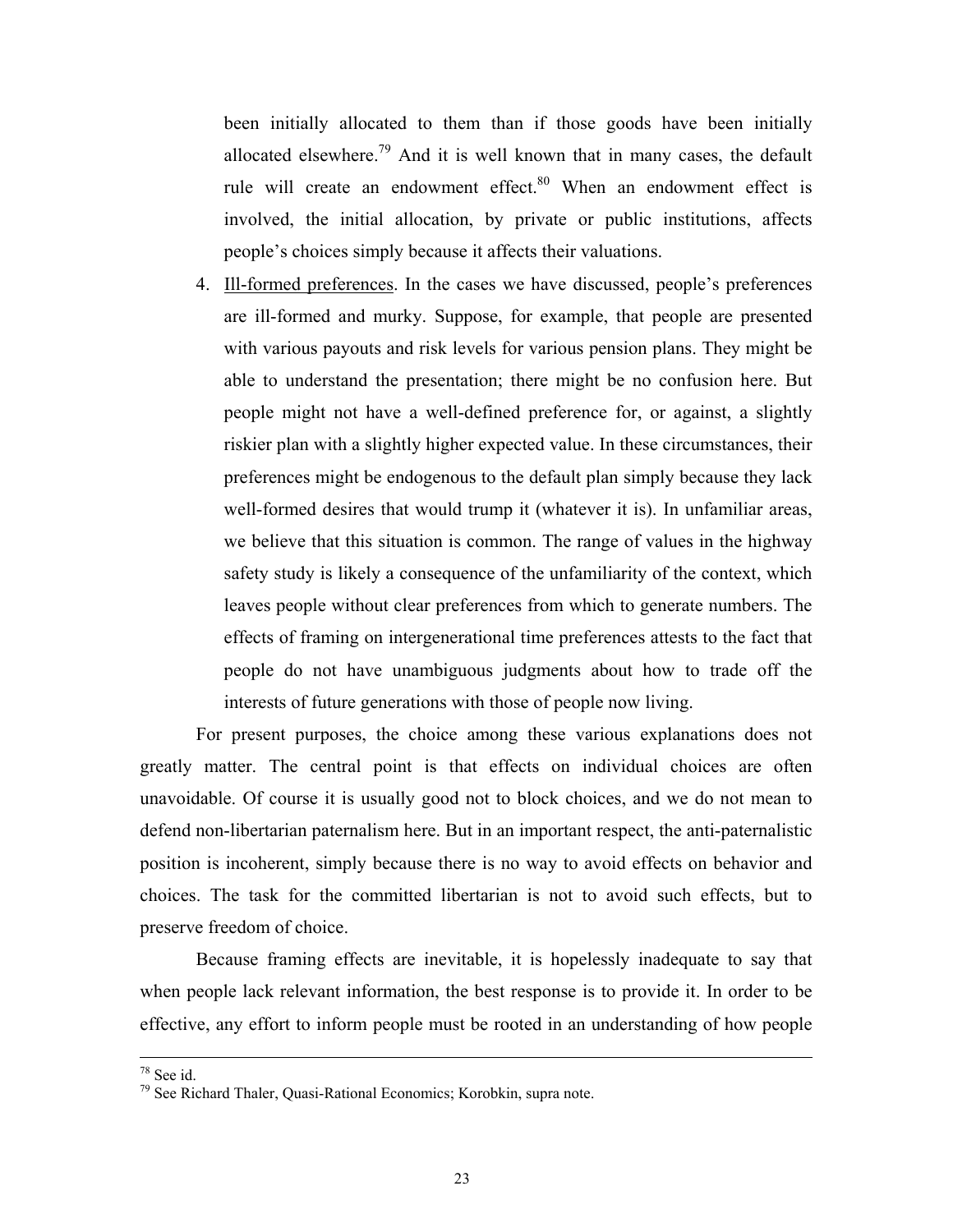actually think. Presentation makes a great deal of difference; the behavioral consequences of otherwise identical information depend on how it is framed. In the face of health risks, for example, some presentations of accurate information might actually be counterproductive, because people might attempt to control their fear by refusing to think about the risk at all. In empirical studies, "some messages conveying identical information seemed to work, better than others, and . . . some even appeared to backfire."<sup>81</sup> When information campaigns fail altogether, it is often because those efforts "result in counterproductive defensive measures," in the form of efforts to reduce cognitive dissonance by not thinking about the relevant hazard.<sup>82</sup> Hence the most effective approaches go far beyond mere disclosure and combine "a frightening message about the consequences of inaction with an upbeat message about the efficacy of a proposed program of prevention."<sup>83</sup>

There are complex and interesting questions here about how to promote welfare. If information greatly increases people's fear, it will to that extent reduce welfare, in part because fear is unpleasant, in part because fear has a range of ripple effects, producing a wide range of social costs. We do not speak to the welfare issue here. Our only suggestions are that if people lack information, a great deal of attention needs to be paid to information-processing, and that without such attention, information disclosure might well prove futile or counterproductive. And to the extent that those who design informational strategies are taking account of how people think, and attempting to steer people in desirable directions, their efforts will inevitably have a paternalistic dimension.

#### **D. Beyond the Inevitable (But Still Libertarian)**

The inevitability of paternalism is most clear when the planner has to choose starting points, framing effects, or default rules. But if the focus is on welfare, it is reasonable to ask whether the planner should go beyond the inevitable, and whether such a planner can also claim to be libertarian. To illustrate the problem, return to the simple

<span id="page-25-2"></span><span id="page-25-0"></span>

<sup>&</sup>lt;sup>80</sup> See Kahneman, Knetch, and Thaler, supra note.<br><sup>81</sup> Andrew Caplin, Fear as a Policy Instrument 441, 443, in Time and Decision (George Loewenstein et al. eds. 2003).

<span id="page-25-1"></span> $82$  Id. at 442.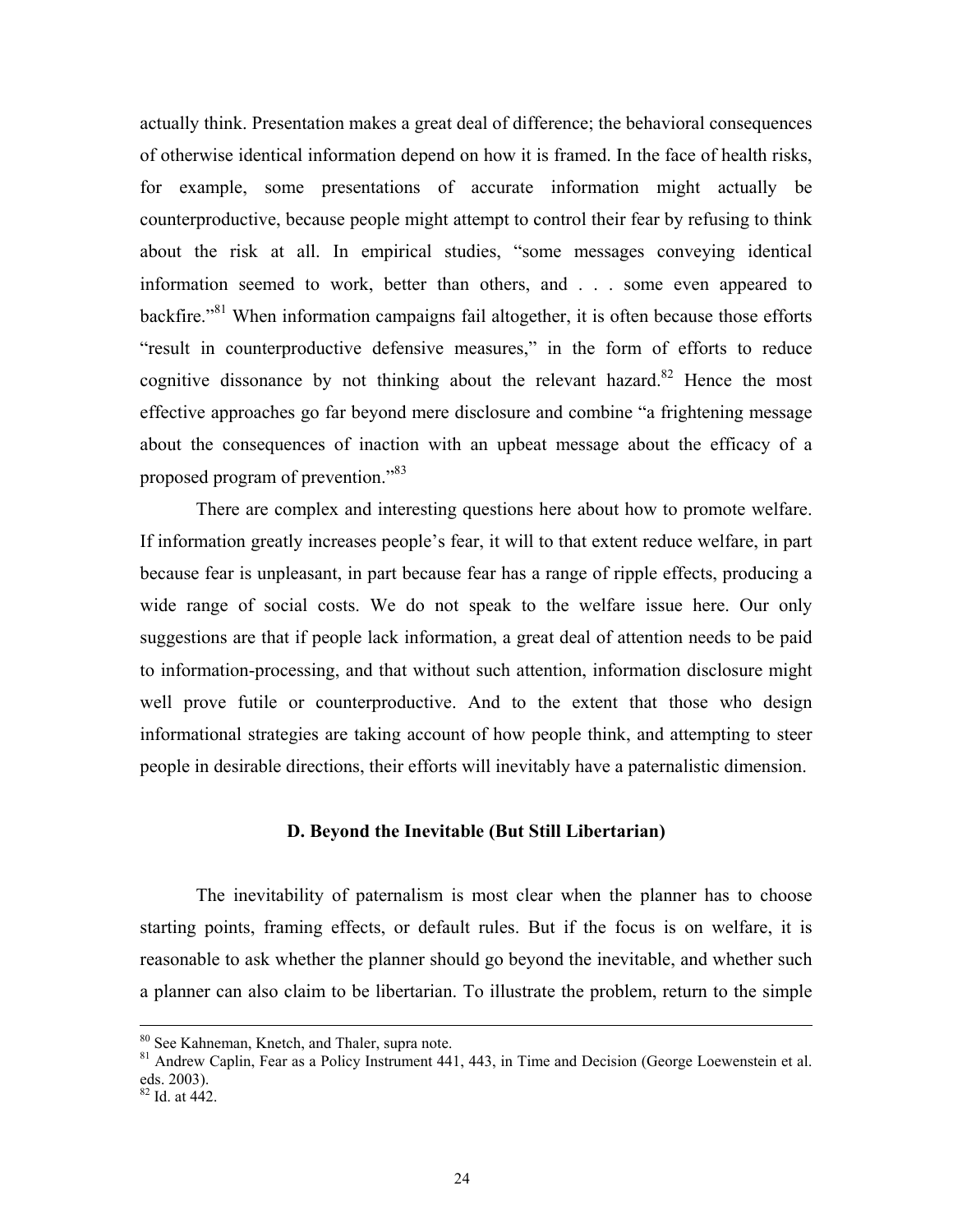cafeteria example discussed above. Putting the fruit before the desserts is a fairly mild intervention. A more intrusive step would be to place the desserts in another location altogether, so that diners have to get up and get a dessert after they have finished the rest of their meal. This step raises the transactions costs of eating dessert, and according to a standard economic analysis the proposal is quite unattractive--it seems to make dessert eaters worse off and no one better off. But many people face problems of self-control, and these problems lead to health problems, small and large. $84$  Once the costs of selfcontrol are incorporated into the analysis, we can see that some diners would prefer this arrangement, namely those who would eat a dessert if it were put in front of them but would resist temptation if given a little help. To fit with libertarian principles, the planner could arrange two lines in the cafeteria: the tempting line and the non-tempting line. The tempting line would include everything, whereas the non-tempting line would make unhealthy foods less available. Since people could choose either line, this passes the libertarian test. (As a solution to the self-control problem, it might not be entirely adequate, because people would be tempted to join to tempting line.) Hence it is possible to preserve freedom of choice, and to allow opt-outs, but also to favor self-conscious efforts to promote welfare by helping people to solve problems of bounded rationality and bounded self-control. Efforts of this kind need not attempt to provide what people would choose ex ante, even in cases in which preferences exist; but they would nonetheless allow people to move in their preferred directions.

In the domain of employee behavior, there are many imaginable illustrations. Employees might be automatically enrolled in a 405(k) plan, with a right to opt out, but employers might require a waiting period, and perhaps a consultation with an adviser, before the opt out could be effective. Thaler and Benartzi have proposed a method of increasing contributions to  $401(k)$  plans that also meets the libertarian test.<sup>85</sup> Under the Save More Tomorrow plan, briefly described in the Introduction, employees are invited to sign up for a program in which their contributions to the savings plan are increased annually whenever they get a raise. Once employees join the plan, they stay in until they

<span id="page-26-1"></span><span id="page-26-0"></span>

 $83$  Id. at 443.<br> $84$  See Ted O'Donoghue and Matthew Rabin, Studying Optimal Paternalism, As Illustrated by a Model of Sin Taxes, Am. Econ. Rev. (forthcoming 2003); Jolls et al., supra note.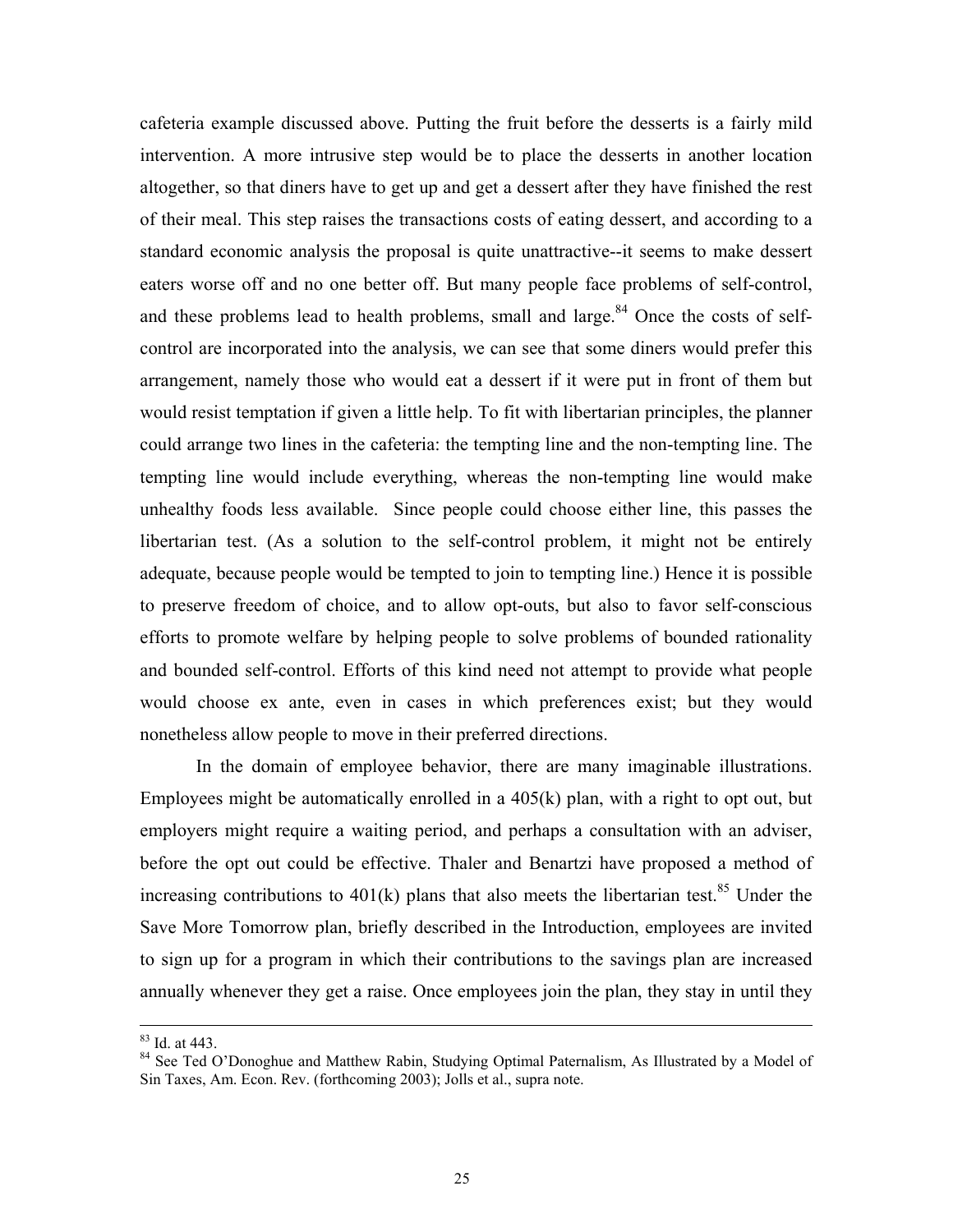opt out or reach the maximum savings rate in the plan. In the first company to use this plan, the employees who joined increased their savings rates from 3.5 percent to 11.6 percent in a little over two years (three raises).<sup>86</sup> Very few of the employees who join the plan drop out. We believe that this is successful libertarian paternalism in action. In fact the ideas of automatic enrollment and Save More Tomorrow provide more promising models for increasing savings than recent (and far more expensive) proposals for doing so by decreasing or eliminating taxes on savings.<sup>87</sup>

The same sort of strategy might be used in many domains. Moving from paternalism to protection of third parties, employers (or the state) might seek to increase charitable giving from workers. Is it possible to produce a form of libertarian benevolence, and if so how might this be done? Moral suasion may or may not succeed, but compare a system of Give More Tomorrow. Because workers appear quite willing to depart with a fraction of their future raises, such a system, like Save More Tomorrow, would be highly appealing to many people. In fact the ideas explored here might well be used to produce significant increases in charitable donations (of course there are obvious complexities about institutional design and appropriate default beneficiaries).

It should now be clear that the difference between libertarian and non-libertarian paternalism is not simple and rigid. The libertarian paternalist insists on preserving choice, whereas the non-libertarian paternalist is willing to foreclose choice. But in all cases, a real question is the cost of exercising choice, and here there is a continuum rather than a sharp dichotomy. A libertarian paternalist who is especially enthusiastic about free choice would be inclined to make it relatively costless for people to obtain their preferred outcomes. (Call this a libertarian paternalist.) By contrast, a libertarian paternalist who is especially confident of his welfare judgments would preserve freedom of choice, but would be willing to impose real costs on workers and consumers who seek to do what, in the paternalist's view, would not be in their best interest. (Call this a libertarian paternalist.) Rejecting both routes, a non-libertarian paternalist would attempt to block certain choices. But notice that almost any such attempt will amount, in practice, to an

<sup>&</sup>lt;sup>85</sup> See Richard H. Thalerand Shlomo Benartzi, Save More Tomorrow: Using Behavioral Economics to Increase Employee Saving, Journal of Political Economy (forthcoming). 86 Id.

<span id="page-27-0"></span>

<span id="page-27-1"></span><sup>87</sup> See Bush plan (to be added).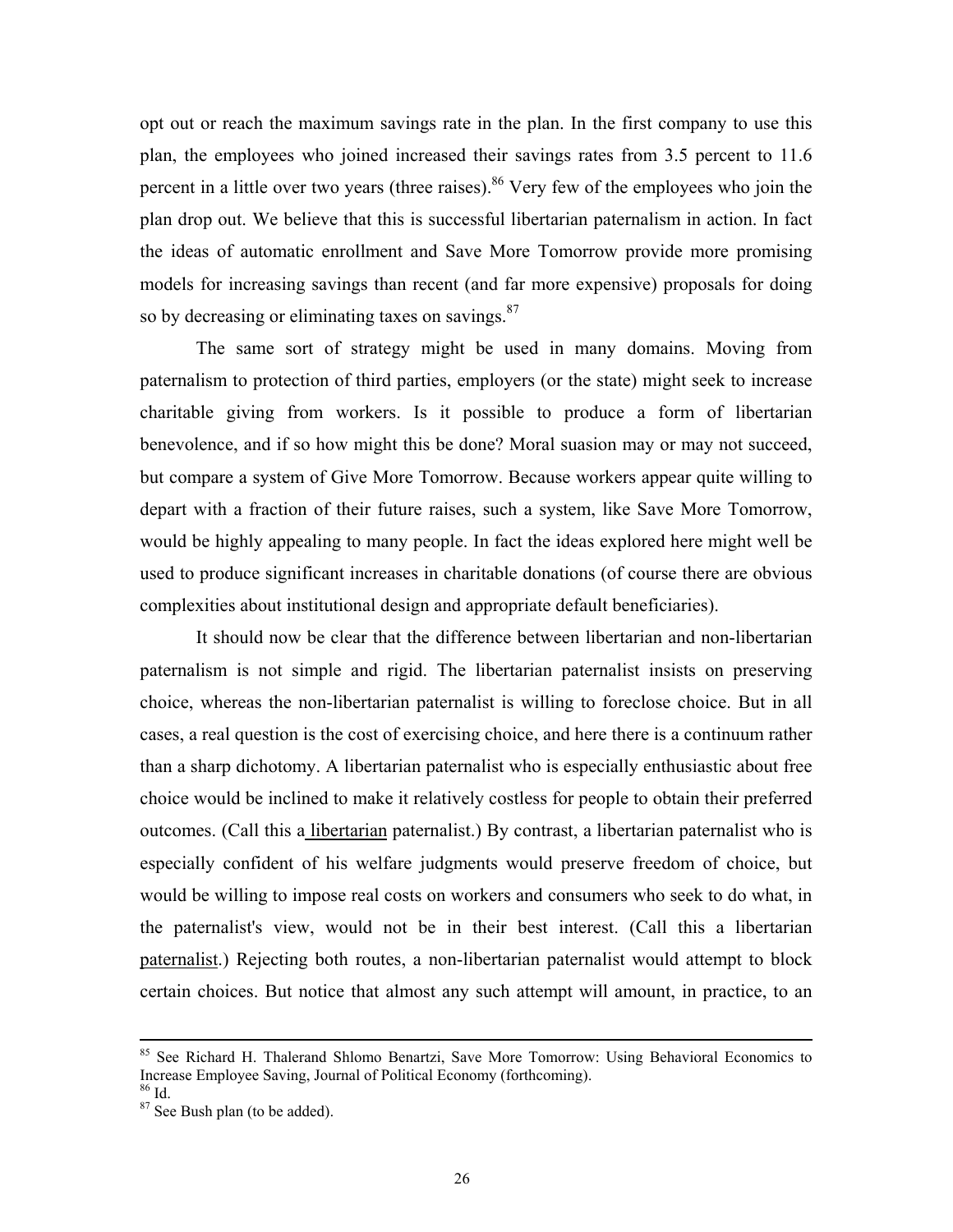effort to impose high costs on those who try to make those choices. Consider a law requiring drivers to wear seat belts. If the law is enforced, and a large fine is imposed, the law is non-libertarian even though determined violators can exercise their freedom of choice – at the expense of the fine. But as the expected fine approaches zero, the law approaches libertarianism. The libertarian paternalism that we are describing and defending here attempts to ensure, as a general rule, that people can easily avoid the paternalist's suggested option.<sup>88</sup>

#### **E. Illustrations and Generalizations**

Many actual and proposed legal provisions embody libertarian paternalism. Some of those provisions require disclosure of information; some of them shift the default rule; some of them preserve freedom of contract but impose procedural or substantive restrictions on those who seek to move in directions that seem, to the planner, to be contrary to their welfare. We divide this brief catalogue into two parts, the first dealing with labor and employment law, and the second dealing with consumers more generally.<sup>[89](#page-28-1)</sup>

1. Labor and employment law. Under the Age Discrimination in Employment Act (ADEA), employees are permitted to waive their rights at the time of retirement.<sup>90</sup> and hence the statutorily conferred right – to be free from age discrimination – does not reject the libertarian commitment to freedom of contract. But the employee is presumed to have that right unless there has been a "knowing and voluntary" waiver. <sup>91</sup> To ensure that the waiver is knowing and voluntary, the ADEA imposes a range of procedural hurdles. Thus the waiver must specifically refer "to rights or claims arising under" the  $ADEA^{92}$ ; the employee must be advised in writing to consult with an attorney before executing the agreement<sup>93</sup>; the employee must be given "at least 21 days within which to consider the

1

<span id="page-28-0"></span><sup>&</sup>lt;sup>88</sup> We are not, therefore, attempting to enter into the debate between paternalists and antipaternalists, though obviously much of our discussion bears on that debate. <sup>89</sup> For an overlapping catalogue, see Camerer et al., supra note. <sup>90</sup> 29 USC 626(f)(1) (1994).

<span id="page-28-1"></span>

<span id="page-28-2"></span>

<span id="page-28-3"></span> $91$  Id.

<span id="page-28-4"></span> $92$  Id 626(f)(1)(B).

<span id="page-28-5"></span> $93$  Id 626(f)(1)(E).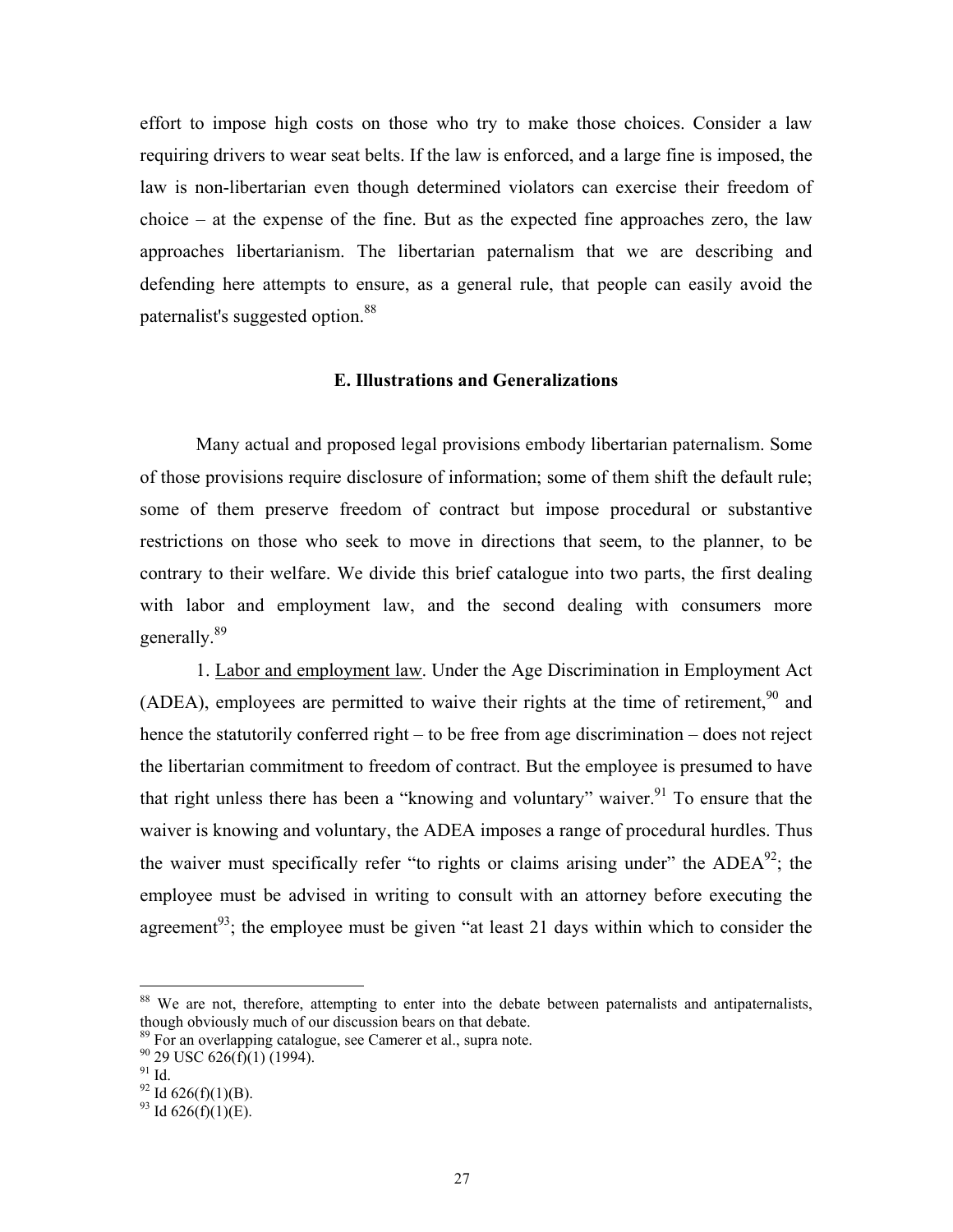agreement"<sup>94</sup>; and the agreement must provide for a minimum of a seven day postexecution revocation period.<sup>95</sup> The ADEA has an unmistakable paternalistic dimension insofar as it switches the default rule to one favoring the employee and also creates a set of procedural barriers to insufficiently informed waivers. At the same time, the ADEA goes beyond inevitable paternalism through those very barriers, which significantly raise the burdens of waiver. But the ADEA preserves freedom of choice and thus satisfies the libertarian criterion.

Labor and employment law offers many other examples. The Model Employment Termination Act alters the standard American rule to the effect that employees may be discharged for no reason or for any reason at all.<sup>96</sup> Under the Model Act, employees are given the right to be discharged only for cause.<sup>97</sup> But the Model Act complies with libertarian principles by allowing employers and employees to waive the right on the basis of an agreement, by the employer, to provide a severance payment in the event of a discharge not based on poor job performance.<sup>98</sup> That payment must consist of one month's salary for every year of employment. This limitation on waiver is substantive and in that sense quite different from the procedural limitation in the ADEA; in that sense it is less libertarian than it might be. But freedom of choice continues to be respected.

2. Consumer protection. In the law of consumer protection, the most obvious examples of libertarian paternalism involve "cooling off" periods for certain decisions.<sup>99</sup> The underlying rationale is that under the heat of the moment, consumers might make illconsidered or improvident decisions. Both bounded rationality and bounded willpower are the underlying concerns. A mandatory cooling-off period for door-to-door sales, of the sort imposed by the Federal Trade Commission in  $1972$ ,<sup>100</sup> is a simple illustration. Hence door-to-door sales must be accompanied by written statements telling buyers of their right to rescind purchases within three days of transactions.<sup>101</sup> Some states also

<span id="page-29-0"></span> $94\,626(f)(1)(D)(ii)$ .

<span id="page-29-1"></span><sup>&</sup>lt;sup>95</sup> Id 626 (f)(1)(G).

<span id="page-29-2"></span><sup>96</sup> See Model Employment Termination Act, reprinted in Mark A. Rothstein and Lance Liebman, Employment Law 208-19 (3d ed. Statutory Supp. 1997).<br><sup>97</sup> Id. at section 4©.

<span id="page-29-3"></span>

<span id="page-29-4"></span> $^{98}$  Id.  $\,$ 

<span id="page-29-5"></span><sup>&</sup>lt;sup>99</sup> See the valuable discussion in Camerer et al., supra note. <sup>100</sup> 16 CFR 429.1(a) (2001). <sup>101</sup> Id.

<span id="page-29-6"></span>

<span id="page-29-7"></span>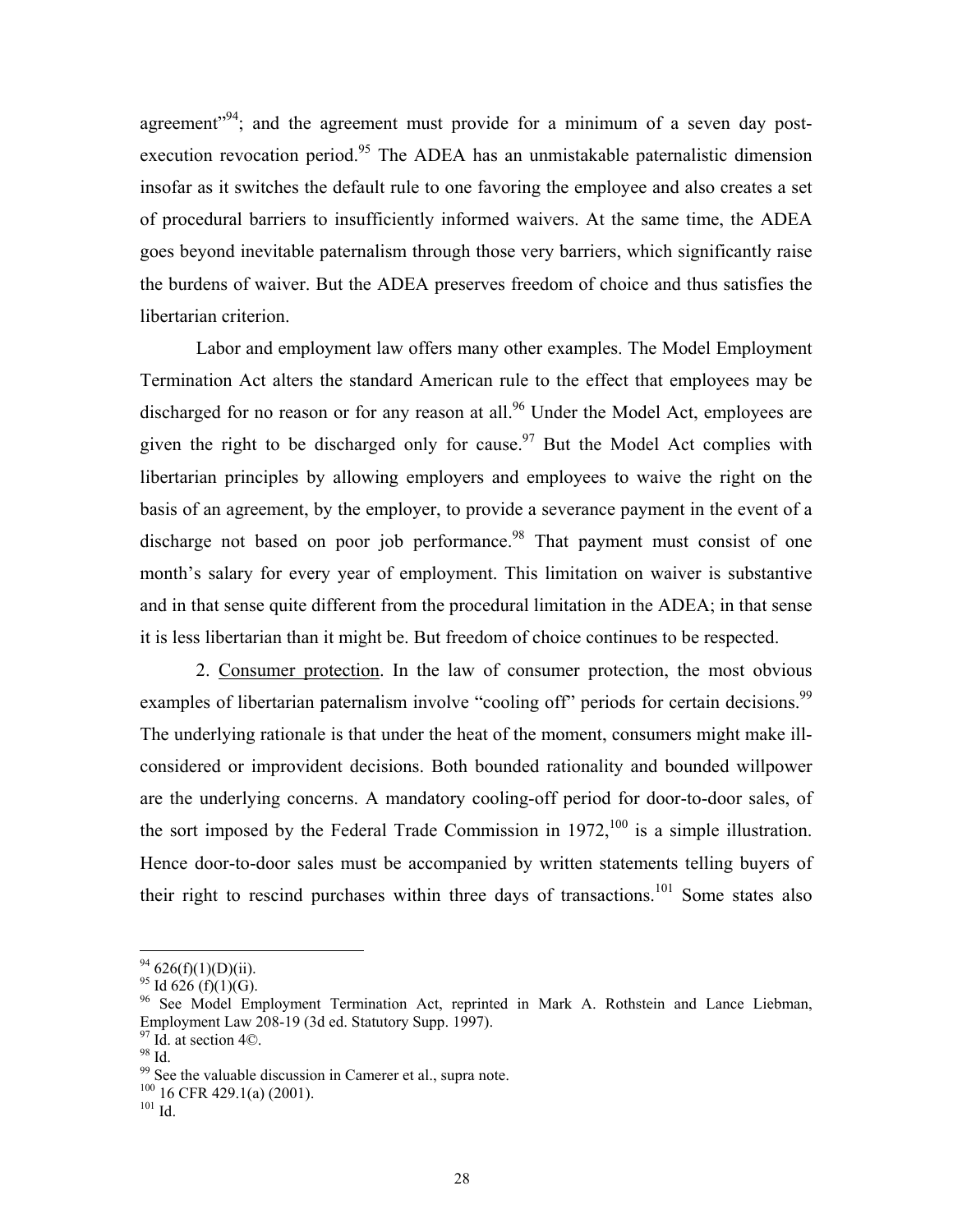impose mandatory waiting periods before people may receive a divorce decree.<sup>102</sup> We could easily imagine similar restrictions on the decision to marry, and some states have moved in this direction as well.<sup>103</sup> Aware that people might act impulsively or in a way that they will regret, regulators do not block their choices, but ensure a period for sober reflection. Note in this regard that mandatory cooling-off periods make best sense, and tend to be imposed, when two conditions are met: (1) people are making decisions that they make infrequently and for which they therefore lack a great deal of experience and (2) emotions are likely to be running high. These are the circumstances – of bounded rationality and bounded self-control respectively -- in which consumers are peculiarly prone to making choices that they will regret.

3. Generalizations. We are now in a position to categorize a diverse set of paternalistic interventions: minimal paternalism, coerced choices, procedural constraints, and substantive constraints.

- 1. Minimal paternalism is that form of paternalism that occurs whenever a planner (private or public) constructs a default rule or starting point with the goal of influencing behavior. So long as it is costless or nearly costless to depart from the default plan, minimal paternalism is maximally libertarian. This is the form of paternalism that we have described as inevitable.
- 2. Unsure of what choices will promote welfare, a planner might reject default plans or starting points entirely and force people to choose explicitly (what we have described as the strategy of coerced choices). This approach finds an analogue in information-eliciting default rules in contract law, designed to give contracting parties a strong incentive to say what they want.<sup>104</sup> In a sense, planners who coerce choice are not paternalistic at all. But to the extent that such planners force people to choose whether or not people would like to choose, there is a paternalistic dimension to their actions. ("Choosing is good for both freedom and welfare," they appear to think, whether or not people agree with them.)

<span id="page-30-0"></span><sup>&</sup>lt;sup>102</sup> See Cal Fam Code 2339 (a); Conn Gen Stat 46b67(a). For general discussion, see Elizabeth Scott, Rational Decisionmaking About Marriage and Divorce, 76 Va L Rev 9 (1990).<br><sup>103</sup> See Camerer et al., supra note.

<span id="page-30-2"></span><span id="page-30-1"></span>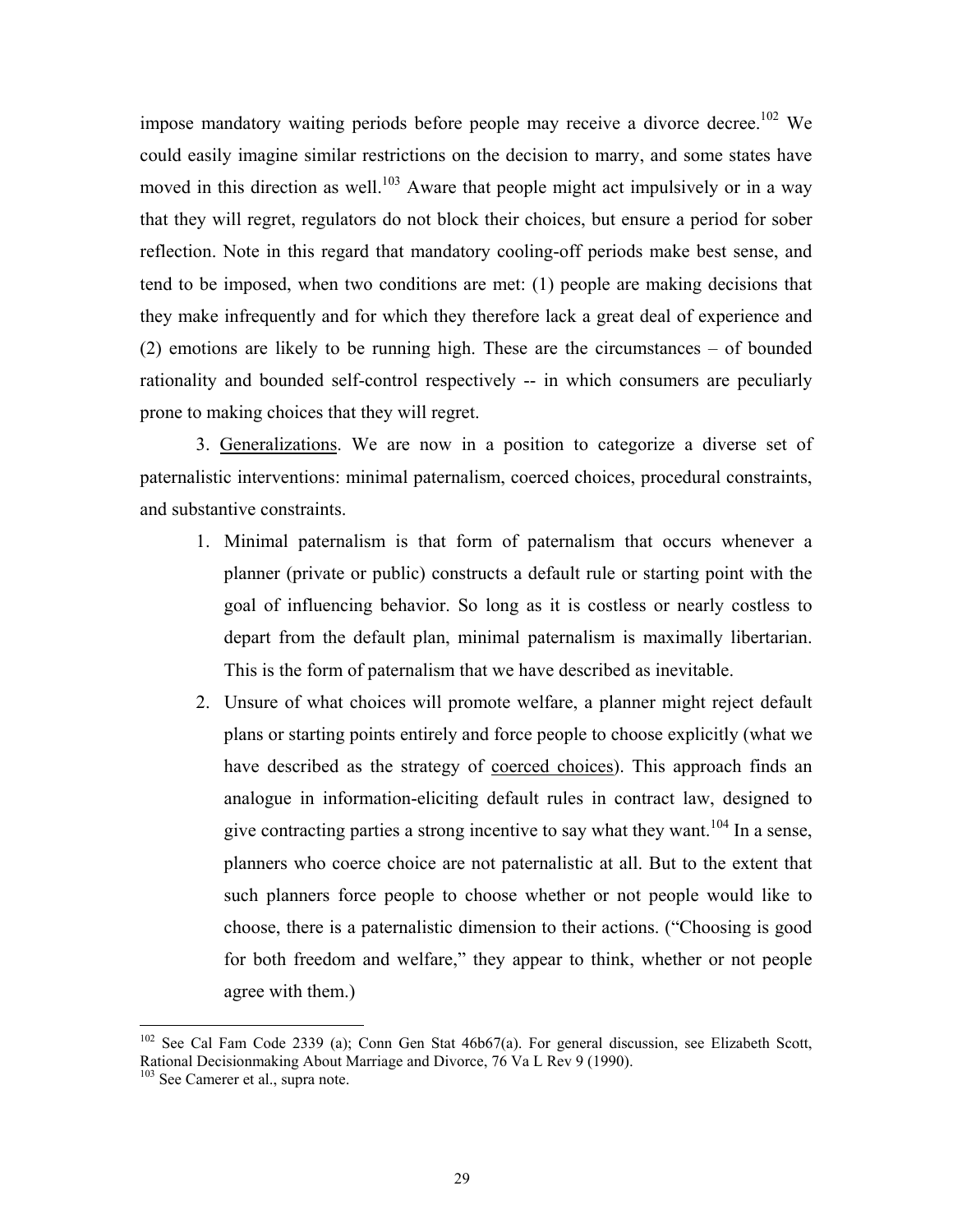- 3. A slightly more aggressive form of paternalism occurs when the default plan is accompanied by procedural constraints, designed to ensure that any departure is fully voluntary and entirely rational. When procedural constraints are in place, it is not costless to depart from the default plan. The extent of the cost, and the aggressiveness of the paternalism, will of course vary with the extent of the constraints. The justification for the constraints will depend on whether there are serious problems of bounded rationality and bounded selfcontrol; if so, the constraints are justified not on the ground that the planner disagrees with people's choices, but because identifiable features of the situation make it likely that choices will be defective. The Age Discrimination in Employment Act is our principal example here.
- 4. Alternatively, a planner might impose substantive constraints, allowing people to reject the default arrangement, but not on whatever terms they choose. On this approach, the planner selects the terms along which the parties will be permitted to move in their preferred directions. The Model Termination Act and the Fair Labor Standards Act are illustrations. The extent of the departure from libertarianism will be a function of the gap between the legally specified terms and the terms that parties would otherwise reach. Here too the justification for the constraint depends on bounded rationality and bounded self-control.
- 5. A planner might reject freedom of choice on the ground that those who reject the default plan will err all or almost all of the time. Such a planner will impose significant costs on those who depart from the plan. As we have said, there is a thin line between non-libertarian paternalists and libertarian paternalists who impose high costs, procedural or substantive, on those who reject the plan. Almost all of the time, the non-libertarian paternalist will allow choosers, at some cost, to reject the proposed course of action. Those who are required to wear motorcycle helmets can decide to risk the relevant penalty, and to pay it if need be. Employers and employees might agree to

<sup>&</sup>lt;sup>104</sup> See Ian Ayres and Robert Gertner, Filling Gaps in Incomplete Contracts: An Economic Theory of Default Rules, 99 Yale L.J. 87 (1989).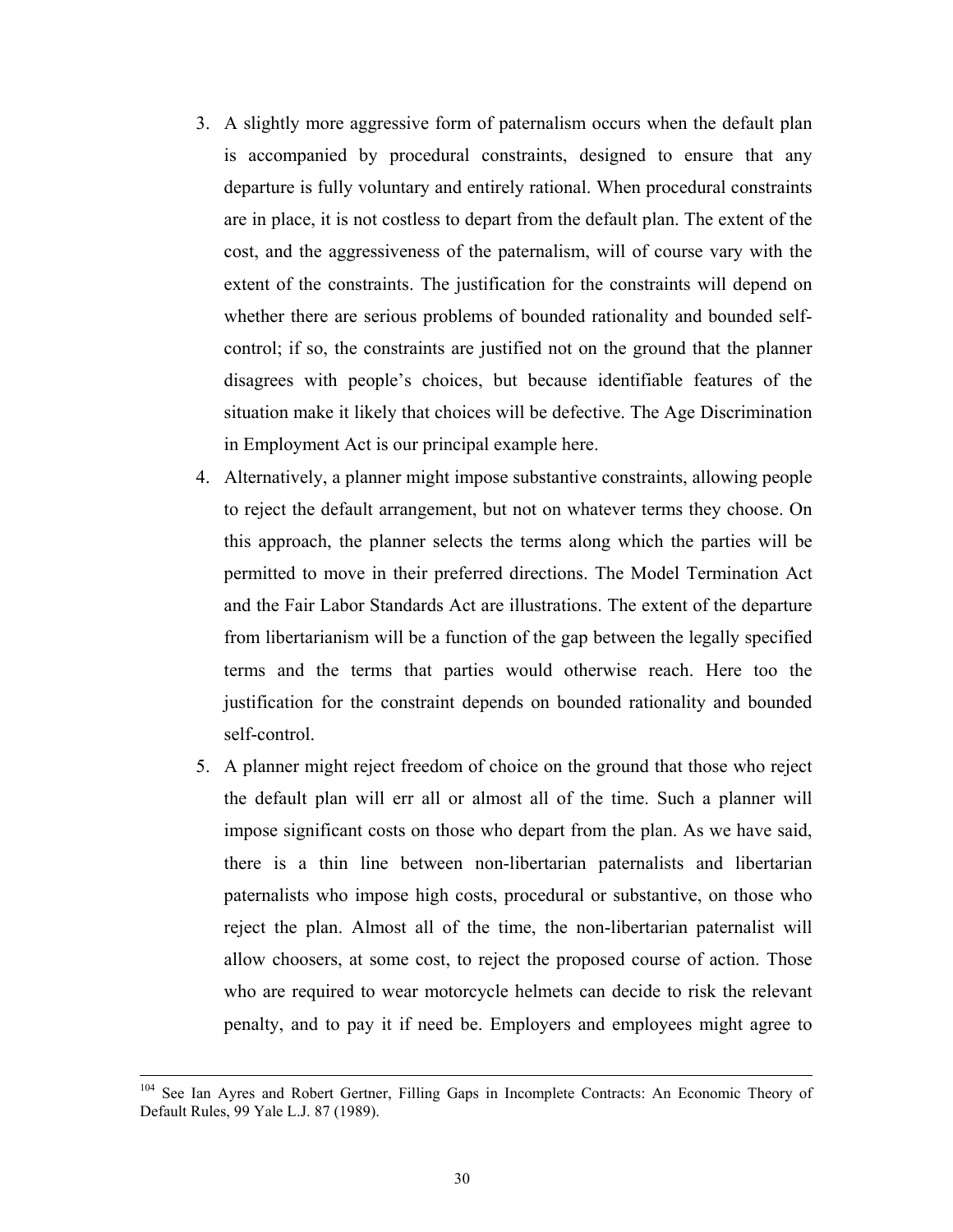subminimum wage work and risk the penalties if they are caught. In this particular sense, penalties are always prices.

#### **IV. How to Choose: The Toolbox of the Libertarian Paternalist**

How should sensible planners (a category meant to include anyone who must design plans for others, from human resource directors to bureaucrats to kings) choose among possible systems, given that some choice is necessary? We suggest two approaches to this problem. If feasible, a comparison of possible rules should be done using a form of cost-benefit analysis. In many cases, however, such analyses will be both difficult and expensive. As an alternative, we offer some rules of thumb that might be adopted to choose among alternatives. In general, it makes sense to experiment with possible approaches, to identify their results for both choices and outcomes. We have emphasized automatic enrollment plans and Save More Tomorrow because studies have suggested that both of these have a great deal of potential. In other domains, plans are likely to be proposed in the face of highly imperfect information; more data will reveal a great deal. Large-scale programs are most justified if repeated experiments have shown that they actually work.

#### **A. Costs and Benefits**

The goal of a cost-benefit study would be to measure the full ramifications of any design choice. In the context at hand, the cost-benefit study cannot be based on willingness to pay (WTP), because WTP will be a function of the default rule.<sup>105</sup> It must be a more open-ended (and inevitably somewhat subjective) assessment of the values at stake. To illustrate, take the example of automatic enrollment. Under automatic enrollment, some employees will join the plan who otherwise would not. Presumably, some are made better off (especially if there is an employer match) but some may be made worse off (e.g., those who are highly liquidity constrained). A cost-benefit analysis would attempt to evaluate these gains and losses.

<span id="page-32-0"></span><sup>&</sup>lt;sup>105</sup> See Kahneman, Knetsch, and Thaler, supra note; Korobkin, supra note.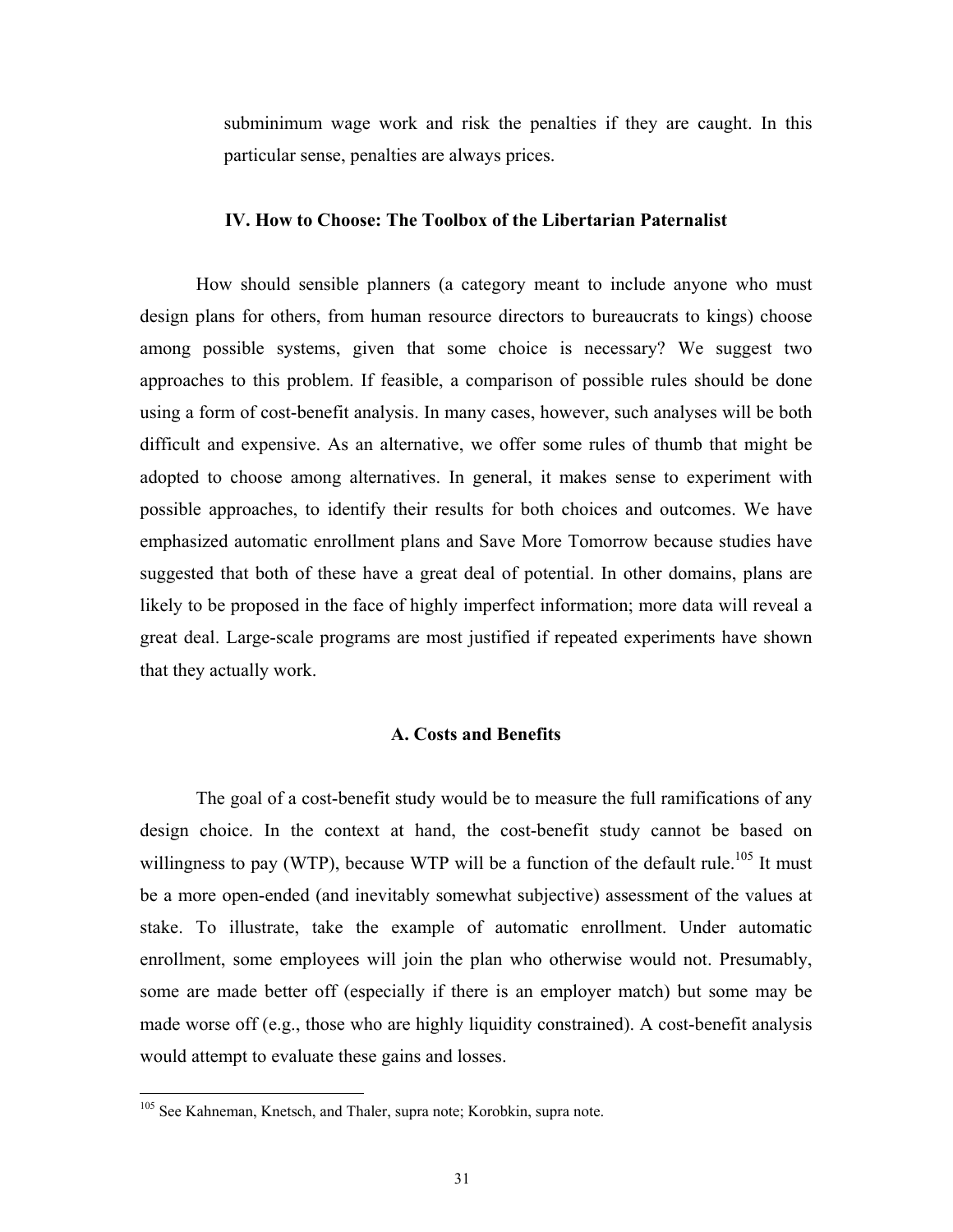If the issue were only enrollment, we think it highly likely that the gains would exceed the losses. Because of the right to opt out, those who need the money immediately are able to have it. And in the abstract, it is reasonable to believe that the costs of having too little saved up for retirement are typically greater than the costs of having saved too much. Few people find that their welfare has been substantially diminished by excessive savings. Empirical studies find that revealed choices do not undermine but support this judgment. Most employees do join the plan eventually, and very few who are automatically enrolled opt out when they figure out what has happened to them.<sup>106</sup> It would be possible to respond that our reliance on behavior as an indication of welfare is inconsistent with one of the central claims of this Article, to the effect that choices do not necessarily coincide with welfare. But there is no inconsistency. Compare rules calling for mandatory cooling off periods. The premise of such rules is that people are more likely to make good choices when they have had time to think carefully and without a salesperson present. Similarly, it is reasonable to think that if, on reflection, workers realized that they had been "tricked" into saving too much, they might take the effort to opt out. The fact that very few participants choose to opt out supports (though it does not prove) the claim that they are helped by a system that makes joining easy.

Once the other effects of automatic enrollment are included, the analysis becomes cloudier. Any plan for automatic enrollment must include a specified default savings rate. Some of those automatically enrolled at a three percent savings rate -- a typical default in automatic enrollment -- would have chosen a higher rate if left to their own devices.<sup>107</sup> If automatic enrollment leads some or many people to save at a lower rate than they would choose, the plan might be objectionable for that reason. Hence we are less confident that this more complete cost-benefit analysis would support the particular opt-out system, though a higher savings rate might well do so, and a more sophisticated plan, avoiding some of these pitfalls, is discussed below.

Similar trade-offs are involved with another important issue: The appropriate default rule for organ donations. In many nations -- Austria, Belgium, Denmark, Finland, France, Italy, Luxemburg, Norway, Singapore, Slovenia, and Spain -- people are

<span id="page-33-0"></span><sup>&</sup>lt;sup>106</sup> See Madrian and Shea, supra note; Choi et al., supra note. <sup>107</sup> See id.

<span id="page-33-1"></span>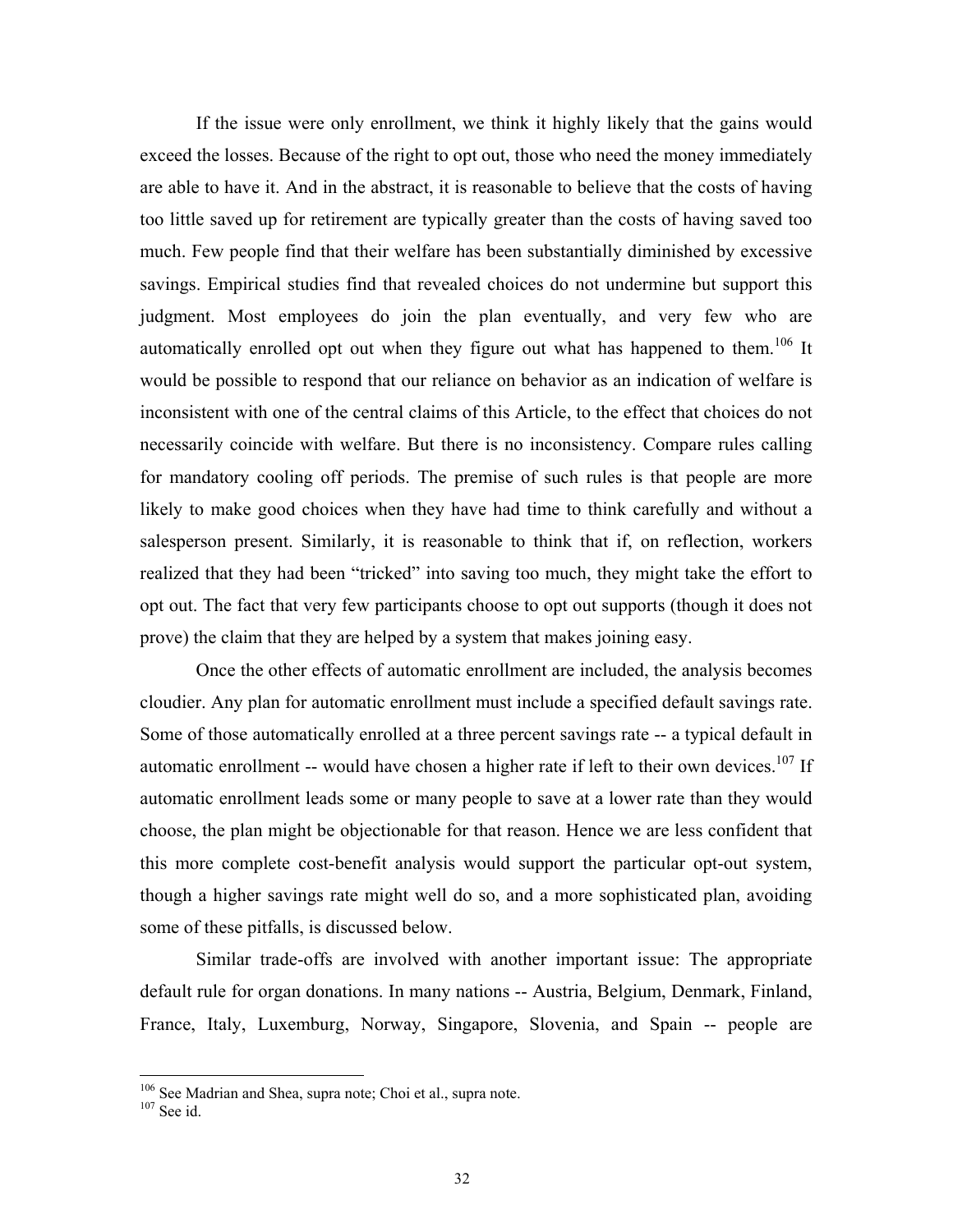presumed to consent to allow their organs to be used, after death, for the benefit of others; but they are permitted to rebut the presumption, usually through an explicit notation to that effect on their drivers' licenses.<sup>108</sup> In the United States, by contrast, those who want their organs to be available for others must affirmatively say so, also through an explicit notation on their drivers' licenses. The result is that in "presumed consent" nations over 90 percent of people make their organs available for donation, whereas in the United States, the corresponding number is below 20 percent.<sup>109</sup> We hypothesize that this dramatic difference is not a product of deep cultural differences, but of the massive effect of the default rule. Hence we would predict that a European-style default rule, in the United States, would produce European-level donation rates.

The default rules for organ donation do not fit the usual definition of paternalism. The issue is the welfare of third parties, not of choosers. Here we are speaking not of libertarian paternalism, but of libertarian benevolence: An approach that attempts to promote benevolence, and to assist vulnerable people, without mandating behavior in any way. We suggest that changes in default rules, or a system of Give More Tomorrow, could produce large increases in public assistance – and that such approaches could do so in a way that avoids coercion. With respect to behavior, the analysis of libertarian benevolence is quite similar to that of libertarian paternalism. One of the advantages of that analysis is the demonstration that when third party interests are at stake, the default rule will matter a great deal. It follows that planners can often deliver significant benefits to third parties not by coercing choice, but by switching the default rule. In the case of organ donation, this is what we observe.

Does one or another default rule promote welfare? At first glance, the European rule seems much better, simply because it should save a large number of lives without compromising any other important value. The most that can be said against the European rule is that through inertia, perceived social pressure, or confusion, some people might end up donating their organs when they would not, all things considered, prefer to do so ex ante. (Their ex post preferences are difficult to infer!) If this objection (or some

1

<span id="page-34-1"></span><span id="page-34-0"></span><sup>&</sup>lt;sup>108</sup> See http://www.presumedconsent.org.futuresite.register.com/<br><sup>109</sup> Id.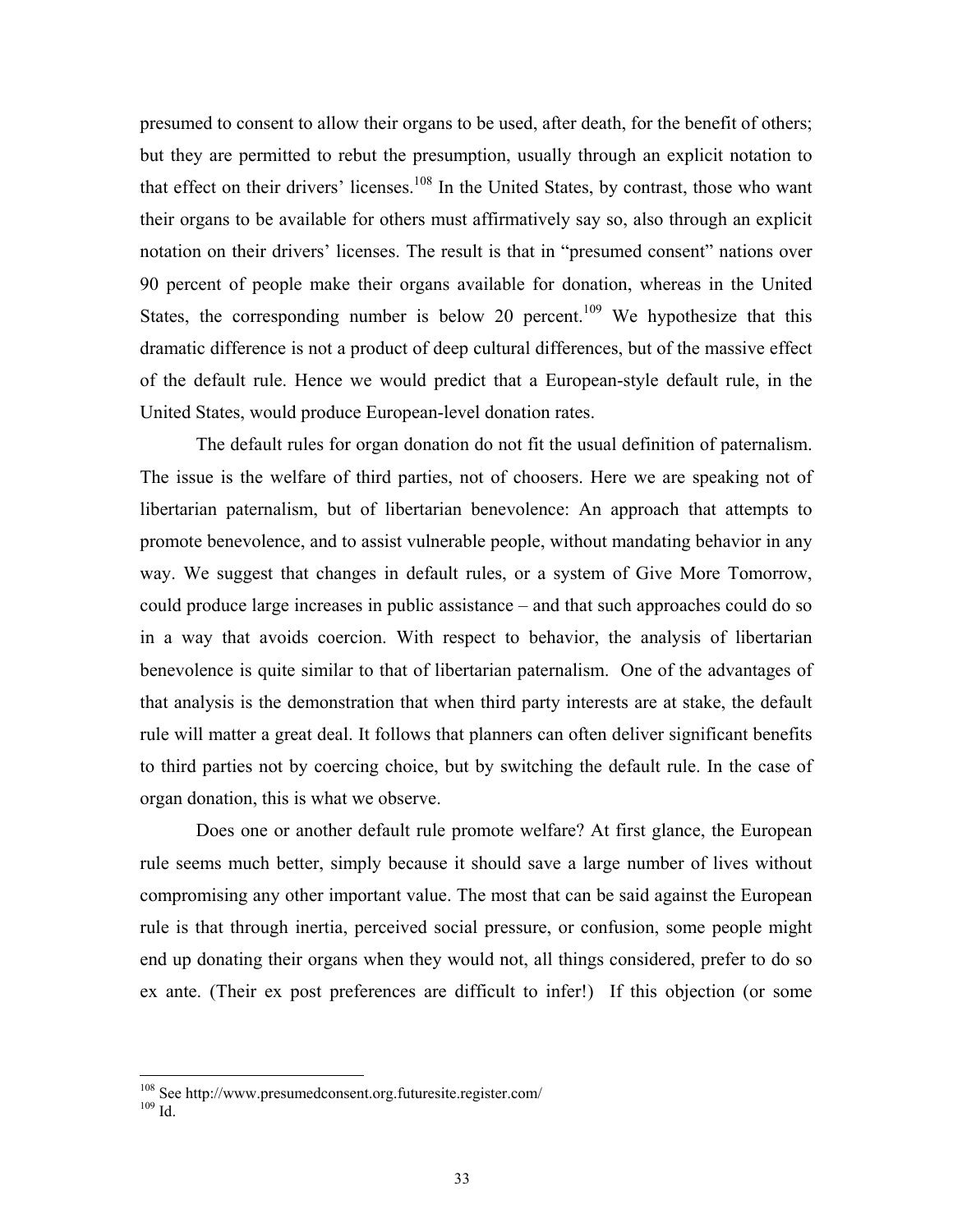other<sup>110</sup>) seems forceful, an alternative would be to adopt the coerced choice approach – to require, at the time of applying for a driver's license, that applicants indicate whether they want to allow their organs to be used for the benefit of others. We make only two claims about this example. First, the evaluative question turns in large part on empirical issues, of the sort that it would be both possible and useful to investigate. Second, the American approach is unlikely to be best.<sup>[111](#page-35-1)</sup>

#### **B. Rules of Thumb**

In many cases, the planner will be unable to make a direct inquiry into welfare, either because too little information is available, or because the costs of doing the analysis are not warranted. The committed anti-paternalist might say, in such cases, that people should simply be permitted to choose as they see fit. We hope that we have said enough to show why this response is unhelpful. What people choose often depends on the starting point, and hence the starting point cannot be selected by asking what people choose. In these circumstances, the libertarian paternalist would seek indirect proxies for welfare – methods that test whether one or another approach promotes welfare without relying on unreliable guesswork about that question. We suggest three possible methods.

First, the libertarian paternalist might select the approach *that the majority would choose if explicit choices were required and revealed*. In the context of contract law, this is the most familiar inquiry in the selection of default rules<sup> $112$ </sup>—provisions that govern contractual arrangements in the absence of express provision by the parties. Useful though it is, this market-mimicking approach raises its own problems. Perhaps the majority's choices would be insufficiently informed, or a reflection of bounded rationality or bounded self-control. Perhaps those choices would not, in fact, promote the majority's welfare. At least as a presumption, however, it makes sense to follow those

<span id="page-35-0"></span> $110$  It is conceivable that the care of fatally ill patients might be sacrificed in order to harvest their organs, but no evidence suggests that this is a serious risk.<br><sup>111</sup> It follows from this example that if private or public planners would like to increase charitable

<span id="page-35-1"></span>donations, they could easily do that simply by creating automatic deductions for charity. Even if workers are allowed to opt out, clever planners should easily be able to ensure a much higher level of donations. Compare the system of automatic-donations-with-opt-out to official churches in various nations in Europe (citations to be added). 112 See, e.g., Ian Ayres and Robert Gertner, supra note.

<span id="page-35-2"></span>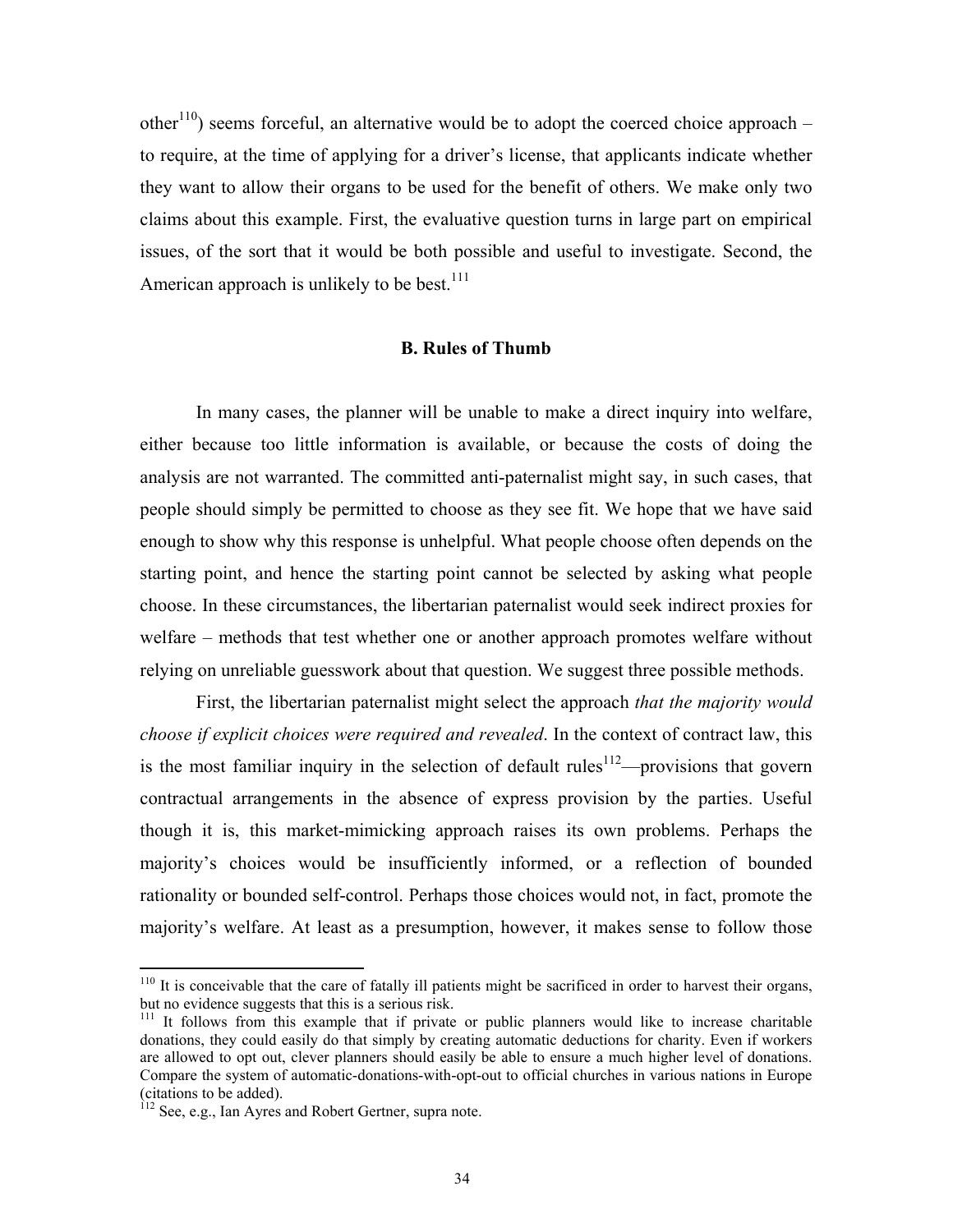choices if the planner knows what they would be. A deeper problem is that the majority's choices might themselves be a function of the starting point or the default rule. If so, the problem of circularity dooms the market-mimicking approach. But in some cases, at least, the majority might go one way or the other regardless of the starting point; and to that extent, the market-mimicking strategy is workable. Recall that in the cafeteria example, some options would not fit with the majority's ex ante choices (hot asparagus pie, peanut butter soup), and that for savings, some allocations would certainly violate the choices of ordinary workers (say, an allocation of 30 percent or more to savings). In fact a clear understanding of majority choices might well support a default rule that respects those choices even if the planner thinks that an inquiry into welfare would support another rule. At the very least, planners should be required to have real confidence in their judgment if they seek to do something other than what a suitably informed majority would find to be in its interest.

Second, the libertarian paternalist might select the approach that we have called coerced choices, one *that would force people to make their choices explicit*. This approach might be chosen if the market-mimicking strategy fails, either because of the circularity problem or because the planner does not know which approach would in fact be chosen by the majority. We have seen the possibility of forced choices in the context of retirement plans and organ donations; it would be easy to multiply examples. In the law of contract, courts sometimes choose "penalty defaults" – default rules that penalize the party in the best position to obtain a clear statement on the question at hand, and hence create an incentive for clarity for the person who is in the best position to produce clarity.<sup>113</sup> Libertarian paternalists might go along the same track; in fact penalty defaults can be seen as a form of libertarian paternalism.

Here too, however, there is a risk that the choices that are actually elicited will be inadequately informed or will not promote welfare. In the case of retirement plans, for example, forced choices have been found to produce higher participation rates than requiring opt-ins, but lower rates than requiring opt-outs.<sup>114</sup> If it is likely that automatic enrollment promotes people's welfare, perhaps automatic enrollment should be preferred

<span id="page-36-0"></span> $113$  See id.

<span id="page-36-1"></span> $114$  See Choi et al.., supra.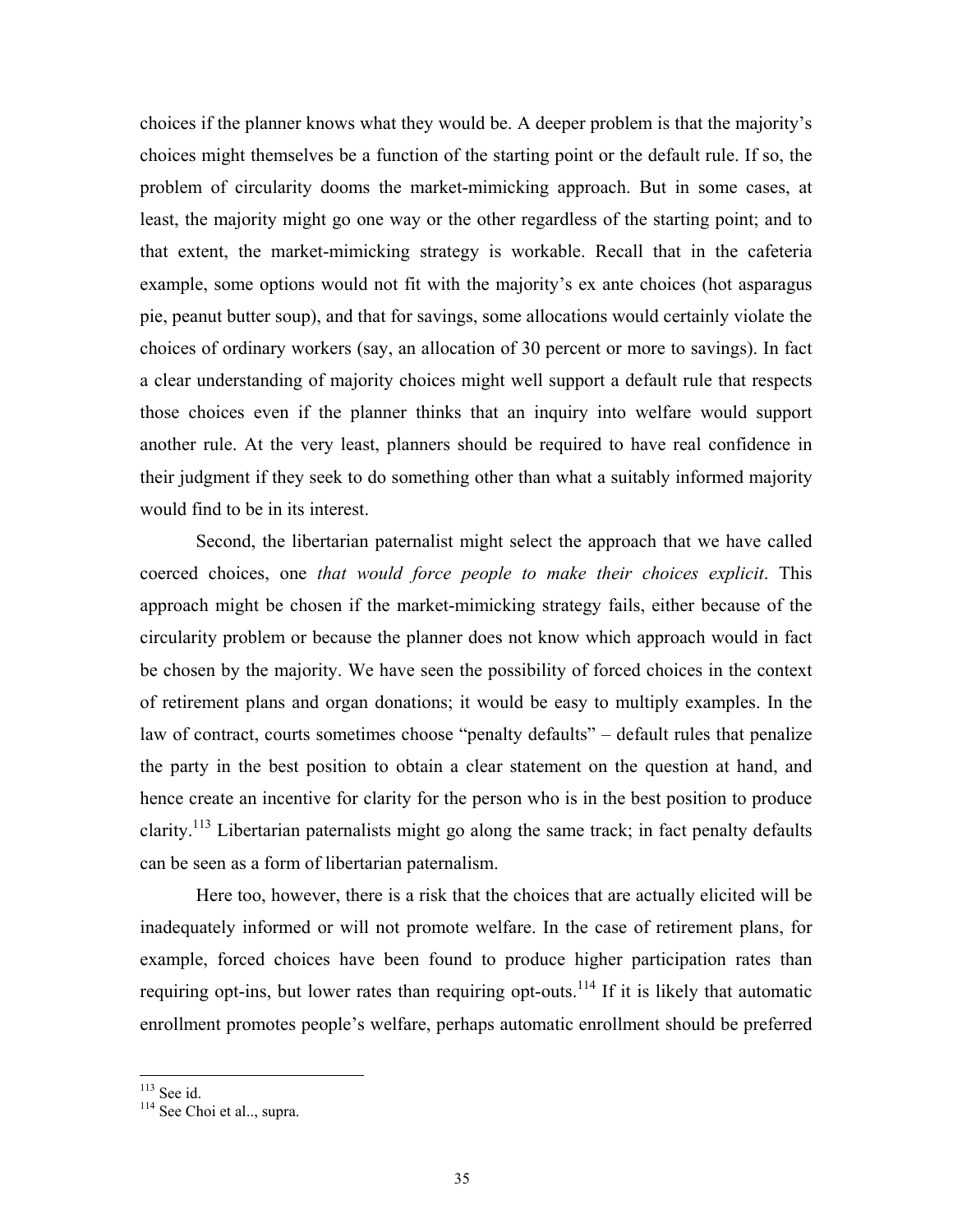over forced choices. The only suggestion is that where social planners are unsure how to handle the welfare question, they might devise a strategy that requires people to choose.

Third, the libertarian paternalist might select the approach *that minimizes the number of opt-outs*. Suppose, for example, that when drivers are presumed to want to donate their organs to others, only 10 percent opt out – but that when drivers are required to signal their willingness to donate their organs to others, 30 percent opt in. This is an ex post inquiry into people's preferences, in contrast to the ex ante approach favored by the market-mimicking strategy. With those numbers, there is reason to think that the presumption in favor of organ donation is better, if only because more people are sufficiently satisfied to leave it in place.

#### **V. How Much Choice Should Be Offered?**

Sweden recently adopted a partial privatization of its social security system along similar lines to those now being suggested in the United States: 2.5 percent of the payroll tax is invested in individual accounts.<sup>115</sup> The designers of this plan made two decisions that we think would draw the approval of most anti-paternalists. First, all money managers that met certain fiduciary conditions were permitted to have their funds be included among those offered to participants.<sup>116</sup> Second, although a default investment portfolio was designated for those participants who did not select one for themselves, participants were urged (via a massive publicity campaign) to eschew the default and instead to select their own portfolios.<sup>117</sup> As a result of these two choices, there were over 450 funds in the plan, and very few Swedes selected the default option.<sup>118</sup> It is too soon to judge how well the participants did at choosing their portfolios, but we do know that the largest market share (about 5 percent) was invested in a fund that invested primarily in Internet stocks. $119$ 

<u>.</u>

<span id="page-37-0"></span><sup>115</sup> See Goran Normann and Daniel J. Mitchell, Pension Reform in Sweden: Lessons for American Policymakers (2002), available at http://www.heritage.org/Research/SocialSecurity/bg1381es.cfm <sup>116</sup> See http://www.nek.uu.se/Pdf/wp2002\_6.pdf 117 Id. 118 See http://www.nek.uu.se/Pdf/wp2002\_6.pdf 119 Id.

<span id="page-37-2"></span><span id="page-37-1"></span>

<span id="page-37-3"></span>

<span id="page-37-4"></span>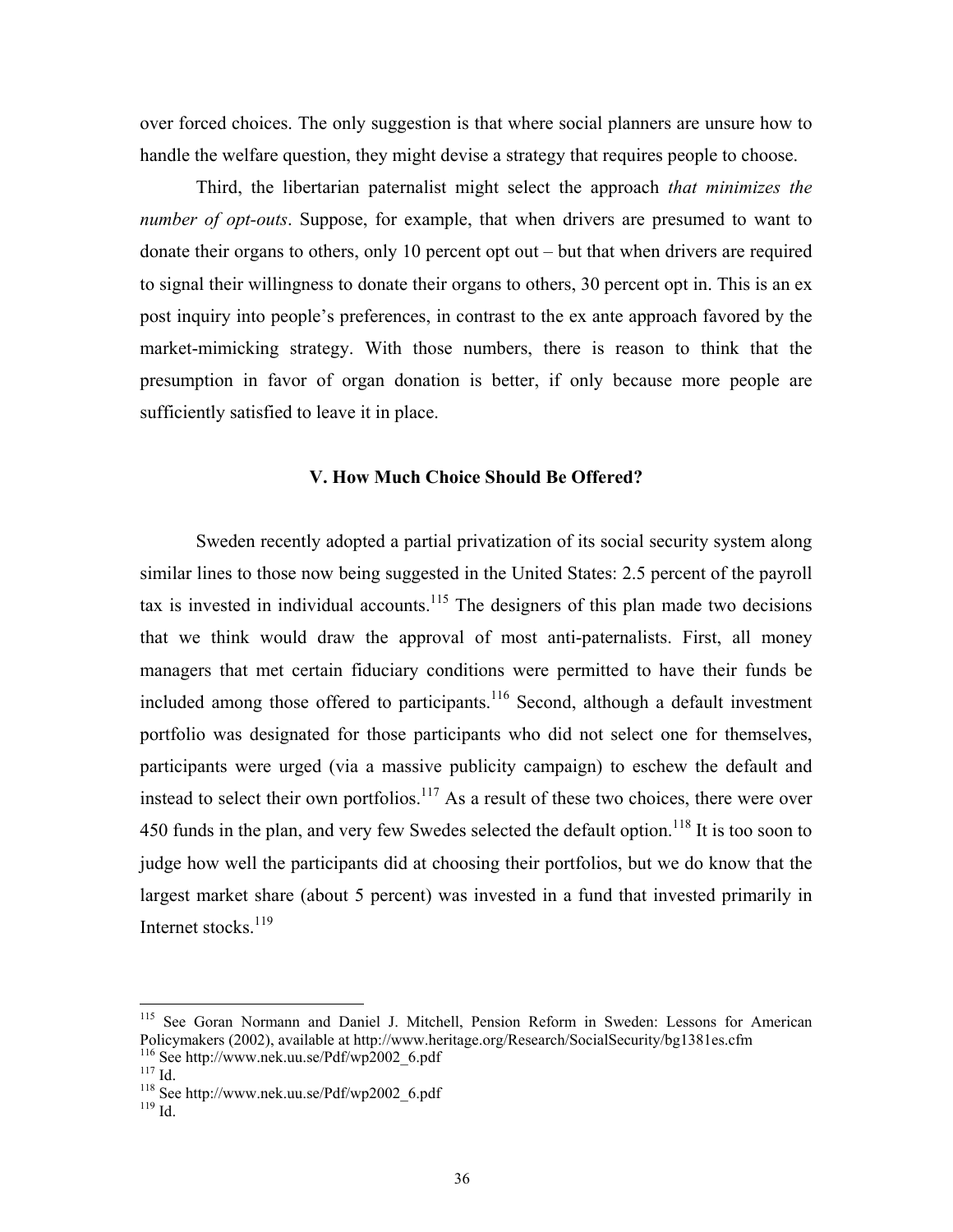We outline the Swedish experience to illustrate a more general question. How much choice should people be given? Libertarian paternalists want to promote freedom of choice, but they need not seek to provide bad options, and among the set of reasonable ones, they need not argue that more is necessarily better. Indeed that argument is quite implausible in many contexts. With respect to savings plans, would hundreds of thousands of options be helpful? Millions? Thirty years ago, most academics had only two investment options in their retirement plan, TIAA and CREF. Now most universities offer more than one provider and often dozens, if not hundreds, of funds from which to choose. Some of the relevant plans, designed to be readily intelligible, seem impossibly complicated even to moderately well-informed academics (one of us speaks from personal experience). Do participants gain from this increase in their choice set? In a standard economic analysis this is a non-question. It is a basic axiom of rational choice theory that more choices cannot make people worse off (at least abstracting from the costs of making the decision). But a complete analysis, informed by the research on the psychology of decision making, is more complicated. It is certainly *possible* that 450 is more than the optimal number of funds to offer in a system of individual accounts. Indeed, one recent study finds that when 401(k) plans offer more choice, participants are slower to join, perhaps because they are overwhelmed by the number of choices and procrastinate. $120$ 

It is far beyond our ambition here to venture a full analysis of the question how much choice to offer individuals in various domains.<sup>121</sup> Instead, we identify some questions that a libertarian paternalist might ask to help decide how much (reasonable) choice to offer. Two general considerations are relevant: the costs of decisions and the costs of errors. When a number of options increases the costs of decisions, there is reason to reduce the number of options -- a reason that might be overcome if that number makes it more likely that people will make choices that increase their welfare. It follows that numerous options are more likely to be preferred if they will lead to welfare-promoting

<span id="page-38-0"></span><sup>&</sup>lt;sup>120</sup> See How Much Choice Is Too Much?: Determinants of individual contributions in  $401(k)$  retirement plans? Sheena S. Iyengar, Wei Jiang, and Gur Huberman, unpublished working paper, Columbia Business

<span id="page-38-1"></span><sup>&</sup>lt;sup>121</sup> For relevant discussion, see George Loewenstein, Costs and Benefits of Health- and Retirement-Related Choice, in Social Security and Medicare: Individual vs. Collective Risk and Responsibility (Sheila Burke et al. eds. 2000); Gerald Dworkin, Is More Choice Better Than Less?, in Gerald Dworkin, Autonomy (1988).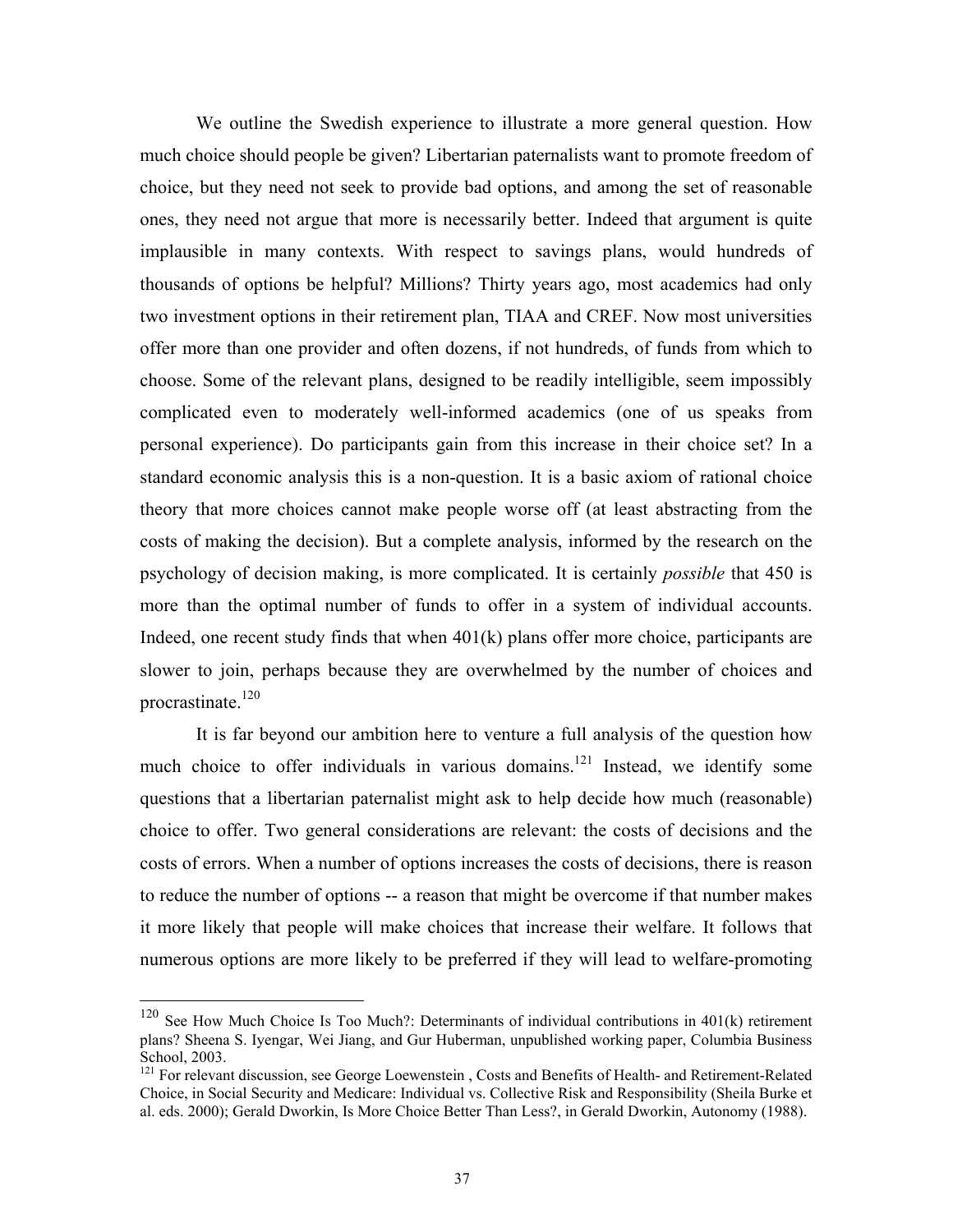decisions for many or most (and hence reduce error costs). The more particular questions we introduce are a way of specifying the inquiry into decision costs and error costs. Our analysis is directly relevant to debates about retirement plans and the privatization of social security; in the latter context, it raises doubts about the idea that workers would benefit from an extremely wide range of choices.<sup>122</sup>

1. *Do choosers have informed preferences?* In some domains, consumers and workers are highly informed – so much so that they will not even be influenced by default rules. Most adults have experimented enough over the course of their lives to have a good sense of what flavors of ice cream they like. They can do a decent job of picking even in a shop offering dozens of flavors. If the default option is asparagusflavored ice cream, they will be unlikely to choose it, and might well be annoyed. But when faced with a menu listing many unfamiliar foods in a foreign country, people might not be benefited by being asked to choose among them, and they might prefer a small list or ask the waiter for a default suggestion (e.g., what do other tourists like?). Clever restaurants catering to tourists often offer a default "tourist menu." Many actual choices fall between the poles of ice cream flavors and foreign menus. When information is limited, countless options increase the costs of decisions without increasing the likelihood of accuracy. But when choosers are highly informed, numerous options decrease the likelihood of error and do not greatly increase decision costs, simply because informed choosers can more easily navigate the menu of options.

2. *Is the mapping from options to preferences transparent?* If we order a coffee ice cream cone, we have a pretty good idea what we will consume. If we invest \$10,000 in a mix of mutual funds, we have little idea (without the aid of sophisticated software) what a change in the portfolio will do to our distribution of expected returns in retirement. When we choose between health plans, we may not fully understand all the ramifications of our choice. If I get a rare disease, will I be able to see a good specialist? How long will I have to wait in line? When people have a hard time predicting how their choices will end up affecting their lives, they have less to gain by numerous options and perhaps even by choosing for themselves. If it is hard to map from options to preferences,

<span id="page-39-0"></span><sup>&</sup>lt;sup>122</sup> See also Loewenstein, supra note.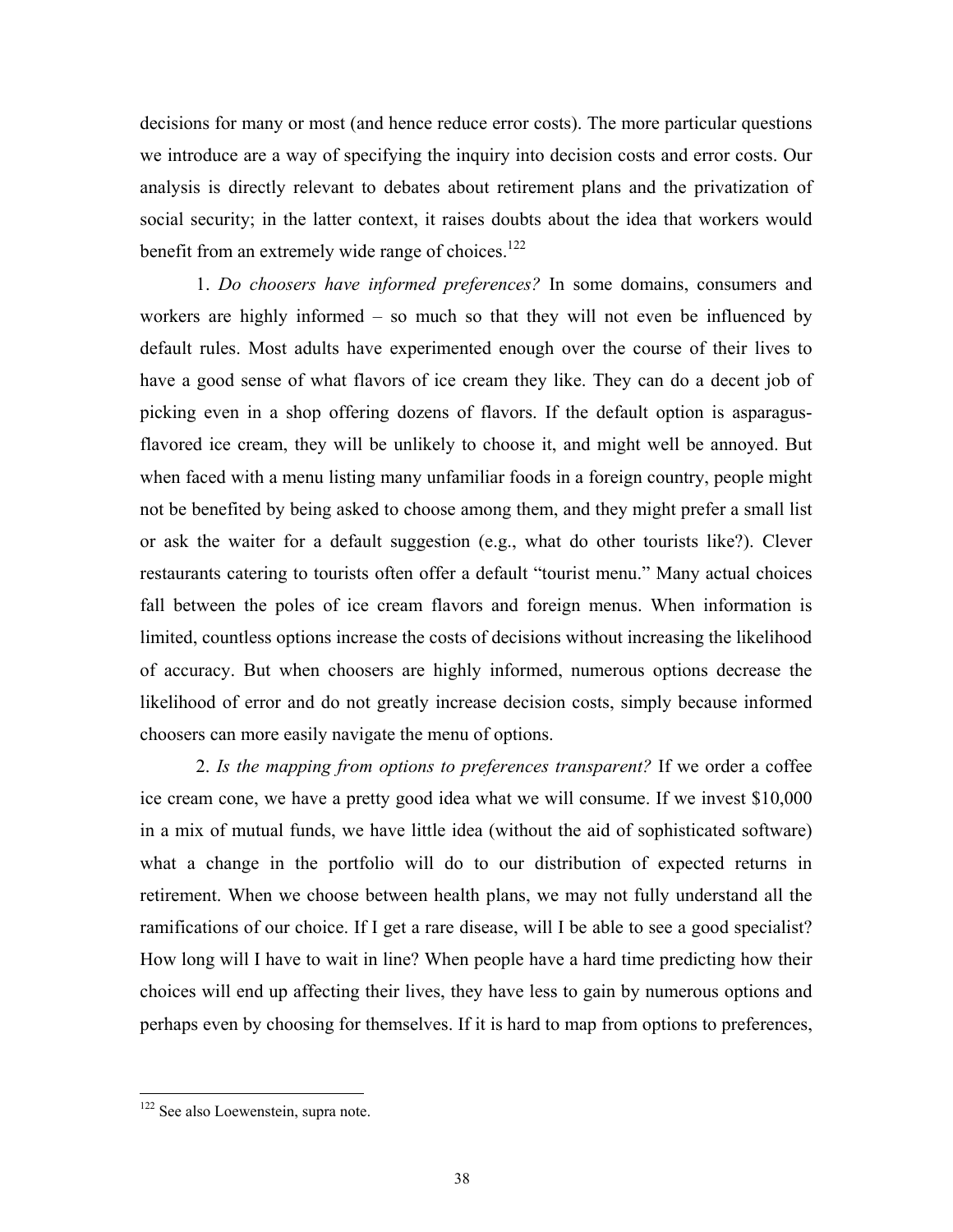a large set of choices is likely to be cognitively overwhelming, and thus to increase the costs of decisions without also increasing welfare by reducing errors.

3. *How much do preferences vary across individuals?* Some people smoke; others hate the smell of smoke. Some people like hard mattresses; others like soft ones. How do hotels deal with this problem? Most choose to cater to differences in tastes with respect to smoking but not with respect to mattresses. The mattress that appeals to the median hotel guest seems to be good enough to satisfy most customers, but the threat of a smoky room (or a night without cigarettes) is enough to scare customers away. Here is a case in which many people have well-formed preferences that trump default rules. Many planners, both private and public, must make similar tradeoffs. Since offering choice is costly, sensible planners make multiple choices available when people's preferences vary most. The argument for a large option set is thus strongest in cases of preferences that are both clear and heterogeneous. In such cases, people's welfare is likely to be promoted if each can choose as he sees fit, and homogeneity will lead to inaccuracy and thus widespread error costs.

4. *Do consumers value choosing for themselves, per se?* Freedom of choice is itself an ingredient in welfare. In some situations people derive welfare from the very act of choosing. But sometimes it is a chore to have to choose, $123$  and the relevant taste can differ across individuals. (One of us derives pleasure from reading and choosing from a wine list, the other finds that enterprise basically intolerable.<sup>124</sup>) The point very much bears on the decision whether to force explicit choices or instead to adopt a default rule that reflects what the majority wants. If making choices is itself a subjective good, the argument for forced choices is strengthened. But much of the time, especially in technical areas, people do not particularly enjoy the process of choice, and a large number of options is a burden. By contrast, a thoughtfully chosen default rule, steering them in sensible directions, is a blessing.

<span id="page-40-1"></span><span id="page-40-0"></span><sup>&</sup>lt;sup>123</sup> Hence the association between choice and welfare is doubly contingent: Choice may or may not promote welfare, and choice may or may not be an ingredient in welfare. We are putting to one side the association between freedom of choice and autonomy, see note supra, and focussing here on the number of options to be provided.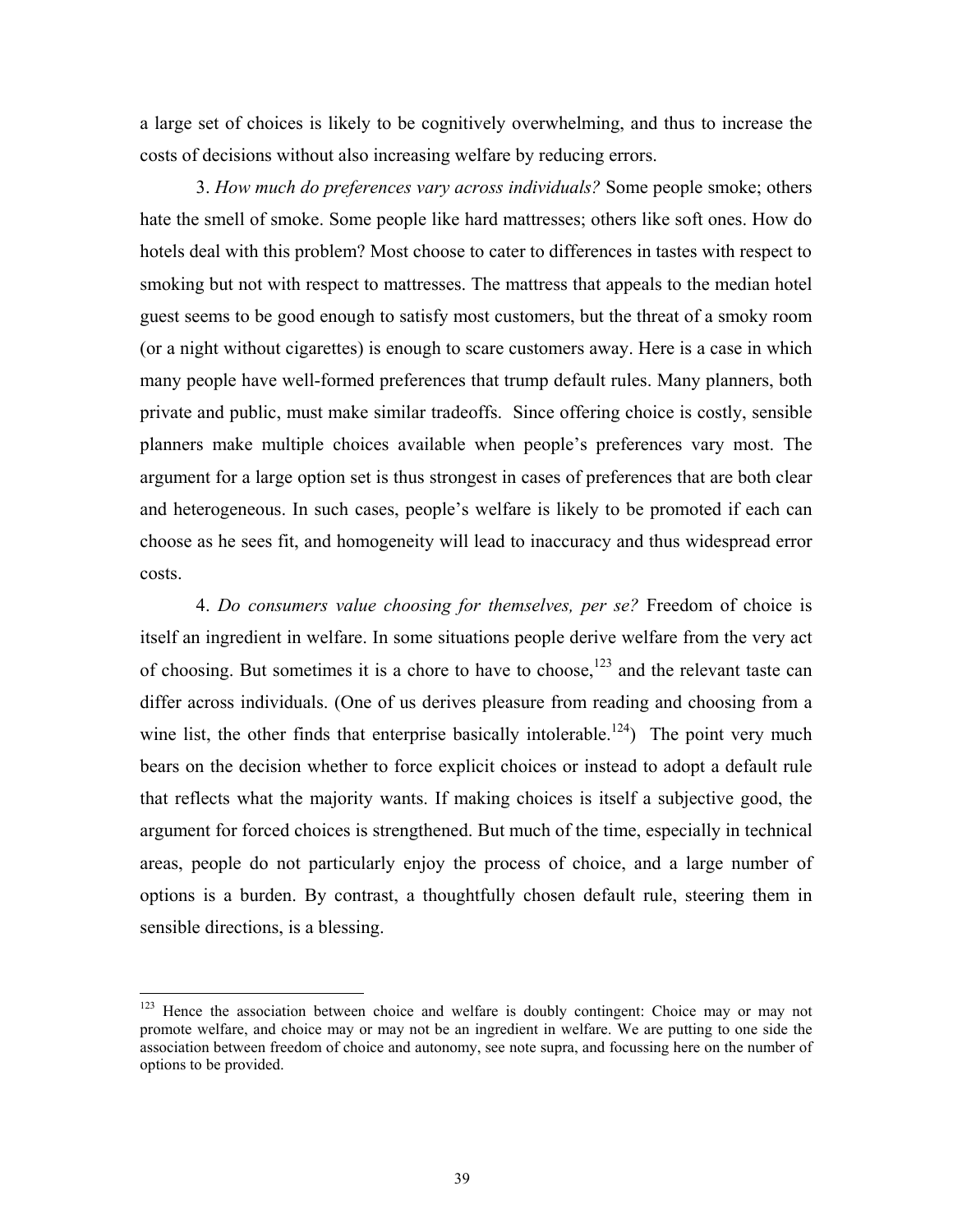#### **VI. Objections**

The argument for libertarian paternalism seems compelling to us, even obvious, but we suspect that hard-line anti-paternalists, and possibly others, will have objections. We respond to three possible objections here.

The first objection is that by advocating libertarian paternalism, we are starting down a very slippery slope. Once one grants the possibility that default rules for savings or cafeteria lines should be designed paternalistically, it might seem impossible to resist highly non-libertarian interventions. Critics might envisage an onslaught of what seem, to them, to be unacceptably intrusive forms of paternalism, from requiring motorcycle riders to wear helmets to mandatory waiting periods before consumer purchases to bans on cigarette smoking to intrusive health care reforms of many imaginable kinds. In the face of the risk of overreaching, might it not be better to avoid starting down the slope at all?

There are three responses. First, in many cases there is simply no viable alternative to paternalism in the weak sense, and hence planners are forced to take a least a few tiny steps down that slope. Recall that paternalism, in the form of effects on behavior, is frequently inevitable. In such cases, the slope cannot be avoided. Second, the libertarian condition, requiring opt-out rights, sharply limits the steepness of the slope. So long as paternalistic interventions can be easily avoided by those who seek to adopt a course of their own, the risks emphasized by anti-paternalists are minimal. Third, those who make the slippery slope argument are acknowledging the existence of a self-control problem, at least for planners. But if planners, including bureaucrats and human resource managers, suffer from self-control problems, then it is highly likely that other people do too. $125$ 

A second and different sort of objection is based on a deep mistrust of the ability of the planner (especially the planner working for government) to make sensible choices. Even those who normally believe that everyone chooses rationally treat with deep skepticism any proposal that seems to hinge on rational choices by bureaucrats. Part of

<span id="page-41-0"></span><sup>&</sup>lt;sup>124</sup> A more serious example comes from evidence that many patients do not want to make complex medical decisions and would prefer their doctors to choose for them. See Carl Schneider, The Practice of Autonomy (1998).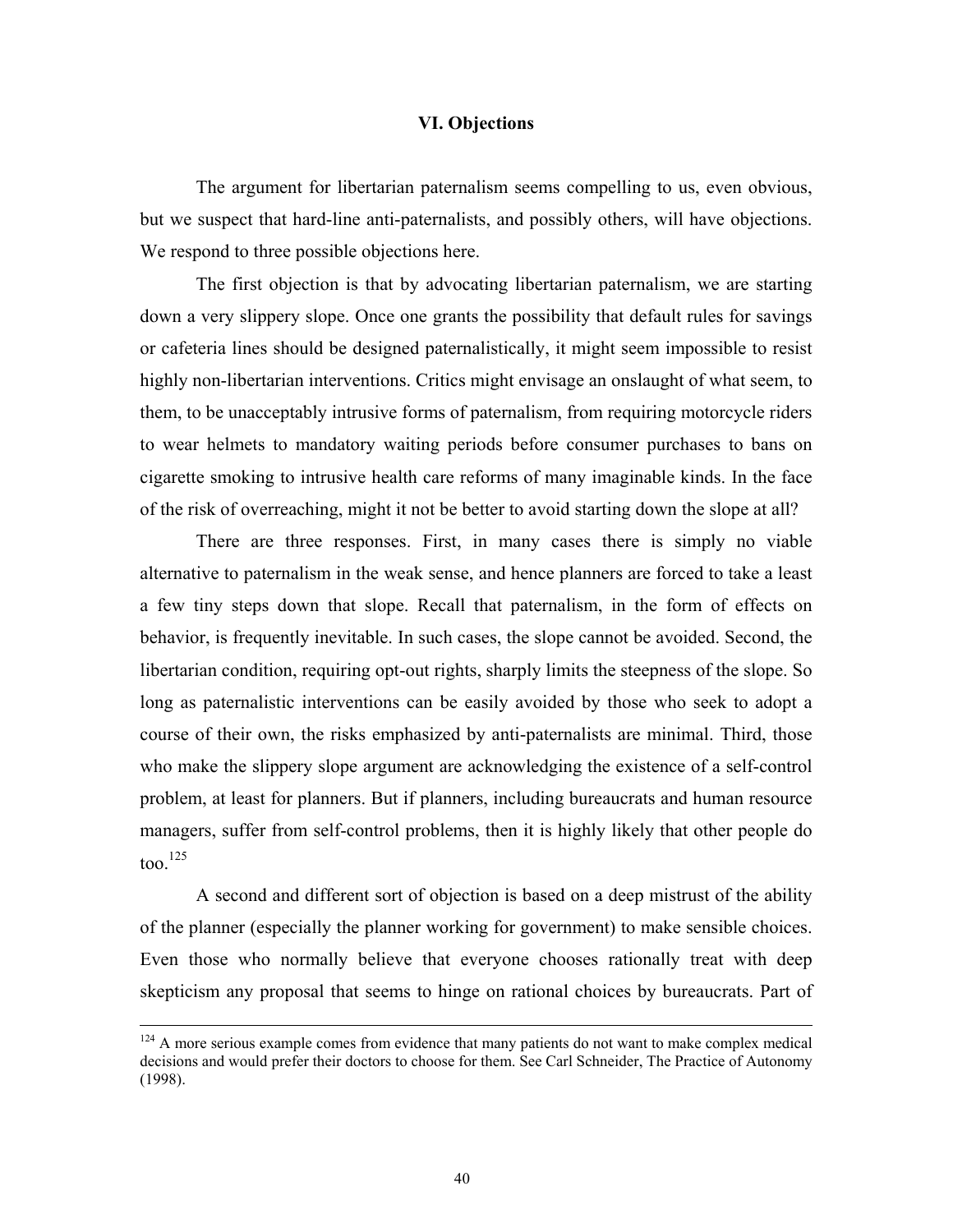the skepticism is based on a belief that bureaucrats lack the discipline imposed by market pressures; part of it is rooted in the fear that well-organized private groups will move bureaucrats in their preferred directions. We happily grant that planners are human,  $126$ and thus are both boundedly rational and subject to the influence of objectionable pressures. Nevertheless, as we have stressed, these human planners are sometimes forced to make choices, and it is surely better to have them trying to improve people's welfare rather than the opposite. In emphasizing the important effect of plan design on choice (a point underappreciated by economists, lawyers, and planners), we hope to encourage plan designers to become more informed. And by arguing for a libertarian check on bad plans, we hope to create a strong safeguard against ill-considered or ill-motivated plans.

A third objection would come from the opposite direction. Enthusiastic paternalists, emboldened by evidence of bounded rationality and self-control problems, might urge that in many domains, the libertarian position is quite implausible. At least if the focus is entirely or mostly on welfare, it might seem clear that in certain circumstances, people should not be given freedom of choice, for the simple reason that they will choose poorly. In those circumstances, why should anyone insist on libertarian paternalism, as opposed to unqualified or nonlibertarian paternalism?

This objection raises complex issues of both value and fact, and we do not intend to venture into difficult philosophical territory here.<sup>127</sup> Our basic response is threefold. First, we reiterate our understanding that planners are human, and so the real comparison is between boundedly rational choosers with self-control problems and boundedly rational planners facing self-control problems of their own.<sup>128</sup> It is doubtful that the comparison can sensibly be made in the abstract. Second, an opt-out right operates as a safeguard against confused or improperly motivated planners, and in many contexts, that safeguard is crucial even if it potentially creates harm as well. Third, nothing we have said denies the possibility that in some circumstances, it makes best sense to impose significant costs on those who reject the proposed course of action, or even to deny freedom of choice altogether. Indeed, the discussion in Part V can easily be developed

<span id="page-42-2"></span> $125$  We acknowledge that bureaucrats might be subject to distinctive pressures that aggravate self-control problems.<br><sup>126</sup> See Jolls, supra note, at 1543.<br><sup>127</sup> See Dworkin, supra note, for discussion.

<span id="page-42-0"></span>

<span id="page-42-1"></span>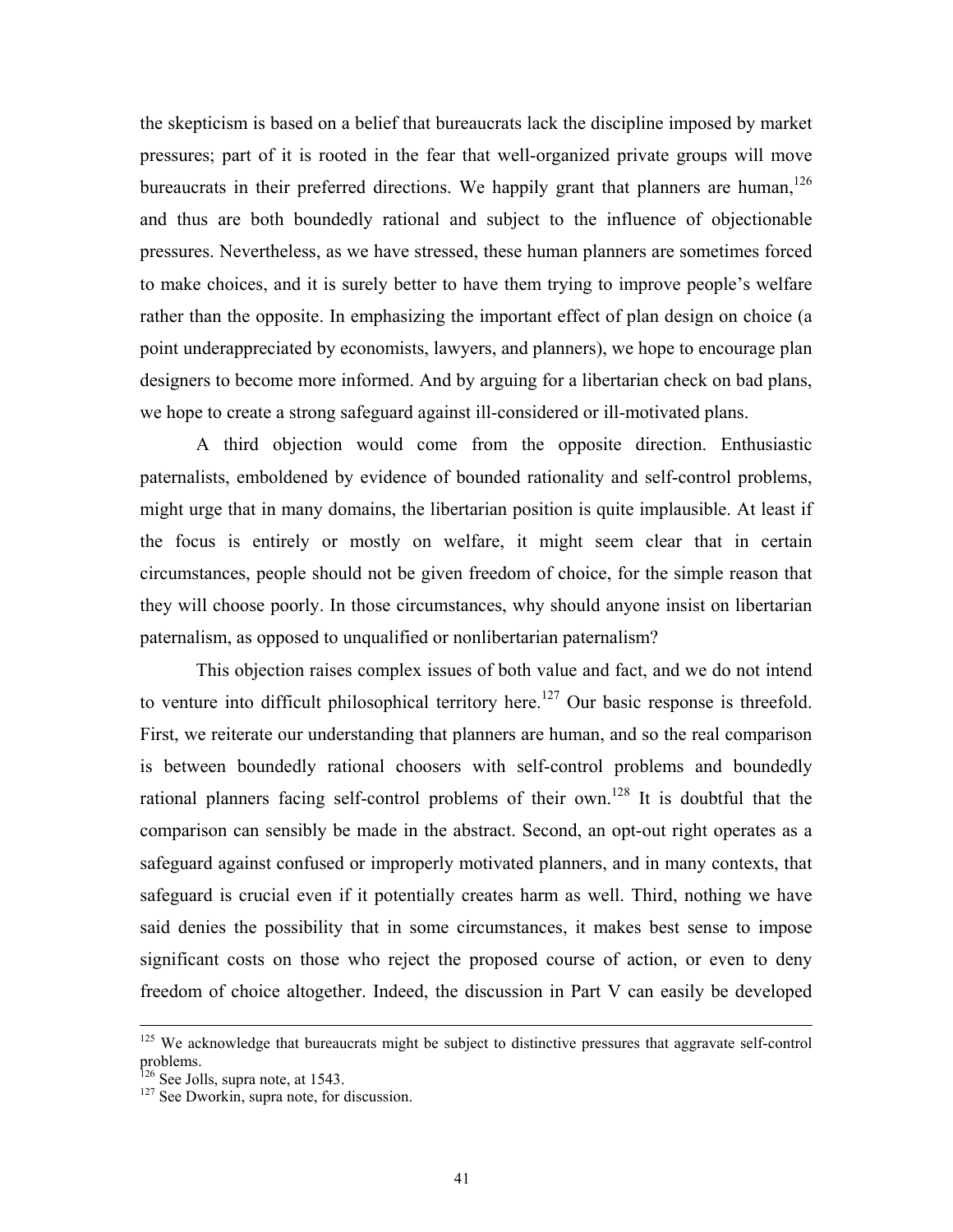into an account of what those circumstances are likely to be. The factors identified there might well be taken as a basis for deciding whether and when to block choices. Our only qualification is that when third party effects are not present, the general presumption should be in favor of freedom of choice, and that presumption should be rebutted only when individual choice is demonstrably inconsistent with individual welfare.<sup>129</sup>

#### **Conclusion**

Our goal here has been to describe and to defend libertarian paternalism – an approach that preserves freedom of choice but that authorizes both private and public institutions to steer people in directions that will promote their welfare. Some kind of paternalism is likely whenever such institutions set out arrangements that prevail unless people affirmatively choose otherwise. Our central empirical claim has been that in many domains, people's preferences are labile and ill-formed, and hence starting points and default rules are likely to be quite sticky. In these circumstances, the goal should be to avoid random, inadvertent, arbitrary, or harmful effects and to produce a situation that is likely to promote people's welfare, suitably defined. Indeed, many current social outcomes are, we believe, both random or inadvertent, in the sense that they are a product of default rules whose behavior-shaping effects have never been a product of serious reflection.

When the direct welfare inquiry is too hard to handle, libertarian paternalists have a range of alternatives. They might, for example, select an approach that would be sought by the majority, that requires or promotes explicit choices, or that minimizes opt-outs. We have also identified the factors that make it most sensible to increase the range of options, in an effort to show that the relationship between choice and welfare presents tractable empirical questions, and should not be resolved by dogmas, a priori arguments, and definitions. In our view, libertarian paternalism is not only a conceptual possibility; it also provides a foundation for rethinking many areas of private and public law.

<span id="page-43-0"></span>

<sup>&</sup>lt;sup>128</sup> See the discussion of behavioral bureaucrats in Jolls et al., supra note, at 1543-45.<br><sup>129</sup> This is a necessary condition, not a sufficient one; believers in autonomy will not agree that welfarist concerns override freedom of choice. We do not attempt to speak to the underlying debates here; libertarian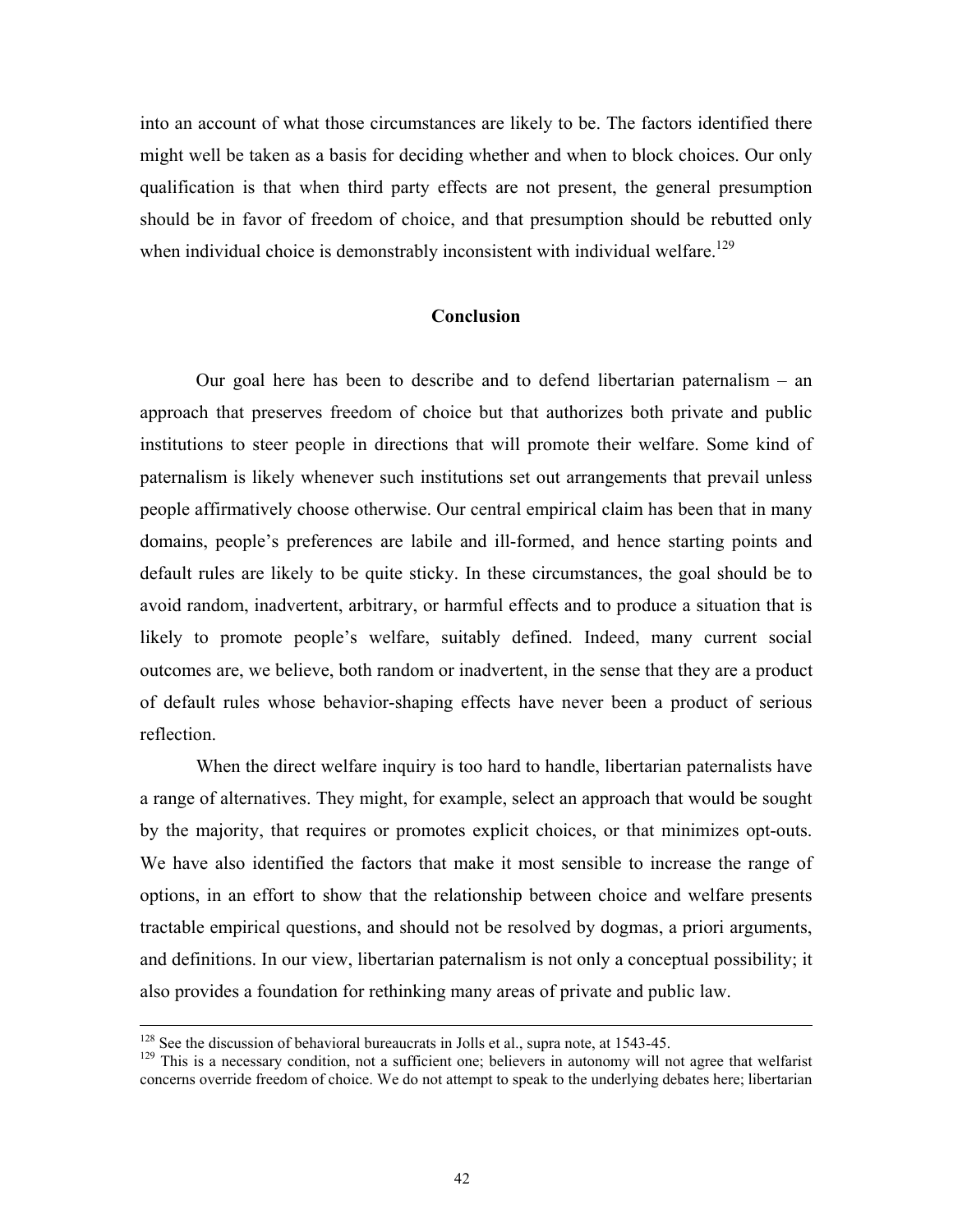## Chicago Working Papers in Law and Economics (Second Series)

- 1. William M. Landes, Copyright Protection of Letters, Diaries and Other Unpublished Works: An Economic Approach (July 1991)
- 2. Richard A. Epstein, The Path to *The T. J. Hooper*: The Theory and History of Custom in the Law of Tort (August 1991)
- 3. Cass R. Sunstein, On Property and Constitutionalism (September 1991)
- 4. Richard A. Posner, Blackmail, Privacy, and Freedom of Contract (February 1992)
- 5. Randal C. Picker, Security Interests, Misbehavior, and Common Pools (February 1992)
- 6. Tomas J. Philipson & Richard A. Posner, Optimal Regulation of AIDS (April 1992)
- 7. Douglas G. Baird, Revisiting Auctions in Chapter 11 (April 1992)
- 8. William M. Landes, Sequential versus Unitary Trials: An Economic Analysis (July 1992)
- 9. William M. Landes & Richard A. Posner, The Influence of Economics on Law: A Quantitative Study (August 1992)
- 10. Alan O. Sykes, The Welfare Economics of Immigration Law: A Theoretical Survey With An Analysis of U.S. Policy (September 1992)
- 11. Douglas G. Baird, 1992 Katz Lecture: Reconstructing Contracts (November 1992)
- 12. Gary S. Becker, The Economic Way of Looking at Life (January 1993)
- 13. J. Mark Ramseyer, Credibly Committing to Efficiency Wages: Cotton Spinning Cartels in Imperial Japan (March 1993)
- 14. Cass R. Sunstein, Endogenous Preferences, Environmental Law (April 1993)
- 15. Richard A. Posner, What Do Judges and Justices Maximize? (The Same Thing Everyone Else Does) (April 1993)
- 16. Lucian Arye Bebchuk and Randal C. Picker, Bankruptcy Rules, Managerial Entrenchment, and Firm-Specific Human Capital (August 1993)
- 17. J. Mark Ramseyer, Explicit Reasons for Implicit Contracts: The Legal Logic to the Japanese Main Bank System (August 1993)
- 18. William M. Landes and Richard A. Posner, The Economics of Anticipatory Adjudication (September 1993)
- 19. Kenneth W. Dam, The Economic Underpinnings of Patent Law (September 1993)
- 20. Alan O. Sykes, An Introduction to Regression Analysis (October 1993)
- 21. Richard A. Epstein, The Ubiquity of the Benefit Principle (March 1994)
- 22. Randal C. Picker, An Introduction to Game Theory and the Law (June 1994)
- 23. William M. Landes, Counterclaims: An Economic Analysis (June 1994)

paternalists need not take a stand on the competing positions. For relevant discussion, see Dworkin, supra note.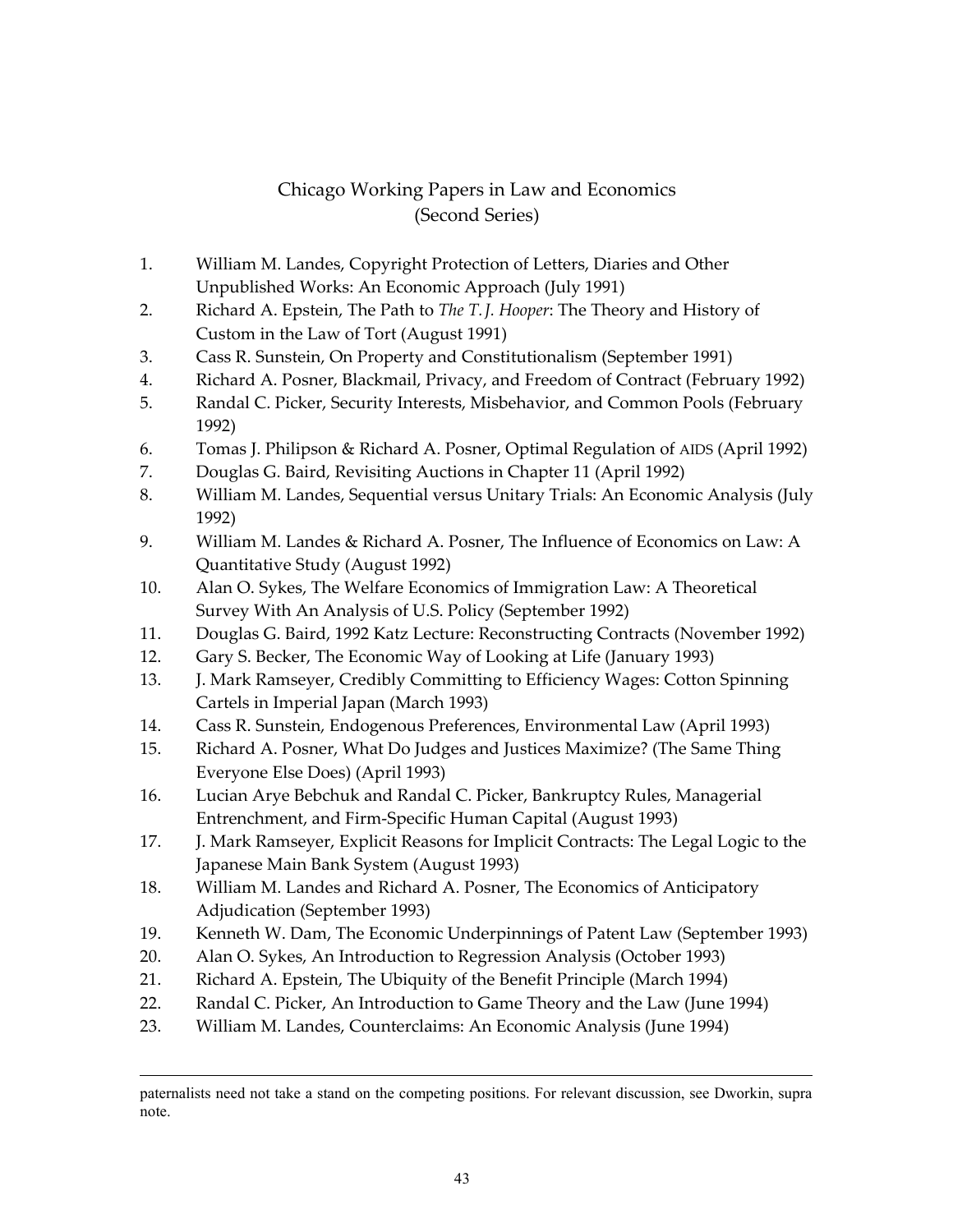- 24. J. Mark Ramseyer, The Market for Children: Evidence from Early Modern Japan (August 1994)
- 25. Robert H. Gertner and Geoffrey P. Miller, Settlement Escrows (August 1994)
- 26. Kenneth W. Dam, Some Economic Considerations in the Intellectual Property Protection of Software (August 1994)
- 27. Cass R. Sunstein, Rules and Rulelessness, (October 1994)
- 28. David Friedman, More Justice for Less Money: A Step Beyond *Cimino* (December 1994)
- 29. Daniel Shaviro, Budget Deficits and the Intergenerational Distribution of Lifetime Consumption (January 1995)
- 30. Douglas G. Baird, The Law and Economics of Contract Damages (February 1995)
- 31. Daniel Kessler, Thomas Meites, and Geoffrey P. Miller, Explaining Deviations from the Fifty Percent Rule: A Multimodal Approach to the Selection of Cases for Litigation (March 1995)
- 32. Geoffrey P. Miller, Das Kapital: Solvency Regulation of the American Business Enterprise (April 1995)
- 33. Richard Craswell, Freedom of Contract (August 1995)
- 34. J. Mark Ramseyer, Public Choice (November 1995)
- 35. Kenneth W. Dam, Intellectual Property in an Age of Software and Biotechnology (November 1995)
- 36. Cass R. Sunstein, Social Norms and Social Roles (January 1996)
- 37. J. Mark Ramseyer and Eric B. Rasmusen, Judicial Independence in Civil Law Regimes: Econometrics from Japan (January 1996)
- 38. Richard A. Epstein, Transaction Costs and Property Rights: Or Do Good Fences Make Good Neighbors? (March 1996)
- 39. Cass R. Sunstein, The Cost-Benefit State (May 1996)
- 40. William M. Landes and Richard A. Posner, The Economics of Legal Disputes Over the Ownership of Works of Art and Other Collectibles (July 1996)
- 41. John R. Lott, Jr. and David B. Mustard, Crime, Deterrence, and Right-to-Carry Concealed Handguns (August 1996)
- 42. Cass R. Sunstein, Health-Health Tradeoffs (September 1996)
- 43. G. Baird, The Hidden Virtues of Chapter 11: An Overview of the Law and Economics of Financially Distressed Firms (March 1997)
- 44. Richard A. Posner, Community, Wealth, and Equality (March 1997)
- 45. William M. Landes, The Art of Law and Economics: An Autobiographical Essay (March 1997)
- 46. Cass R. Sunstein, Behavioral Analysis of Law (April 1997)
- 47. John R. Lott, Jr. and Kermit Daniel, Term Limits and Electoral Competitiveness: Evidence from California's State Legislative Races (May 1997)
- 48. Randal C. Picker, Simple Games in a Complex World: A Generative Approach to the Adoption of Norms (June 1997)
- 49. Richard A. Epstein, Contracts Small and Contracts Large: Contract Law through the Lens of Laissez-Faire (August 1997)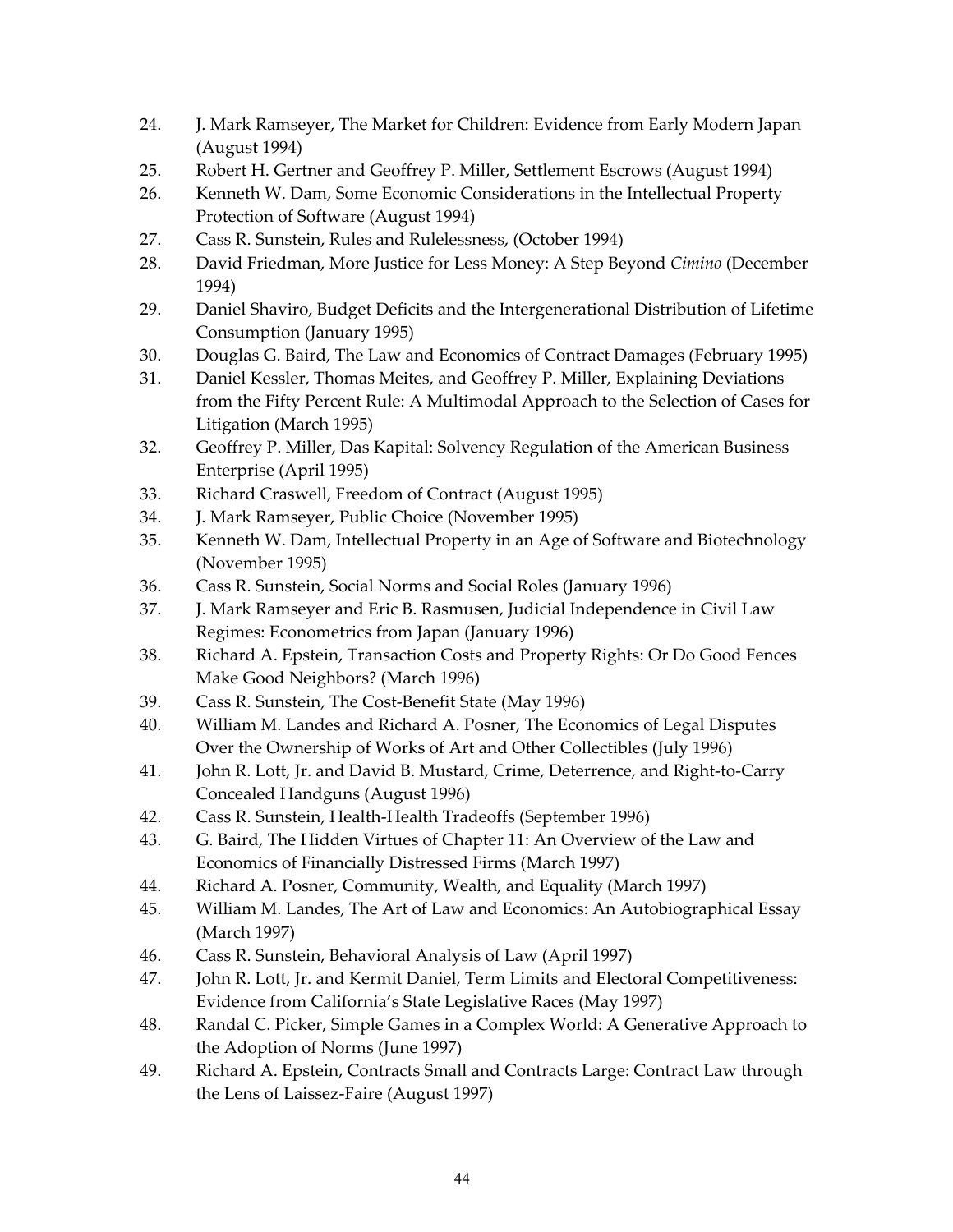- 50. Cass R. Sunstein, Daniel Kahneman, and David Schkade, Assessing Punitive Damages (with Notes on Cognition and Valuation in Law) (December 1997)
- 51. William M. Landes, Lawrence Lessig, and Michael E. Solimine, Judicial Influence: A Citation Analysis of Federal Courts of Appeals Judges (January 1998)
- 52. John R. Lott, Jr., A Simple Explanation for Why Campaign Expenditures are Increasing: The Government is Getting Bigger (February 1998)
- 53. Richard A. Posner, Values and Consequences: An Introduction to Economic Analysis of Law (March 1998)
- 54. Denise DiPasquale and Edward L. Glaeser, Incentives and Social Capital: Are Homeowners Better Citizens? (April 1998)
- 55. Christine Jolls, Cass R. Sunstein, and Richard Thaler, A Behavioral Approach to Law and Economics (May 1998)
- 56. John R. Lott, Jr., Does a Helping Hand Put Others At Risk?: Affirmative Action, Police Departments, and Crime (May 1998)
- 57. Cass R. Sunstein and Edna Ullmann-Margalit, Second-Order Decisions (June 1998)
- 58. Jonathan M. Karpoff and John R. Lott, Jr., Punitive Damages: Their Determinants, Effects on Firm Value, and the Impact of Supreme Court and Congressional Attempts to Limit Awards (July 1998)
- 59. Kenneth W. Dam, Self-Help in the Digital Jungle (August 1998)
- 60. John R. Lott, Jr., How Dramatically Did Women's Suffrage Change the Size and Scope of Government? (September 1998)
- 61. Kevin A. Kordana and Eric A. Posner, A Positive Theory of Chapter 11 (October 1998)
- 62. David A. Weisbach, Line Drawing, Doctrine, and Efficiency in the Tax Law (November 1998)
- 63. Jack L. Goldsmith and Eric A. Posner, A Theory of Customary International Law (November 1998)
- 64. John R. Lott, Jr., Public Schooling, Indoctrination, and Totalitarianism (December 1998)
- 65. Cass R. Sunstein, Private Broadcasters and the Public Interest: Notes Toward A "Third Way" (January 1999)
- 66. Richard A. Posner, An Economic Approach to the Law of Evidence (February 1999)
- 67. Yannis Bakos, Erik Brynjolfsson, Douglas Lichtman, Shared Information Goods (February 1999)
- 68. Kenneth W. Dam, Intellectual Property and the Academic Enterprise (February 1999)
- 69. Gertrud M. Fremling and Richard A. Posner, Status Signaling and the Law, with Particular Application to Sexual Harassment (March 1999)
- 70. Cass R. Sunstein, Must Formalism Be Defended Empirically? (March 1999)
- 71. Jonathan M. Karpoff, John R. Lott, Jr., and Graeme Rankine, Environmental Violations, Legal Penalties, and Reputation Costs (March 1999)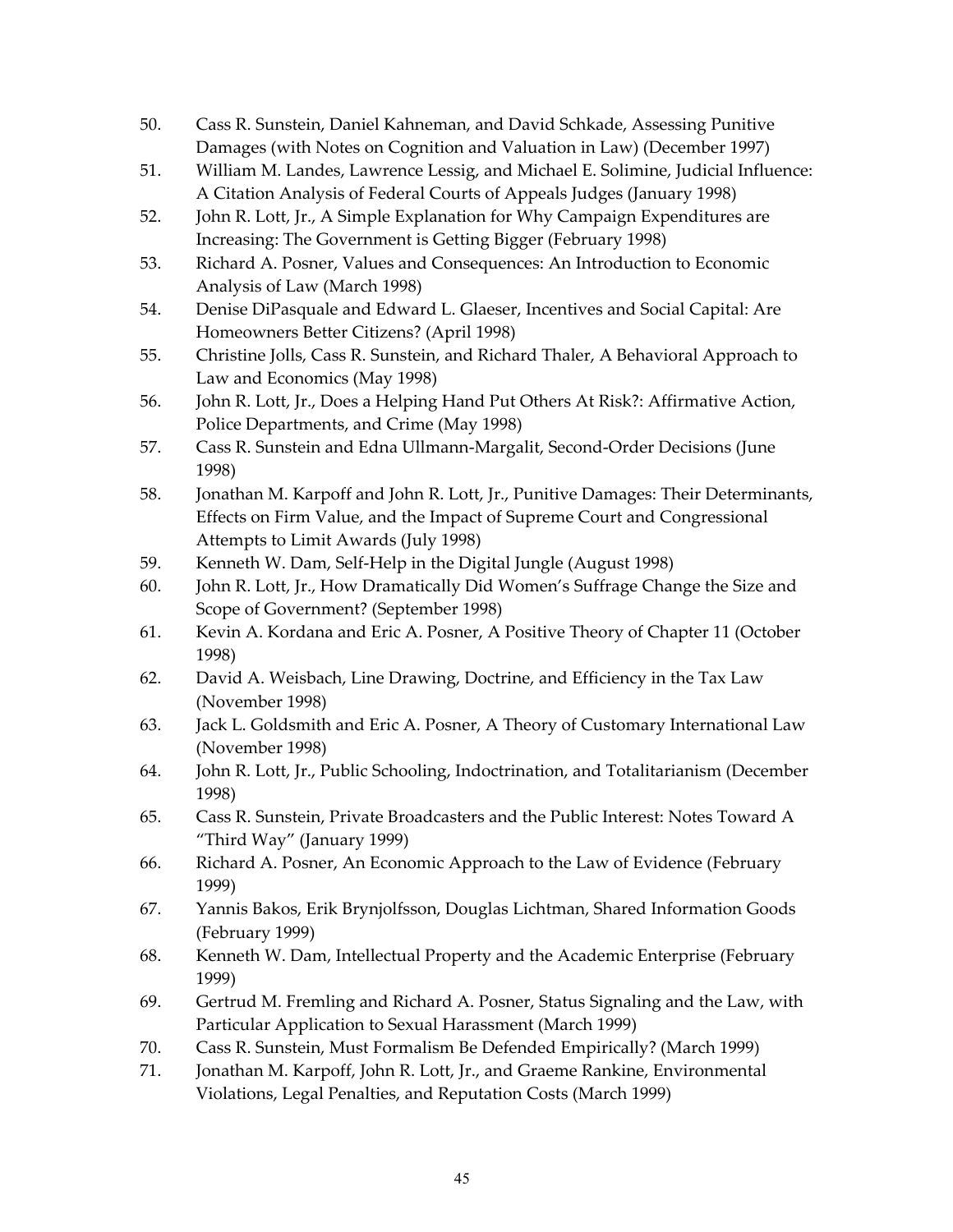- 72. Matthew D. Adler and Eric A. Posner, Rethinking Cost-Benefit Analysis (April 1999)
- 73. John R. Lott, Jr. and William M. Landes, Multiple Victim Public Shooting, Bombings, and Right-to-Carry Concealed Handgun Laws: Contrasting Private and Public Law Enforcement (April 1999)
- 74. Lisa Bernstein, The Questionable Empirical Basis of Article 2's Incorporation Strategy: A Preliminary Study (May 1999)
- 75. Richard A. Epstein, Deconstructing Privacy: and Putting It Back Together Again (May 1999)
- 76. William M. Landes, Winning the Art Lottery: The Economic Returns to the Ganz Collection (May 1999)
- 77. Cass R. Sunstein, David Schkade, and Daniel Kahneman, Do People Want Optimal Deterrence? (June 1999)
- 78. Tomas J. Philipson and Richard A. Posner, The Long-Run Growth in Obesity as a Function of Technological Change (June 1999)
- 79. David A. Weisbach, Ironing Out the Flat Tax (August 1999)
- 80. Eric A. Posner, A Theory of Contract Law under Conditions of Radical Judicial Error (August 1999)
- 81. David Schkade, Cass R. Sunstein, and Daniel Kahneman, Are Juries Less Erratic than Individuals? Deliberation, Polarization, and Punitive Damages (September 1999)
- 82. Cass R. Sunstein, Nondelegation Canons (September 1999)
- 83. Richard A. Posner, The Theory and Practice of Citations Analysis, with Special Reference to Law and Economics (September 1999)
- 84. Randal C. Picker, Regulating Network Industries: A Look at *Intel* (October 1999)
- 85. Cass R. Sunstein, Cognition and Cost-Benefit Analysis (October 1999)
- 86. Douglas G. Baird and Edward R. Morrison, Optimal Timing and Legal Decisionmaking: The Case of the Liquidation Decision in Bankruptcy (October 1999)
- 87. Gertrud M. Fremling and Richard A. Posner, Market Signaling of Personal Characteristics (November 1999)
- 88. Matthew D. Adler and Eric A. Posner, Implementing Cost-Benefit Analysis When Preferences Are Distorted (November 1999)
- 89. Richard A. Posner, Orwell versus Huxley: Economics, Technology, Privacy, and Satire (November 1999)
- 90. David A. Weisbach, Should the Tax Law Require Current Accrual of Interest on Derivative Financial Instruments? (December 1999)
- 91. Cass R. Sunstein, The Law of Group Polarization (December 1999)
- 92. Eric A. Posner, Agency Models in Law and Economics (January 2000)
- 93. Karen Eggleston, Eric A. Posner, and Richard Zeckhauser, Simplicity and Complexity in Contracts (January 2000)
- 94. Douglas G. Baird and Robert K. Rasmussen, Boyd's Legacy and Blackstone's Ghost (February 2000)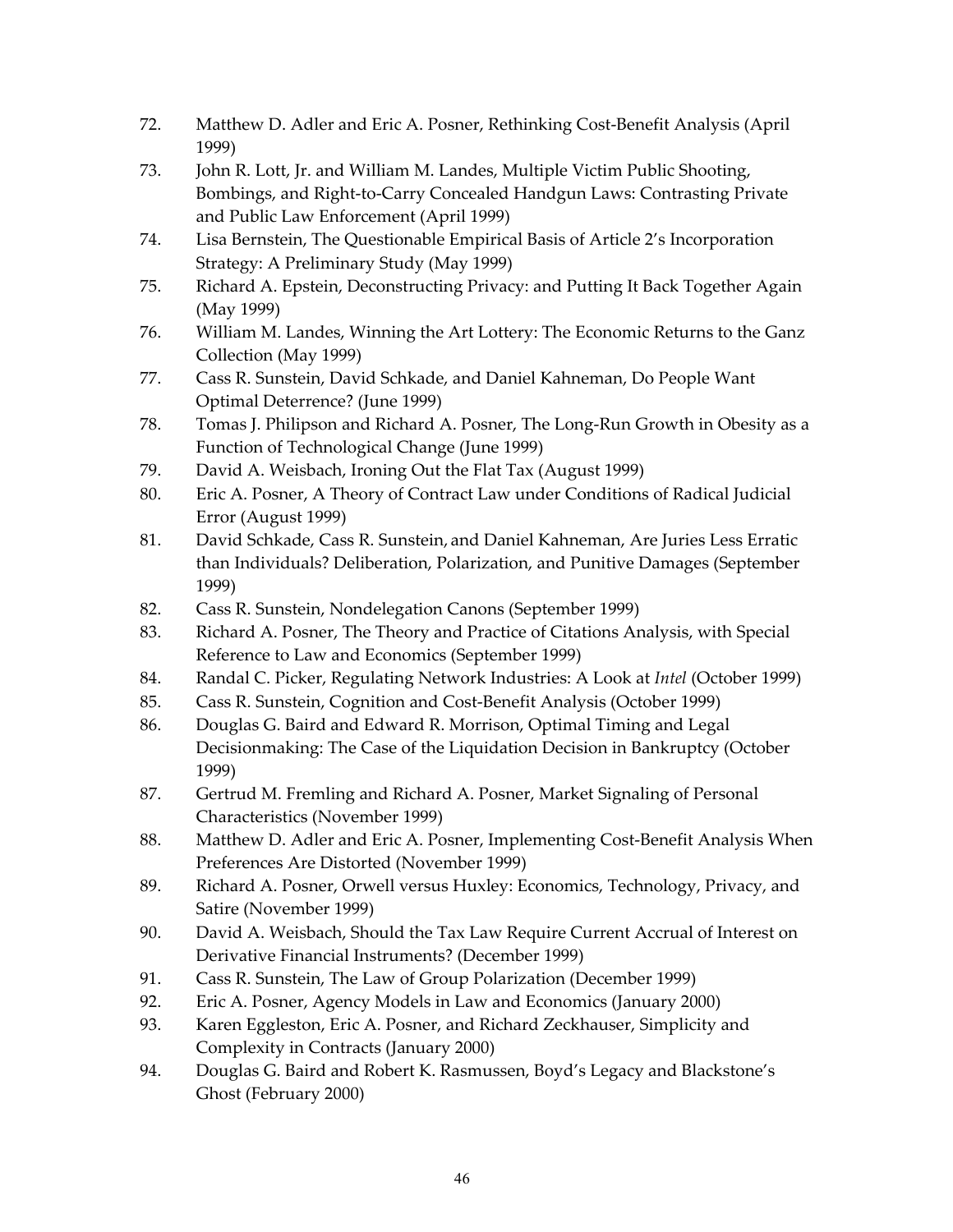- 95. David Schkade, Cass R. Sunstein, Daniel Kahneman, Deliberating about Dollars: The Severity Shift (February 2000)
- 96. Richard A. Posner and Eric B. Rasmusen, Creating and Enforcing Norms, with Special Reference to Sanctions (March 2000)
- 97. Douglas Lichtman, Property Rights in Emerging Platform Technologies (April 2000)
- 98. Cass R. Sunstein and Edna Ullmann-Margalit, Solidarity in Consumption (May 2000)
- 99. David A. Weisbach, An Economic Analysis of Anti-Tax Avoidance Laws (May 2000, revised May 2002)
- 100. Cass R. Sunstein, Human Behavior and the Law of Work (June 2000)
- 101. William M. Landes and Richard A. Posner, Harmless Error (June 2000)
- 102. Robert H. Frank and Cass R. Sunstein, Cost-Benefit Analysis and Relative Position (August 2000)
- 103. Eric A. Posner, Law and the Emotions (September 2000)
- 104. Cass R. Sunstein, Cost-Benefit Default Principles (October 2000)
- 105. Jack Goldsmith and Alan Sykes, The Dormant Commerce Clause and the Internet (November 2000)
- 106. Richard A. Posner, Antitrust in the New Economy (November 2000)
- 107. Douglas Lichtman, Scott Baker, and Kate Kraus, Strategic Disclosure in the Patent System (November 2000)
- 108. Jack L. Goldsmith and Eric A. Posner, Moral and Legal Rhetoric in International Relations: A Rational Choice Perspective (November 2000)
- 109. William Meadow and Cass R. Sunstein, Statistics, Not Experts (December 2000)
- 110. Saul Levmore, Conjunction and Aggregation (December 2000)
- 111. Saul Levmore, Puzzling Stock Options and Compensation Norms (December 2000)
- 112. Richard A. Epstein and Alan O. Sykes, The Assault on Managed Care: Vicarious Liability, Class Actions and the Patient's Bill of Rights (December 2000)
- 113. William M. Landes, Copyright, Borrowed Images and Appropriation Art: An Economic Approach (December 2000)
- 114. Cass R. Sunstein, Switching the Default Rule (January 2001)
- 115. George G. Triantis, Financial Contract Design in the World of Venture Capital (January 2001)
- 116. Jack Goldsmith, Statutory Foreign Affairs Preemption (February 2001)
- 117. Richard Hynes and Eric A. Posner, The Law and Economics of Consumer Finance (February 2001)
- 118. Cass R. Sunstein, Academic Fads and Fashions (with Special Reference to Law) (March 2001)
- 119. Eric A. Posner, Controlling Agencies with Cost-Benefit Analysis: A Positive Political Theory Perspective (April 2001)
- 120. Douglas G. Baird, Does Bogart Still Get Scale? Rights of Publicity in the Digital Age (April 2001)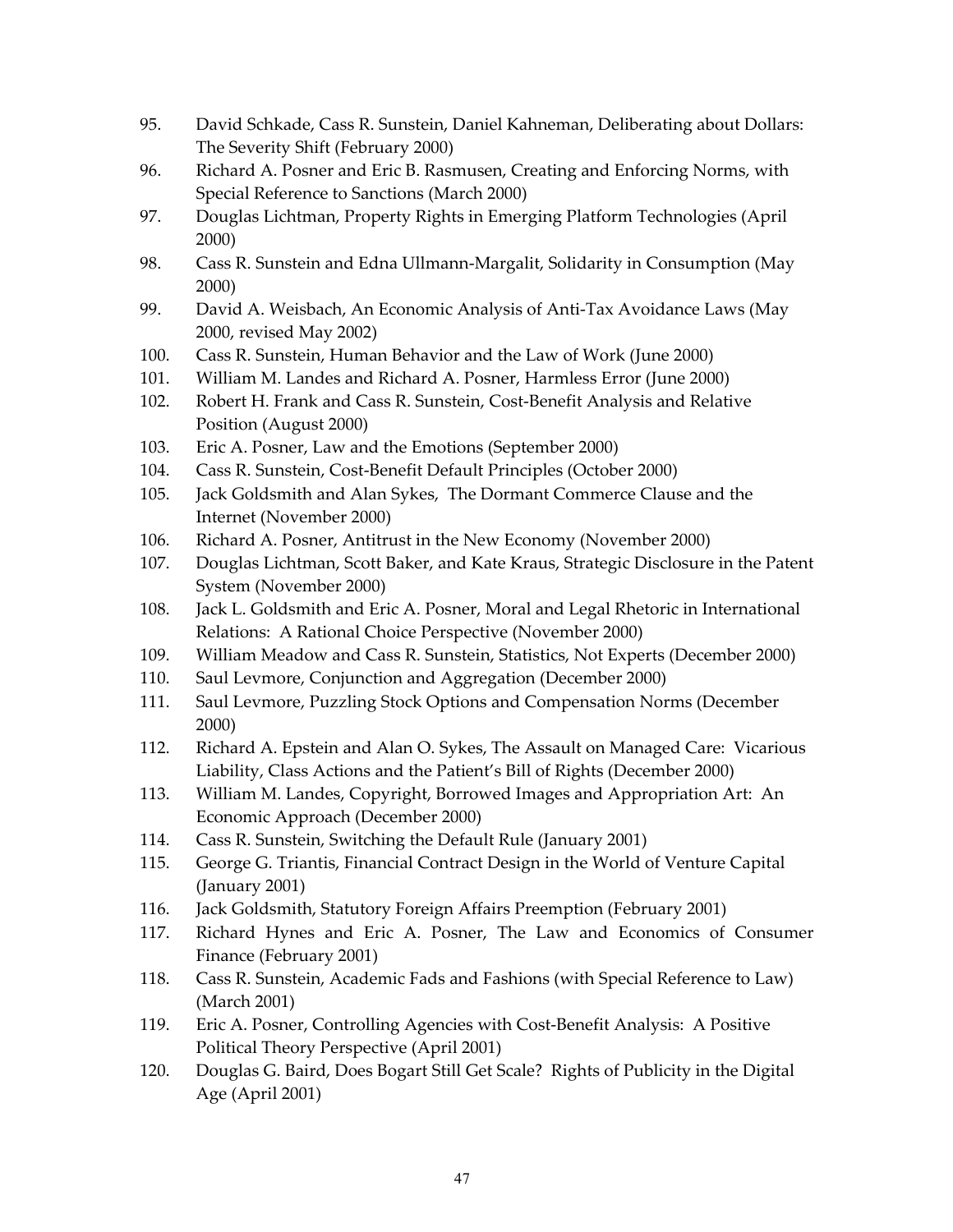- 121. Douglas G. Baird and Robert K. Rasmussen, Control Rights, Priority Rights and the Conceptual Foundations of Corporate Reorganization (April 2001)
- 122. David A. Weisbach, Ten Truths about Tax Shelters (May 2001)
- 123. William M. Landes, What Has the Visual Arts Rights Act of 1990 Accomplished? (May 2001)
- 124. Cass R. Sunstein, Social and Economic Rights? Lessons from South Africa (May 2001)
- 125. Christopher Avery, Christine Jolls, Richard A. Posner, and Alvin E. Roth, The Market for Federal Judicial Law Clerks (June 2001)
- 126. Douglas G. Baird and Edward R. Morrison, Bankruptcy Decision Making (June 2001)
- 127. Cass R. Sunstein, Regulating Risks after ATA (June 2001)
- 128. Cass R. Sunstein, The Laws of Fear (June 2001)
- 129. Richard A. Epstein, In and Out of Public Solution: The Hidden Perils of Property Transfer (July 2001)
- 130. Randal C. Picker, Pursuing a Remedy in *Microsoft*: The Declining Need for Centralized Coordination in a Networked World (July 2001)
- 131. Cass R. Sunstein, Daniel Kahneman, David Schkade, and Ilana Ritov, Predictably Incoherent Judgments (July 2001)
- 132. Eric A. Posner, Courts Should Not Enforce Government Contracts (August 2001)
- 133. Lisa Bernstein, Private Commercial Law in the Cotton Industry: Creating Cooperation through Rules, Norms, and Institutions (August 2001)
- 134. Richard A. Epstein, The Allocation of the Commons: Parking and Stopping on the Commons (August 2001)
- 135. Cass R. Sunstein, The Arithmetic of Arsenic (September 2001)
- 136. Eric A. Posner, Richard Hynes, and Anup Malani, The Political Economy of Property Exemption Laws (September 2001)
- 137. Eric A. Posner and George G. Triantis, Covenants Not to Compete from an Incomplete Contracts Perspective (September 2001)
- 138. Cass R. Sunstein, Probability Neglect: Emotions, Worst Cases, and Law (November 2001)
- 139. Randall S. Kroszner and Philip E. Strahan, Throwing Good Money after Bad? Board Connections and Conflicts in Bank Lending (December 2001)
- 140. Alan O. Sykes, TRIPs, Pharmaceuticals, Developing Countries, and the Doha "Solution" (February 2002)
- 141. Edna Ullmann-Margalit and Cass R. Sunstein, Inequality and Indignation (February 2002)
- 142. Daniel N. Shaviro and David A. Weisbach, The Fifth Circuit Gets It Wrong in *Compaq v. Commissioner* (February 2002) (Published in *Tax Notes*, January 28, 2002)
- 143. Warren F. Schwartz and Alan O. Sykes, The Economic Structure of Renegotiation and Dispute Resolution in the WTO/GATT System (March 2002, *Journal of Legal Studies* 2002)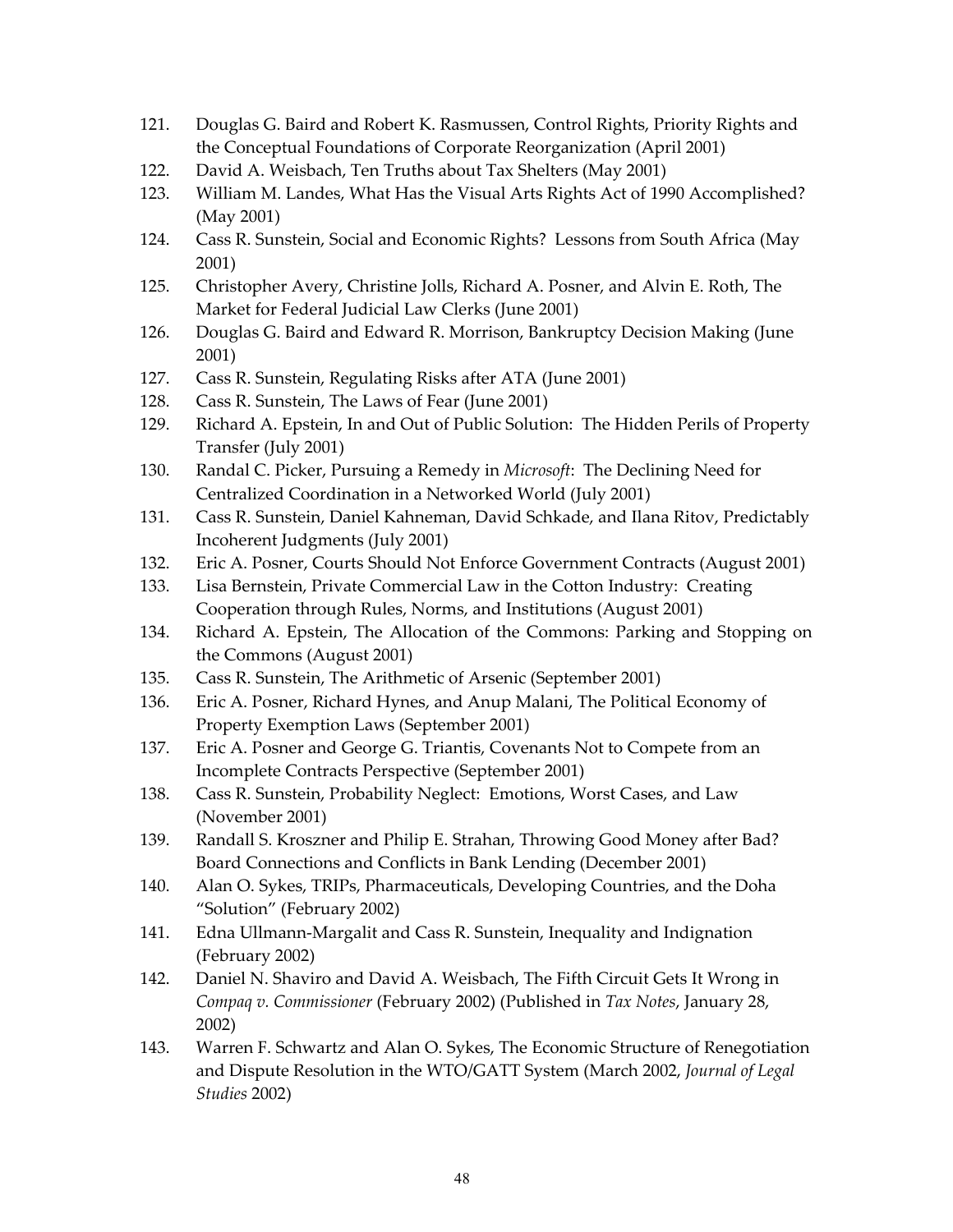- 144. Richard A. Epstein, HIPAA on Privacy: Its Unintended and Intended Consequences (March 2002, forthcoming *Cato Journal*, summer 2002)
- 145. David A. Weisbach, Thinking Outside the Little Boxes (March 2002, *Texas Law Review*)
- 146. Eric A. Posner, Economic Analysis of Contract Law after Three Decades: Success or Failure (March 2002)
- 147. Randal C. Picker, Copyright as Entry Policy: The Case of Digital Distribution (April 2002, The Antitrust Bulletin)
- 148. David A. Weisbach, Taxes and Torts in the Redistribution of Income (April 2002, Coase Lecture February 2002)
- 149. Cass R. Sunstein, Beyond the Precautionary Principle (April 2002)
- 150. Robert W. Hahn and Cass R. Sunstein, A New Executive Order for Improving Federal Regulation? Deeper and Wider Cost-Benefit Analysis (April 2002)
- 151. Douglas Lichtman, Copyright as a Rule of Evidence (May 2002, updated January 2003)
- 152. Richard A. Epstein, Steady the Course: Property Rights in Genetic Material (May 2002; revised March 2003)
- 153. Jack Goldsmith and Cass R. Sunstein, Military Tribunals and Legal Culture: What a Difference Sixty Years Makes (June 2002)
- 154. William M. Landes and Richard A. Posner, Indefinitely Renewable Copyright (July 2002)
- 155. Anne Gron and Alan O. Sykes, Terrorism and Insurance Markets: A Role for the Government as Insurer? (July 2002)
- 156. Cass R. Sunstein and Adrian Vermeule, Interpretation and Institutions (July 2002)
- 157. Cass R. Sunstein, The Rights of Animals: A Very Short Primer (August 2002)
- 158. Cass R. Sunstein, Avoiding Absurdity? A New Canon in Regulatory Law (with Notes on Interpretive Theory) (August 2002)
- 159. Randal C. Picker, From Edison to the Broadcast Flag: Mechanisms of Consent and Refusal and the Propertization of Copyright (September 2002)
- 160. Eric A. Posner, A Theory of the Laws of War (September 2002)
- 161 Eric A. Posner, Probability Errors: Some Positive and Normative Implications for Tort and Contract Law (September 2002)
- 162. Lior Jacob Strahilevitz, Charismatic Code, Social Norms, and the Emergence of Cooperation on the File-Swapping Networks (September 2002)
- 163. David A. Weisbach, Does the X-Tax Mark the Spot? (September 2002)
- 164. Cass R. Sunstein, Conformity and Dissent (September 2002)
- 165. Cass R. Sunstein, Hazardous Heuristics (October 2002)
- 166. Douglas Lichtman, Uncertainty and the Standard for Preliminary Relief (October 2002)
- 167. Edward T. Swaine, Rational Custom (November 2002)
- 168. Julie Roin, Truth in Government: Beyond the Tax Expenditure Budget (November 2002)